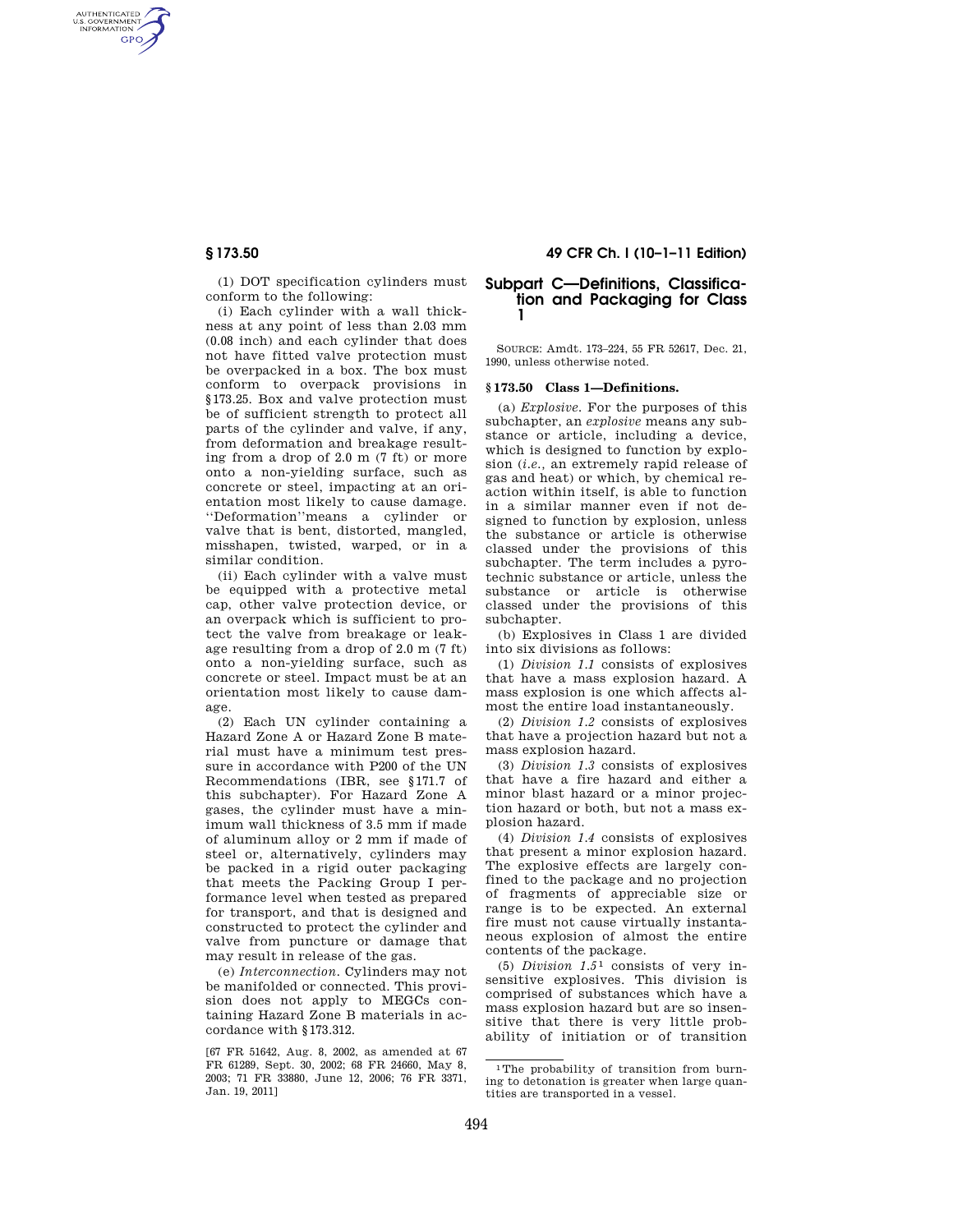from burning to detonation under normal conditions of transport.

(6) *Division 1.6* 2 consists of extremely insensitive articles which do not have a mass explosive hazard. This division is comprised of articles which contain only extremely insensitive detonating substances and which demonstrate a negligible probability of accidental initiation or propagation.

[Amdt. 173–224, 55 FR 52617 Dec. 21, 1990, as amended at 56 FR 66267, Dec. 20, 1991; 66 FR 45183, Aug. 28, 2001; 68 FR 48569, Aug. 14, 2003]

### **§ 173.51 Authorization to offer and transport explosives.**

(a) Unless otherwise provided in this subpart, no person may offer for transportation or transport an explosive, unless it has been tested and classed and approved by the Associate Administrator (§173.56).

(b) Reports of explosives approved by the Department of Defense or the Department of Energy must be filed with, and receive acknowledgement in writing by, the Associate Administrator prior to such explosives being offered for transportation.

[Amdt. 173–224, 55 FR 52617, Dec. 21, 1990, as amended by 66 FR 45379, Aug. 28, 2001]

### **§ 173.52 Classification codes and compatibility groups of explosives.**

(a) The classification code for an explosive, which is assigned by the Associate Administrator in accordance with this subpart, consists of the division number followed by the compatibility group letter. Compatibility group letters are used to specify the controls for the transportation, and storage related thereto, of explosives and to prevent an increase in hazard that might result if certain types of explosives were stored or transported together. Transportation compatibility requirements for carriers are prescribed in §§174.81, 175.78. 176.83 and 177.848 of this subchapter for transportation by rail, air, vessel, and public highway, respectively, and storage incidental thereto.

(b) Compatibility groups and classification codes for the various types of explosives are set forth in the following tables. Table 1 sets forth compatibility groups and classification codes for substances and articles described in the first column of table 1. Table 2 shows the number of classification codes that are possible within each explosive division. Altogether, there are 35 possible classification codes for explosives.

TABLE 1—CLASSIFICATION CODES

| Description of substances or article to be classified                                                      | Compat-<br>ibility<br>group | Classi-<br>fication<br>code |
|------------------------------------------------------------------------------------------------------------|-----------------------------|-----------------------------|
|                                                                                                            | A                           | 1.1A                        |
| Article containing a primary explosive substance and not containing two or more effective protective fea-  | R                           | 1.1B                        |
| tures. Some articles, such as detonators for blasting, detonator assemblies for blasting and primers,      |                             | 1.2B                        |
| cap-type, are included, even though they do not contain primary explosives                                 |                             | 1.4B                        |
| Propellant explosive substance or other deflagrating explosive substance or article containing such explo- | C                           | 1.1C                        |
| sive substance.                                                                                            |                             | 1.2C                        |
|                                                                                                            |                             | 1.3C                        |
|                                                                                                            |                             | 1.4C                        |
| Secondary detonating explosive substance or black powder or article containing a secondary detonating      | D                           | 1.1D                        |
| explosive substance, in each case without means of initiation and without a propelling charge, or article  |                             | 1.2D                        |
| containing a primary explosive substance and containing two or more effective protective features.         |                             | 1.4D                        |
|                                                                                                            | E                           | 1.5D                        |
| Article containing a secondary detonating explosive substance, without means of initiation, with a propel- |                             | 1.1E<br>1.2E                |
| ling charge (other than one containing flammable liquid or gel or hypergolic liquid).                      |                             |                             |
|                                                                                                            | F                           | 1.4E                        |
| Article containing a secondary detonating explosive substance with its means of initiation, with a propel- |                             | 1.1F<br>1.2F                |
| ling charge (other than one containing flammable liquid or gel or hypergolic liquid) or without a propel-  |                             | 1.3F                        |
| ling charge.                                                                                               |                             | 1.4F                        |
| Pyrotechnic substance or article containing a pyrotechnic substance, or article containing both an explo-  | G                           | 1.1G                        |
| sive substance and an illuminating, incendiary, tear-producing or smoke-producing substance (other         |                             | 1.2G                        |
| than a water-activated article or one containing white phosphorus, phosphide or flammable liquid or gel    |                             | 1.3G                        |
| or hypergolic liquid).                                                                                     |                             | 1.4G                        |
|                                                                                                            | н                           | 1.2H                        |
|                                                                                                            |                             | 1.3H                        |
|                                                                                                            |                             |                             |

<sup>2</sup>The risk from articles of Division 1.6 is limited to the explosion of a single article.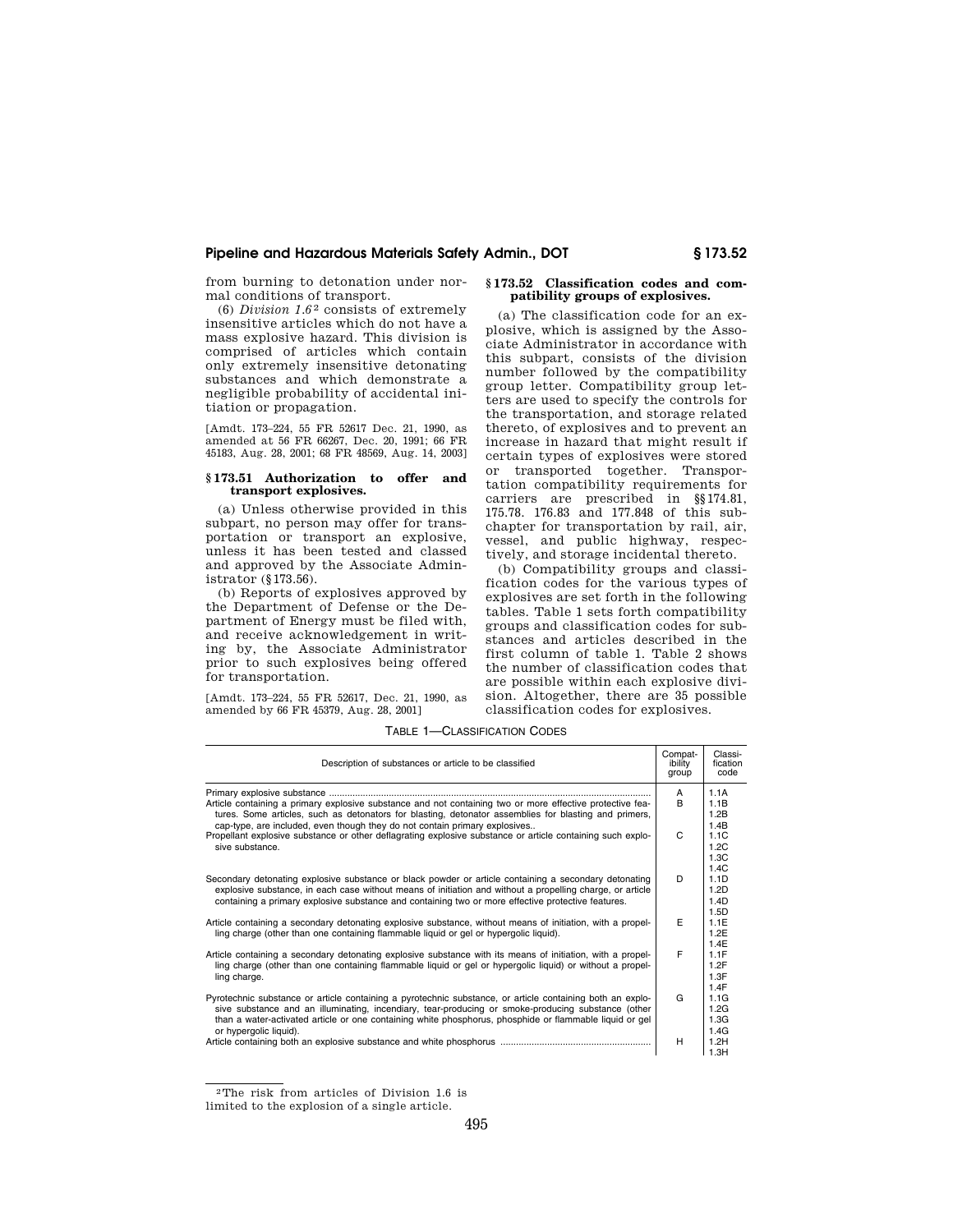## **§ 173.53 49 CFR Ch. I (10–1–11 Edition)**

### TABLE 1—CLASSIFICATION CODES—Continued

| Description of substances or article to be classified                                                                                                                                                                                                                                   | Compat-<br>ibility<br>group | Classi-<br>fication<br>code |
|-----------------------------------------------------------------------------------------------------------------------------------------------------------------------------------------------------------------------------------------------------------------------------------------|-----------------------------|-----------------------------|
|                                                                                                                                                                                                                                                                                         | J                           | 1.1J<br>1.2J<br>1.3J        |
|                                                                                                                                                                                                                                                                                         | κ                           | 1.2K<br>1.3K                |
| Explosive substance or article containing an explosive substance and presenting a special risk (e.g., due<br>to water-activation or presence of hybergolic liquids, phosphides or pyrophoric substances) needing iso-<br>lation of each type.                                           |                             | 1.1L<br>1.2L<br>1.3L        |
|                                                                                                                                                                                                                                                                                         | N                           | 1.6N                        |
| Substance or article so packed or designed that any hazardous effects arising from accidental functioning<br>are limited to the extent that they do not significantly hinder or prohibit fire fighting or other emergency<br>response efforts in the immediate vicinity of the package. | S                           | 1.4S                        |

| TABLE 2-SCHEME OF CLASSIFICATION OF EXPLOSIVES, COMBINATION OF HAZARD DIVISION WITH |  |
|-------------------------------------------------------------------------------------|--|
| <b>COMPATIBILITY GROUP</b>                                                          |  |

| Hazard   | Compatibility group |      |        |      |      |      |       |      |      |      |      |      |      |       |
|----------|---------------------|------|--------|------|------|------|-------|------|------|------|------|------|------|-------|
| division | A                   | B    | ⌒<br>U | D    | Е    | F    | G     | н    | U    | Κ    |      | N    | S    | $A-S$ |
| 1.1      | 1.1A                | 1.1B | 1.1C   | 1.1D | 1.1E | 1.1F | 1.1G  |      | 1.1J |      | 1.1L |      |      | 9     |
| 1.2      |                     | 1.2B | 1.2C   | 1.2D | 1.2E | 1.2F | i .2G | .2H  | 1.2J | .2K  | 1.2L |      |      | 10    |
| 1.3      |                     |      | 1.3C   |      |      | 1.3F | 1.3G  | 1.3H | 1.3J | ∣.3K | 1.3L |      |      |       |
| 1.4      |                     | 1.4B | 1.4C   | 1.4D | 1.4E | 1.4F | 1.4G  |      |      |      |      |      | 1.4S |       |
| 1.5      |                     |      |        | .5D  |      |      |       |      |      |      |      |      |      |       |
| 1.6      |                     |      |        |      |      |      |       |      |      |      |      | 1.6N |      |       |
| Total    |                     | 3    | 4      | 4    | 3    | 4    | 4     | C    | 3    | 2    | 3    |      |      | 35    |

[Amdt. 173–224, 55 FR 52617, Dec. 21, 1990, as amended by Amdt. 173–241, 59 FR 67492, Dec. 29, 1994; 64 FR 51918, Sept. 27, 1999; 66 FR 45379, Aug. 28, 2001; 76 FR 56315, Sept. 13, 2011]

### **§ 173.53 Provisions for using old classifications of explosives.**

Where the classification system in effect prior to January 1, 1991, is referenced in State or local laws, ordinances or regulations not pertaining to the transportation of hazardous materials, the following table may be used to compare old and new hazard class names:

| Current classification                                                  | Class name prior to Jan. 1, 1991                                         |
|-------------------------------------------------------------------------|--------------------------------------------------------------------------|
| Division 1.4    Class C explosives.<br>Division 1.5    Blasting agents. | Class A explosives.<br>Class B explosive.<br>No applicable hazard class. |

## **§ 173.54 Forbidden explosives.**

Unless otherwise provided in this subchapter, the following explosives shall not be offered for transportation or transported:

(a) An explosive that has not been approved in accordance with §173.56 of this subpart.

(b) An explosive mixture or device containing a chlorate and also containing:

(1) An ammonium salt, including a substituted ammonium or quaternary ammonium salt; or

(2) An acidic substance, including a salt of a weak base and a strong acid.

(c) A leaking or damaged package or article containing an explosive.

(d) Propellants that are unstable, condemned or deteriorated.

(e) Nitroglycerin, diethylene glycol dinitrate, or any other liquid explosives not specifically authorized by this subchapter.

(f) A loaded firearm (except as provided in 49 CFR 1544.219).

(g) Fireworks that combine an explosive and a detonator.

(h) Fireworks containing yellow or white phosphorus.

(i) A toy torpedo, the maximum outside dimension of which exceeds 23 mm (0.906 inch), or a toy torpedo containing a mixture of potassium chlorate, black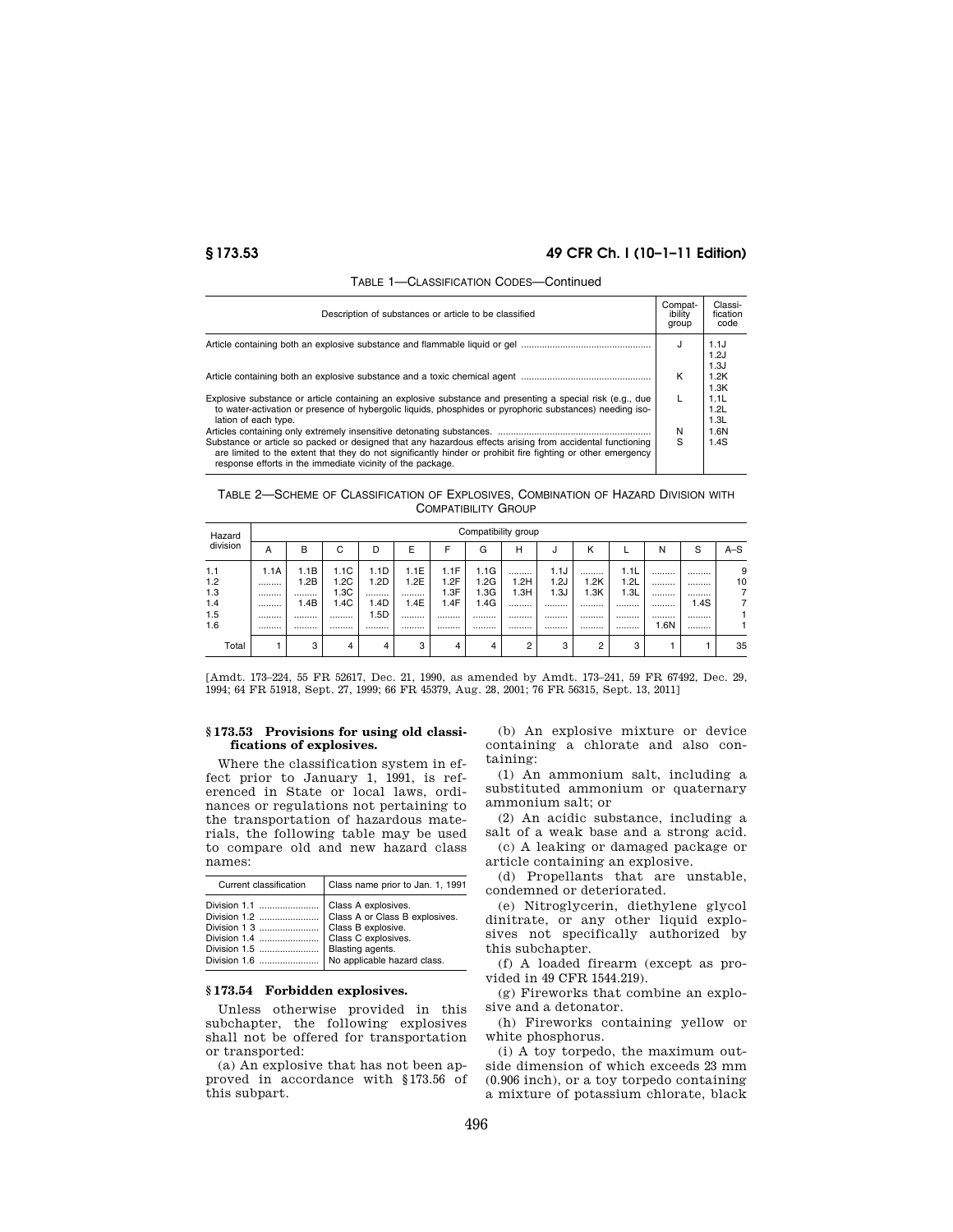antimony (antimony sulfide), and sulfur, if the weight of the explosive material in the device exceeds 0.26 g (0.01 ounce).

(j) Explosives specifically forbidden in the §172.101 table of this subchapter.

(k) Explosives not meeting the acceptance criteria specified in §173.57 of this subchapter.

(l) An explosive article with its means of initiation or ignition installed, unless approved in accordance with §173.56.

[Amdt. 173–224, 55 FR 52617 Dec. 21, 1990, as amended at 56 FR 66267, Dec. 20, 1991; Amdt. 173–236, 58 FR 50236, Sept. 24, 1993; 67 FR 61013, Sept. 27, 2002; 68 FR 48569, Aug. 14, 2003]

## **§ 173.55 [Reserved]**

### **§ 173.56 New explosives—definition and procedures for classification and approval.**

(a) Definition of new explosive. For the purposes of this subchapter a *new explosive* means an explosive produced by a person who:

(1) Has not previously produced that explosive; or

(2) Has previously produced that explosive but has made a change in the formulation, design or process so as to alter any of the properties of the explosive. An explosive will not be considered a ''new explosive'' if an agency listed in paragraph (b) of this section has determined, and confirmed in writing to the Associate Administrator, that there are no significant differences in hazard characteristics from the explosive previously approved.

(b) Examination, classing and approval. Except as provided in paragraph (j) of this section, no person may offer a new explosive for transportation unless that person has specified to the examining agency the ranges of composition of ingredients and compounds, showing the intended manufacturing tolerances in the composition of substances or design of articles which will be allowed in that material or device, and unless it has been examined, classed and approved as follows:

(1) Except for an explosive made by or under the direction or supervision of the Department of Defense (DOD) or the Department of Energy (DOE), a new explosive must be examined and assigned a recommended shipping description, division and compatibility group, based on the tests and criteria prescribed in §§173.52, 173.57 and 173.58. The person requesting approval of the new explosive must submit to the Associate Administrator a report of the examination and assignment of a recommended shipping description, division, and compatibility group. If the Associate Administrator finds the approval request meets the regulatory criteria, the new explosive will be approved in writing and assigned an EX number. The examination must be performed by a person who is approved by the Associate Administrator under the provisions of subpart H of part 107 of this chapter and who—

(i) Has (directly, or through an employee involved in the examination) at least ten years of experience in the examination, testing and evaluation of explosives;

(ii) Does not manufacture or market explosives, and is not controlled by or financially dependent on any entity that manufactures or markets explosives, and whose work with respect to explosives is limited to examination, testing and evaluation; and

(iii) Is a resident of the United States.

(2) A new explosive made by or under the direction or supervision of a component of the DOD may be examined, classed, and concurred in by:

(i) U.S. Army Technical Center for Explosives Safety (SMCAC-EST), Naval Sea Systems Command (SEA–9934), or Air Force Safety Agency (SEW), when approved by the Chairman, DOD Explosives Board, in accordance with the DOD Explosives Hazard Classification Procedures (IBR, see §171.7 of the subchapter); or

(ii) The agencies and procedures specified in paragraph (b)(1) of this section.

(3) A new explosive made by or under the direction or supervision of the Department of Energy (DOE) may be—

(i) Examined by the DOE in accordance with the DOD Explosives Hazard Classification Procedures, and must be classed and approved by DOE; or

(ii) Examined, classed, and approved in accordance with paragraph (b)(1) of this section.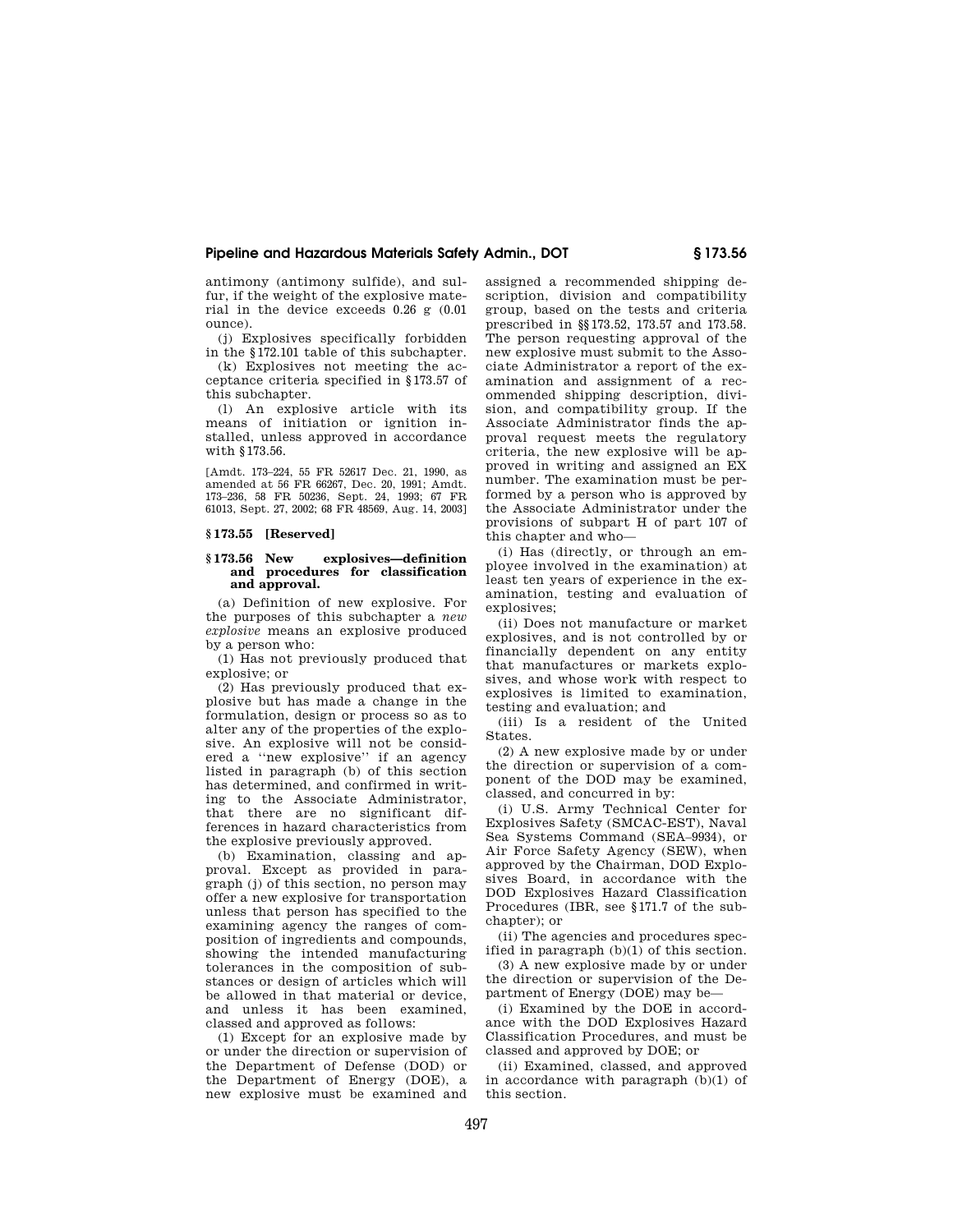(4) For a material shipped under the description of ''ammonium nitrate-fuel oil mixture (ANFO)'', the only test required for classification purposes is the Cap Sensitivity Test—Test Method 5(a) prescribed in the Explosive Test Manual (UN Manual of Tests and Criteria) (IBR, see §171.7 of the subchapter). The test must be performed by an agency listed in paragraph (b)(1), (b)(2), or (b)(3) of this section, the manufacturer, or the shipper. A copy of the test report must be submitted to the Associate Administrator before the material is offered for transportation, and a copy of the test report must be retained by the shipper for as long as that material is shipped. At a minimum, the test report must contain the name and address of the person or organization conducting the test, date of the test, quantitative description of the mixture, including prill size and porosity, and a description of the test results.

(c) Filing DOD or DOE approval report. DOD or DOE must file a copy of each approval, accompanied by supporting laboratory data, with the Associate Administrator and receive acknowledgement in writing before offering the new explosive for transportation, unless the new explosive is:

(1) Being transported under paragraph (d) or (e) of this section; or

(2) Covered by a national security classification currently in effect.

(d) Transportation of explosive samples for examination. Notwithstanding the requirements of paragraph (b) of this section with regard to the transportation of a new explosive that has not been approved, a person may offer a sample of a new explosive for transportation, by railroad, highway, or vessel from the place where it was produced to an agency identified in paragraph (b) of this section, for examination if—

(1) The new explosive has been assigned a tentative shipping description and class in writing by the testing agency;

(2) The new explosive is packaged as required by this part according to the tentative description and class assigned, unless otherwise specified in writing by the testing agency; and,

**§ 173.56 49 CFR Ch. I (10–1–11 Edition)** 

(3) The package is labeled as required by this subchapter and the following is marked on the package:

(i) The words ''SAMPLE FOR LAB-ORATORY EXAMINATION'';

(ii) The net weight of the new explosive; and

(iii) The tentative shipping name and identification number.

(e) Transportation of unapproved explosives for developmental testing. Notwithstanding the requirements of paragraph (b) of this section, the owner of a new explosive that has not been examined or approved may transport that new explosive from the place where it was produced to an explosives testing range if—

(1) It is not a primary (a 1.1A initiating) explosive or a forbidden explosive according to this subchapter;

(2) It is described as a Division 1.1 explosive (substance or article) and is packed, marked, labeled, described on shipping papers and is otherwise offered for transportation in conformance with the requirements of this subchapter applicable to Division 1.1;

(3) It is transported in a motor vehicle operated by the owner of the explosive; and

(4) It is accompanied by a person, in addition to the operator of the motor vehicle, who is qualified by training and experience to handle the explosive.

(f) Notwithstanding the requirements of paragraphs (b) and (d) of this section, the Associate Administrator may approve a new explosive on the basis of an approval issued for the explosive by the competent authority of a foreign government, or when examination of the explosive by a person approved by the Associate Administrator is impracticable, on the basis of reports of tests conducted by disinterested third parties, or may approve the transportation of an explosives sample for the purpose of examination by a person approved by the Associate Administrator.

(g) An explosive may be transported under subparts B or C of part 171 or §176.11 of this subchapter without the approval of the Associate Administrator as required by paragraph (b) of this section if the Associate Administrator has acknowledged in writing the acceptability of an approval issued by the competent authority of a foreign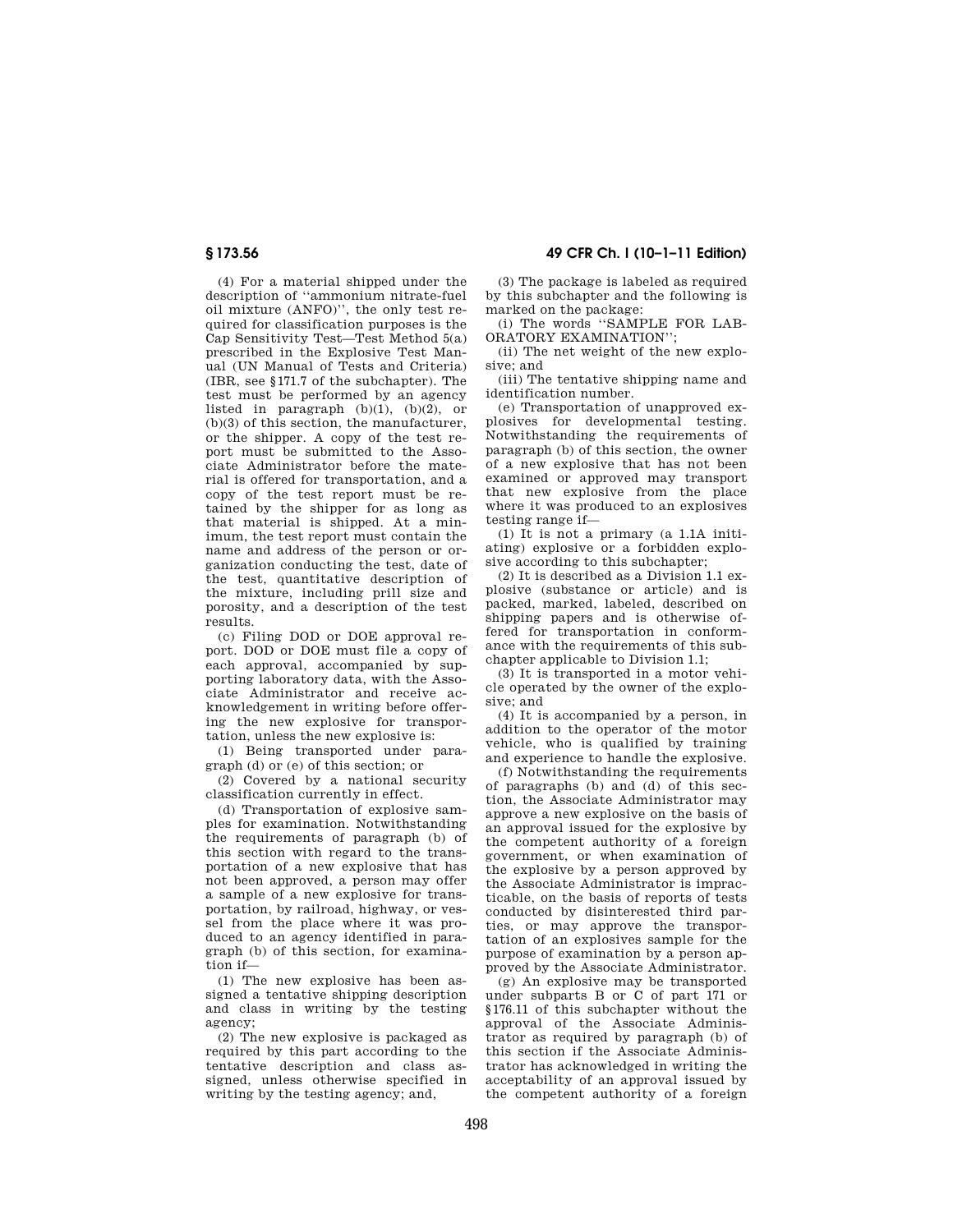government pursuant to the provisions of the UN Recommendations, the ICAO Technical Instructions, the IMDG Code (IBR, see §171.7 of this subchapter), or other national or international regulations based on the UN Recommendations. In such a case, a copy of the foreign competent authority approval, and a copy of the written acknowledgement of its acceptance must accompany each shipment of that explosive.

(h) The requirements of this section do not apply to cartridges, small arms which are:

(1) Not a forbidden explosive under §173.54 of this subchapter;

(2) Ammunition for rifle, pistol, or shotgun;

(3) Ammunition with inert projectile or blank ammunition; and

(4) Ammunition not exceeding 50 caliber for rifle or pistol cartridges or 8 gauge for shotgun shells.

Cartridges, small arms meeting the criteria of this paragraph (h) may be assigned a classification code of 1.4S by the manufacturer.

(i) If experience or other data indicate that the hazard of a material or a device containing an explosive composition is greater or less than indicated according to the definition and criteria specified in §§173.50, 173.56, and 173.58 of this subchapter, the Associate Administrator may specify a classification or except the material or device from the requirements of this subchapter.

(j) Fireworks. Notwithstanding the requirements of paragraph (b) of this section, Division 1.3 and 1.4 fireworks may be classed and approved by the Associate Administrator without prior examination and offered for transportation if the following conditions are met:

(1) The fireworks are manufactured in accordance with the applicable requirements in APA Standard 87–1 (IBR, see §171.7 of this subchapter);

(2) A thermal stability test is conducted on the device by the BOE, the BOM, or the manufacturer. The test must be performed by maintaining the device, or a representative prototype of a large device such as a display shell, at a temperature of 75 °C (167 °F) for 48 consecutive hours. When a device contains more than one component, those components which could be in physical contact with each other in the finished device must be placed in contact with each other during the thermal stability test; and

(3) The manufacturer applies in writing to the Associate Administrator following the applicable requirements in APA Standard 87–1, and is notified in writing by the Associate Administrator that the fireworks have been classed, approved, and assigned an EX-number. Each application must be complete, including all relevant background data and copies of all applicable drawings, test results, and any other pertinent information on each device for which approval is being requested. The manufacturer must sign the application and certify that the device for which approval is requested conforms to APA Standard 87–1 and that the descriptions and technical information contained in the application are complete and accurate. If the application is denied, the manufacturer will be notified in writing of the reasons for the denial. The Associate Administrator may require that the fireworks be examined by an agency listed in paragraph (b)(1) of this section.

[Amdt. 173–224, 55 FR 52617 Dec. 21, 1990, as amended at 56 FR 66267, Dec. 20, 1991; Amdt. 173–234, 58 FR 51532, Oct. 1, 1993; 62 FR 51560, Oct. 1, 1997; 63 FR 37461, July 10, 1998; 64 FR 10777, Mar. 5, 1999; 66 FR 45379, Aug. 28, 2001; 68 FR 75743, Dec. 31, 2003; 72 FR 25177, May 3, 2007]

### **§ 173.57 Acceptance criteria for new explosives.**

(a) Unless otherwise excepted, an explosive substance must be subjected to the Drop Weight Impact Sensitivity Test (Test Method 3(a)(i)), the Friction Sensitivity Test (Test Method 3(b)(iii)), the Thermal Stability Test (Test Method 3(c)) at 75 °C (167 °F) and the Small-Scale Burning Test (Test Method 3(d)(i)), each as described in the Explosive Test Manual (UN Manual of Tests and Criteria) (IBR, see §171.7 of this subchapter). A substance is forbidden for transportation if any one of the following occurs:

(1) For a liquid, failure to pass the test criteria when tested in the Drop Weight Impact Sensitivity Test apparatus for liquids;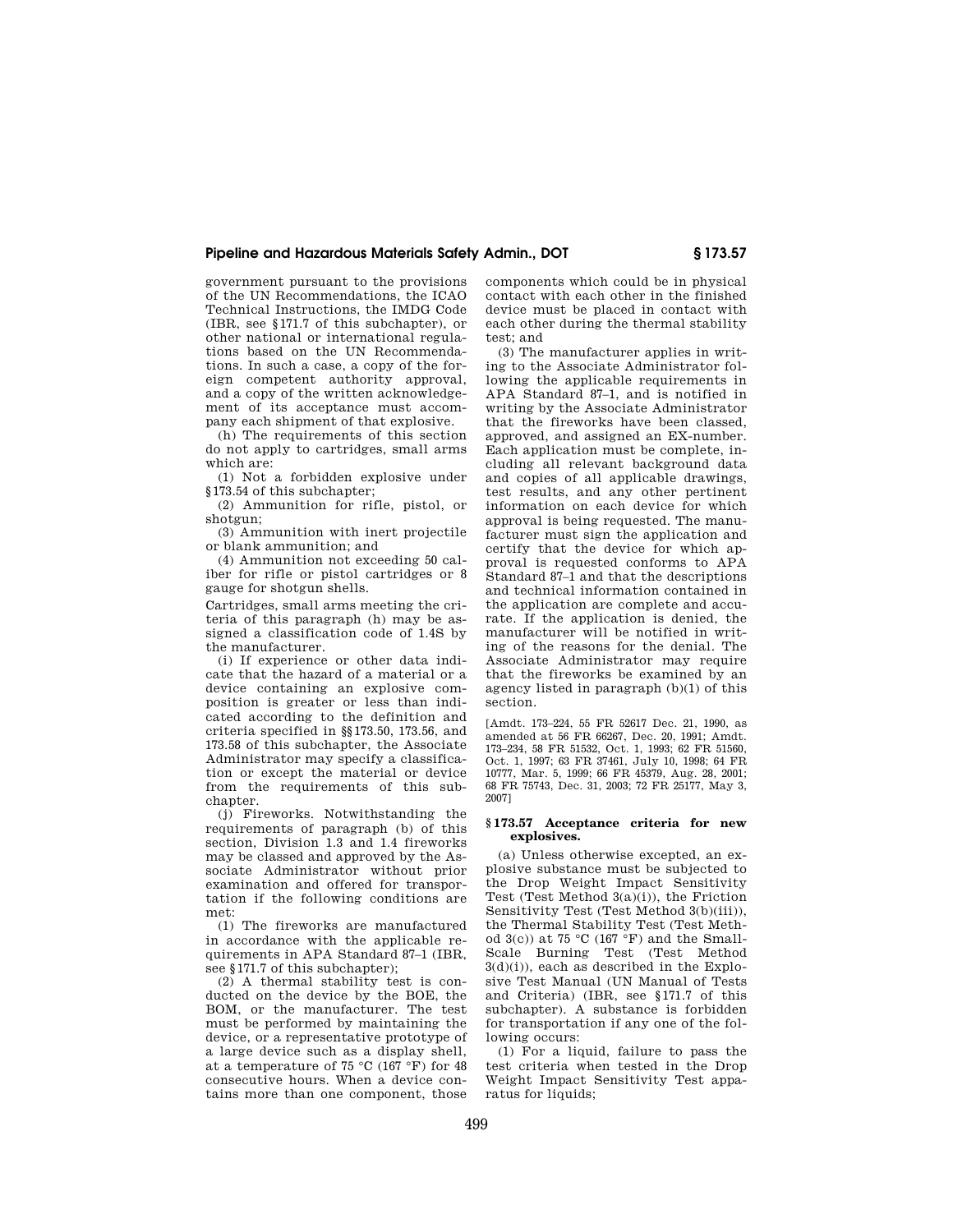**§ 173.58 49 CFR Ch. I (10–1–11 Edition)** 

(2) For a solid, failure to pass the test criteria when tested in the Drop Weight Impact Sensitivity Test apparatus for solids;

(3) The substance has a friction sensitiveness equal to or greater than that of dry pentaerythrite tetranitrate (PETN) when tested in the Friction Sensitivity Test;

(4) The substance fails to pass the test criteria specified in the Thermal Stability Test at 75 °C (167 °F); or

(5) Explosion occurs when tested in the Small-Scale Burning Test.

(b) An explosive article, packaged or unpackaged, or a packaged explosive substance must be subjected to the Thermal Stability Test for Articles and Packaged Articles (Test method 4(a)(i)) and the Twelve Meter Drop Test (Test Method 4(b)(ii)), when appropriate, in the Explosive Test Manual. An article or packaged substance is forbidden for transportation if evidence of thermal instability or excessive impact sensitivity is found in those tests according to the criteria and methods of assessing results prescribed therein.

(c) Dynamite (explosive, blasting, type A) is forbidden for transportation if any of the following occurs:

(1) It does not have, when uniformly mixed with the absorbent material, a satisfactory antacid in a quantity sufficient to have the acid neutralizing power of an amount of magnesium carbonate equal to one percent of the nitroglycerin or other liquid explosive ingredient;

(2) During the centrifuge test (Test Method D–2, in appendix D to this part) or the compression test (Test Method D–3 in appendix D to this part), a nongelatin dynamite loses more than 3 percent by weight of the liquid explosive or a gelatin dynamite loses more than 10 percent by weight of the liquid explosive; or

(3) During the leakage test (Test Method D–1 in appendix D to this part), there is any loss of liquid.

[Amdt. 173–224, 55 FR 52617 Dec. 21, 1990, as amended at 58 FR 51532, Oct. 1, 1993; 64 FR 51918, Sept. 27, 1999; 68 FR 75743, Dec. 31, 2003; 76 FR 56315, Sept. 13, 2011]

### **§ 173.58 Assignment of class and division for new explosives.**

(a) *Division 1.1, 1.2, 1.3, and 1.4 explosives.* In addition to the test prescribed in §173.57 of this subchapter, a substance or article in these divisions must be subjected to Test Methods 6(a), 6(b), and 6(c), as described in the UN Manual of Tests and Criteria (IBR, see §171.7 of this subchapter), for assignment to an appropriate division. The criteria for assignment of class and division are as follows:

(1) Division 1.1 if the major hazard is mass explosion;

(2) Division 1.2 if the major hazard is dangerous projections;

(3) Division 1.3 if the major hazard is radiant heat or violent burning, or both, but there is no blast or projection hazard;

(4) Division 1.4 if there is a small hazard with no mass explosion and no projection of fragments of appreciable size or range;

(5) Division 1.4 Compatibility Group S (1.4S) if the hazardous effects are confined within the package or the blast and projection effects do not significantly hinder emergency response efforts. The UN Test Type 6(d) is used to determine whether a Division 1.4S classification is appropriate for an item assigned a proper shipping name to which special provision 347 (*see*  §172.102 of this subchapter) applies; or

(6) Not in the explosive class if the substance or article does not have significant explosive hazard or if the effects of explosion are completely confined within the article.

(b) *Division 1.5 explosive.* Except for ANFO, a substance that has been examined in accordance with the provisions §173.57(a) of this subchapter, must be subjected to the following additional tests: Cap Sensitivity Test, Princess Incendiary Spark Test, DDT Test, and External Fire Test, each as described in the Explosive Test Manual. A material may not be classed as a Division 1.5 explosive if any of the following occurs:

(1) Detonation occurs in the Cap Sensitivity Test (Test Method 5(a));

(2) Detonation occurs in the DDT Test (Test Method 5(b)(ii));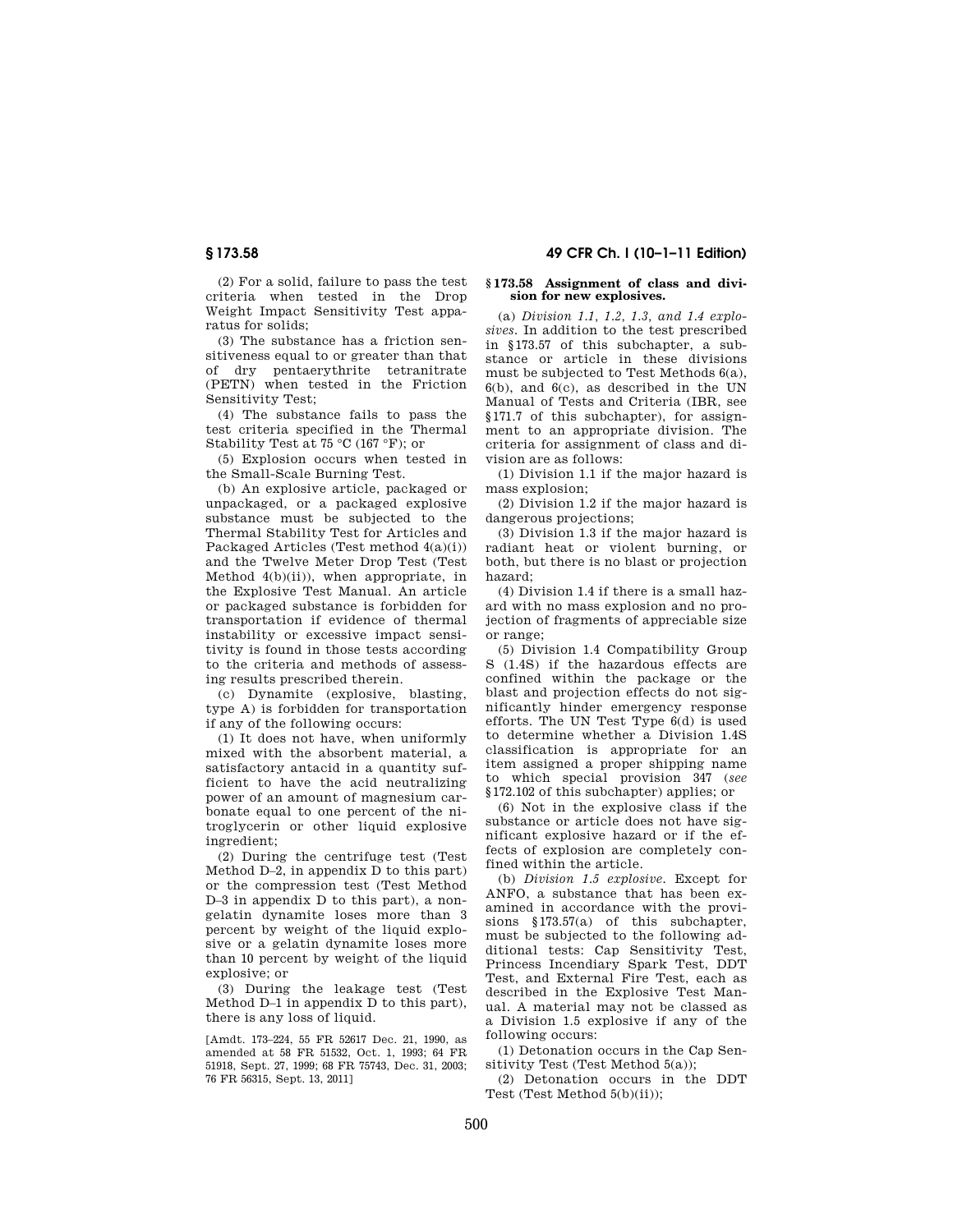(3) An explosion, evidenced by a loud noise and projection of fragments, occurs in the External Fire Test (Test Method 5(c), or

(4) Ignition or explosion occurs in the Princess Incendiary Spark Test (Test Method 5(d)).

(c) Division 1.6 explosive. (1) In order to be classed as a 1.6 explosive, an article must pass all of the following tests, as prescribed in the Explosive Test Manual:

(i) The 1.6 Article External Fire Test; (ii) The 1.6 Article Slow Cook-off Test;

(iii) The 1.6 Article Propagation Test; and

(iv) The 1.6 Article Bullet Impact Test.

(2) A substance intended for use as the explosive load in an article of Division 1.6 must be an extremely insensitive detonating substance (EIDS). In order to determine if a substance is an EIDS, it must be subjected to the tests in paragraphs  $(c)(2)(i)$  through  $(c)(2)(x)$ of this section, which are described in the Explosive Test Manual. The substance must be tested in the form (i.e., composition, granulation, density, etc.) in which it is to be used in the article. A substance is not an EIDS if it fails any of the following tests:

(i) The Drop Weight Impact Sensitivity Test;

(ii) The Friction Sensitivity Test;

(iii) The Thermal Sensitivity Test at 75 °C (167 °F);

(iv) The Small Scale Burning Test;

(v) The EIDS Cap Test;

(vi) The EIDS Gap Test;

(vii) The Susan Test;

(viii) The EIDS Bullet Impact Test;

(ix) The EIDS External Fire Test; and

(x) The EIDS Slow Cook-off Test.

(d) The Associate Administrator may waive or modify certain test(s) identified in §§173.57 and 173.58 of this subchapter, or require additional testing, if appropriate. In addition, the Associate Administrator may limit the quantity of explosive in a device.

(e) Each explosive is assigned a compatibility group letter by the Associate Administrator based on the criteria prescribed in §173.52(b) of this subchapter.

[Amdt. 173–224, 55 FR 52617 Dec. 21, 1990, as amended at 56 FR 66267, Dec. 20, 1991; 63 FR 52849, Oct. 1, 1998; 66 FR 45379, Aug. 28, 2001; 68 FR 75743, Dec. 31, 2003; 76 FR 3371, Jan. 19, 2011; 76 FR 56315, Sept. 13, 2011]

### **§ 173.59 Description of terms for explosives.**

For the purpose of this subchapter, a description of the following terms is provided for information only. They must not be used for purposes of classification or to replace proper shipping names prescribed in §172.101 of this subchapter.

*Ammonium-nitrate—fuel oil mixture (ANFO).* A blasting explosive containing no essential ingredients other than prilled ammonium nitrate and fuel oil.

*Ammunition.* Generic term related mainly to articles of military application consisting of all types of bombs, grenades, rockets, mines, projectiles and other similar devices or contrivances.

*Ammunition, illuminating, with or without burster, expelling charge or propelling charge.* Ammunition designed to produce a single source of intense light for lighting up an area. The term includes illuminating cartridges, grenades and projectiles, and illuminating and target identification bombs. The term excludes the following articles which are listed separately: *cartridges, signal; signal devices; hand signals; distress flares, aerial* and *flares, surface.* 

*Ammunition, incendiary.* Ammunition containing an incendiary substance which may be a solid, liquid or gel including white phosphorus. Except when the composition is an explosive *per se,*  it also contains one or more of the following: a propelling charge with primer and igniter charge, or a fuze with burster or expelling charge. The term includes: *Ammunition, incendiary,* liquid or gel, with burster, expelling charge or propelling charge; *Ammunition, incendiary* with or without burster, expelling charge or propelling charge; and *Ammunition, incendiary, white phosphorus,* with burster, expelling charge or propelling charge.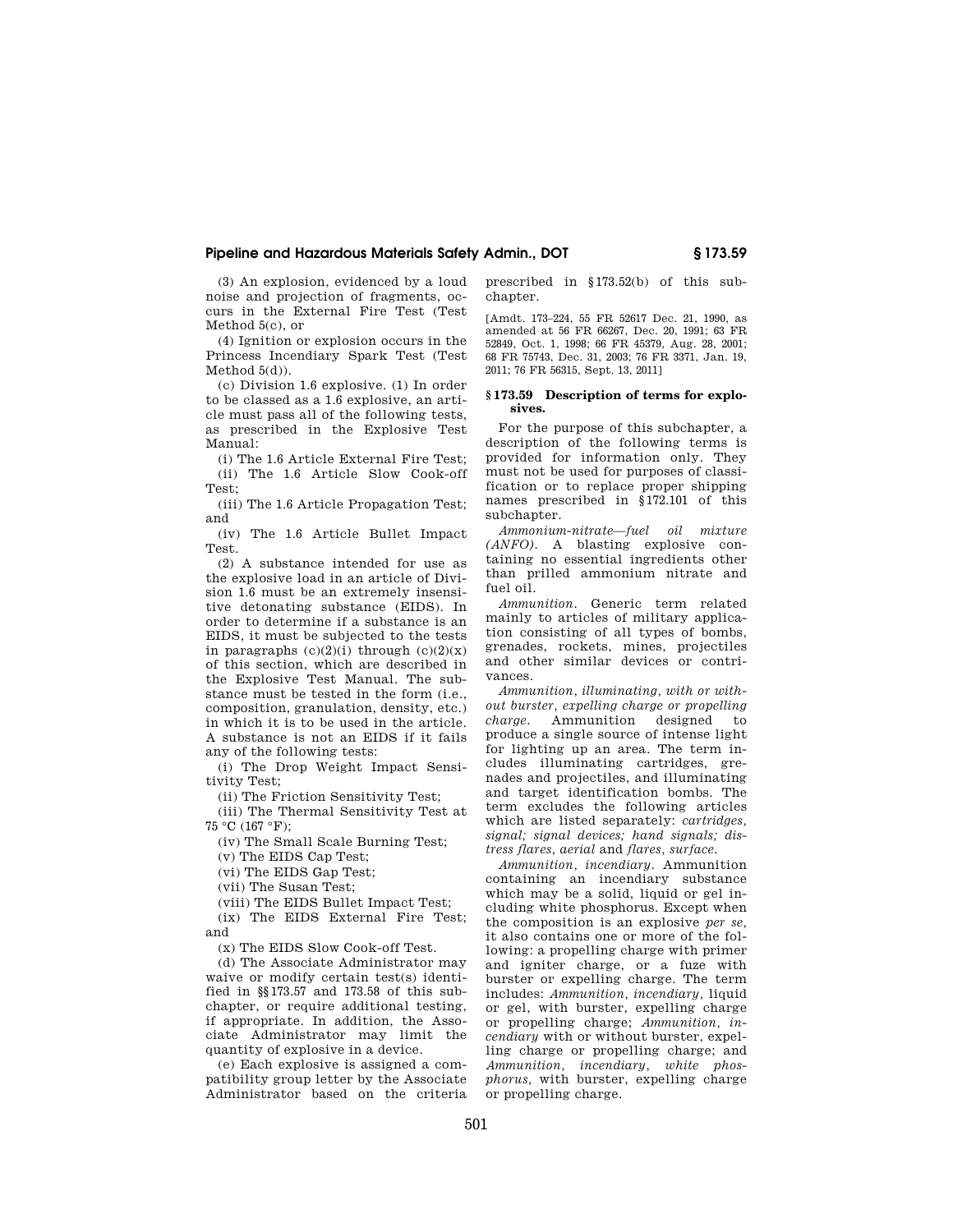*Ammunition, practice.* Ammunition without a main bursting charge, containing a burster or expelling charge. Normally it also contains a fuze and propelling charge. The term excludes the following article which is listed separately: *Grenades, practice.* 

*Ammunition, proof.* Ammunition containing pyrotechnic substance, used to test the performance or strength of new ammunition, weapon component or assemblies.

*Ammunition, smoke.* Ammunition containing a smoke-producing substance such as chlorosulphonic acid mixture (CSAM), titanium tetrachloride (FM), white phosphorus, or smoke-producing substance whose composition is based on hexachlorothannol (HC) or red phosphorus. Except when the substance is an explosive *per se,* the ammunition also contains one or more of the following: a propelling charge with primer and igniter charge, or a fuze with burster or expelling charge. The term includes: *Ammunition, smoke,* with or without burster, expelling charge or propelling charge; *Ammunition, smoke, white phosphorus* with burster, expelling charge or propelling charge.

*Ammunition, tear-producing with burster, expelling charge or propelling charge.*  Ammunition containing tear-producing substance. It may also contain one or more of the following: a pyrotechnic substance, a propelling charge with primer and igniter charge, or a fuze with burster or expelling charge.

*Ammunition, toxic.* Ammunition containing toxic agent. It may also contain one or more of the following: a pyrotechnic substance, a propelling charge with primer and igniter charge, or a fuze with burster or expelling charge.

*Articles, explosive, extremely insensitive (Articles, EEI).* Articles that contain only extremely insensitive detonating substances and which demonstrate a negligible probability of accidental initiation or propagation under normal conditions of transport and which have passed Test Series 7.

*Articles, pyrophoric.* Articles which contain a pyrophoric substance (capable of spontaneous ignition when exposed to air) and an explosive substance or component. The term excludes articles containing white phosphorus.

*Articles, pyrotechnic for technical purposes.* Articles which contain pyrotechnic substances and are used for technical purposes, such as heat generation, gas generation, theatrical effects, etc. The term excludes the following articles which are listed separately: all ammunition; *cartridges, signal; cutters, cable, explosive; fireworks; flares, aerial; flares, surface; release devices, explosives; rivets, explosive; signal devices, hand; signals, distress; signals, railway track, explosive*; and *signals, smoke.* 

*Black powder (gunpowder).* Substance consisting of an intimate mixture of charcoal or other carbon and either potassium or sodium nitrate, and sulphur. It may be meal, granular, compressed, or pelletized.

*Bombs.* Explosive articles which are dropped from aircraft. They may contain a flammable liquid with bursting charge, a photo-flash composition or bursting charge. The term excludes *torpedoes* (aerial) and includes *bombs, photo-flash; bombs* with bursting charge; *bombs with flammable liquids,* with bursting charge.

*Boosters.* Articles consisting of a charge of detonating explosive without means of initiation. They are used to increase the initiating power of detonators or detonating cord.

*Bursters, explosive.* Articles consisting of a small charge of explosive to open projectiles or other ammunition in order to disperse their contents.

*Cartridges, blank.* Articles which consist of a cartridge case with a center or rim fire primer and a confined charge of smokeless or black powder, but no projectile. Used in training, saluting, or in starter pistols, etc.

*Cartridges, flash.* Articles consisting of a casing, a primer and flash powder, all assembled in one piece for firing.

*Cartridges for weapons.* (1) Fixed (assembled) or semi-fixed (partially assembled) ammunition designed to be fired from weapons. Each cartridge includes all the components necessary to function the weapon once. The name and description should be used for military small arms cartridges that cannot be described as cartridges, small arms.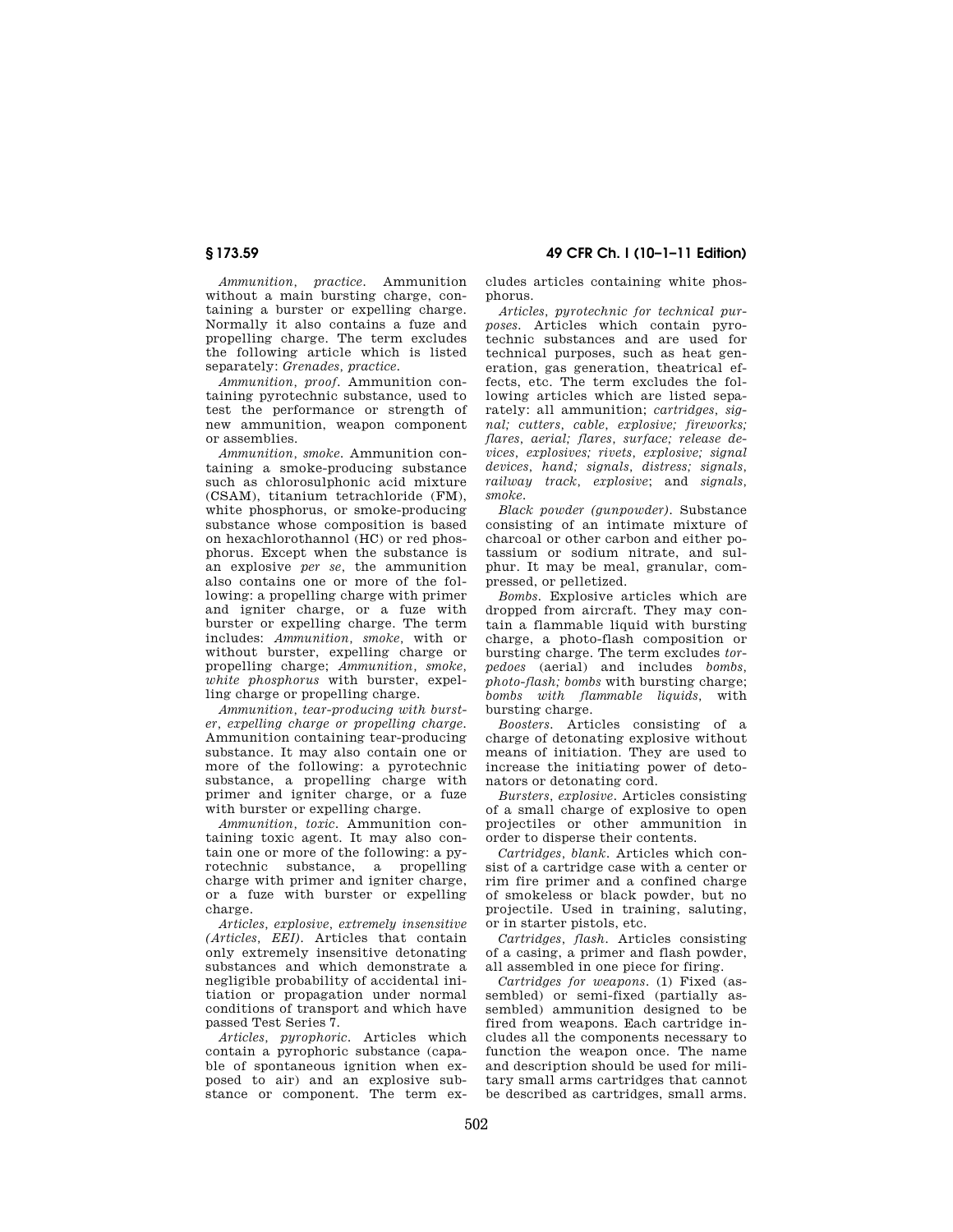Separate loading ammunition is included under this name and description when the propelling charge and projectile are packed together (see also Cartridges, blank).

(2) Incendiary, smoke, toxic, and tear-producing cartridges are described under *ammunition, incendiary,* etc.

*Cartridges for weapons, inert projectile.*  Ammunition consisting of a casing with propelling charge and a solid or empty projectile.

*Cartridges, oil well.* Articles consisting of a casing of thin fiber, metal or other material containing only propellant explosive. The term excludes charges, shaped, commercial.

*Cartridges, power device.* Articles designed to accomplish mechanical actions. They consist of a casing with a charge of deflagrating explosive and a means of ignition. The gaseous products of the deflagration produce inflation, linear or rotary motion; activate diaphragms, valves or switches, or project fastening devices or extinguishing agents.

*Cartridges, signal.* Articles designed to fire colored flares or other signals from signal pistols or devices.

*Cartridges, small arms.* Ammunition consisting of a cartridge case fitted with a center or rim fire primer and containing both a propelling charge and solid projectile(s). They are designed to be fired in weapons of caliber not larger than 19.1 mm. Shotgun cartridges of any caliber are included in this description. The term excludes: Cartridges, small arms, blank, and some military small arms cartridges listed under *Cartridges for weapons, inert projectile.* 

*Cases, cartridge, empty with primer.* Articles consisting of a cartridge case made from metal, plastics or other non-flammable materials, in which only the explosive component is the primer.

*Cases, combustible, empty, without primer.* Articles consisting of cartridge cases made partly or entirely from nitrocellulose.

*Charges, bursting.* Articles consisting of a charge of detonating explosive such as hexolite, octolite, or plasticsbonded explosive designed to produce effect by blast or fragmentation.

*Charges, demolition.* Articles consisting of a charge of detonating explosive in a casing of fiberboard, plastics, metal or other material. The term excludes articles identified as bombs, mines, etc.

*Charges, depth.* Articles consisting of a charge of detonating explosive contained in a drum or projectile. They are designed to detonate under water.

*Charges, expelling.* A charge of deflagrating explosive designed to eject the payload from the parent article without damage.

*Charges, explosive, without detonator.*  Articles consisting of a charge of detonating explosive without means of initiation, used for explosive welding, joining, forming, and other processes.

*Charges, propelling.* Articles consisting of propellant charge in any physical form, with or without a casing, for use in cannon or for reducing drag for projectiles or as a component of rocket motors.

*Charges, propelling for cannon.* Articles consisting of a propellant charge in any physical form, with or without a casing, for use in a cannon.

*Charges, shaped, without detonator.*  Articles consisting of a casing containing a charge of detonating explosive with a cavity lined with rigid material, without means of initiation. They are designed to produce a powerful, penetrating jet effect.

*Charges, shaped, flexible, linear.* Articles consisting of a V-shaped core of a detonating explosive clad by a flexible metal sheath.

*Charges, supplementary, explosive.* Articles consisting of a small removable booster used in the cavity of a projectile between the fuze and the bursting charge.

*Components, explosive train, n.o.s.* Articles containing an explosive designed to transmit a detonation or deflagration within an explosive train.

*Contrivance, water-activated with burster, expelling charge or propelling charge.* Articles whose functioning depends of physico-chemical reaction of their contents with water.

*Cord, detonating, flexible.* Articles consisting of a core of detonating explosive enclosed in spun fabric with plastics or other covering.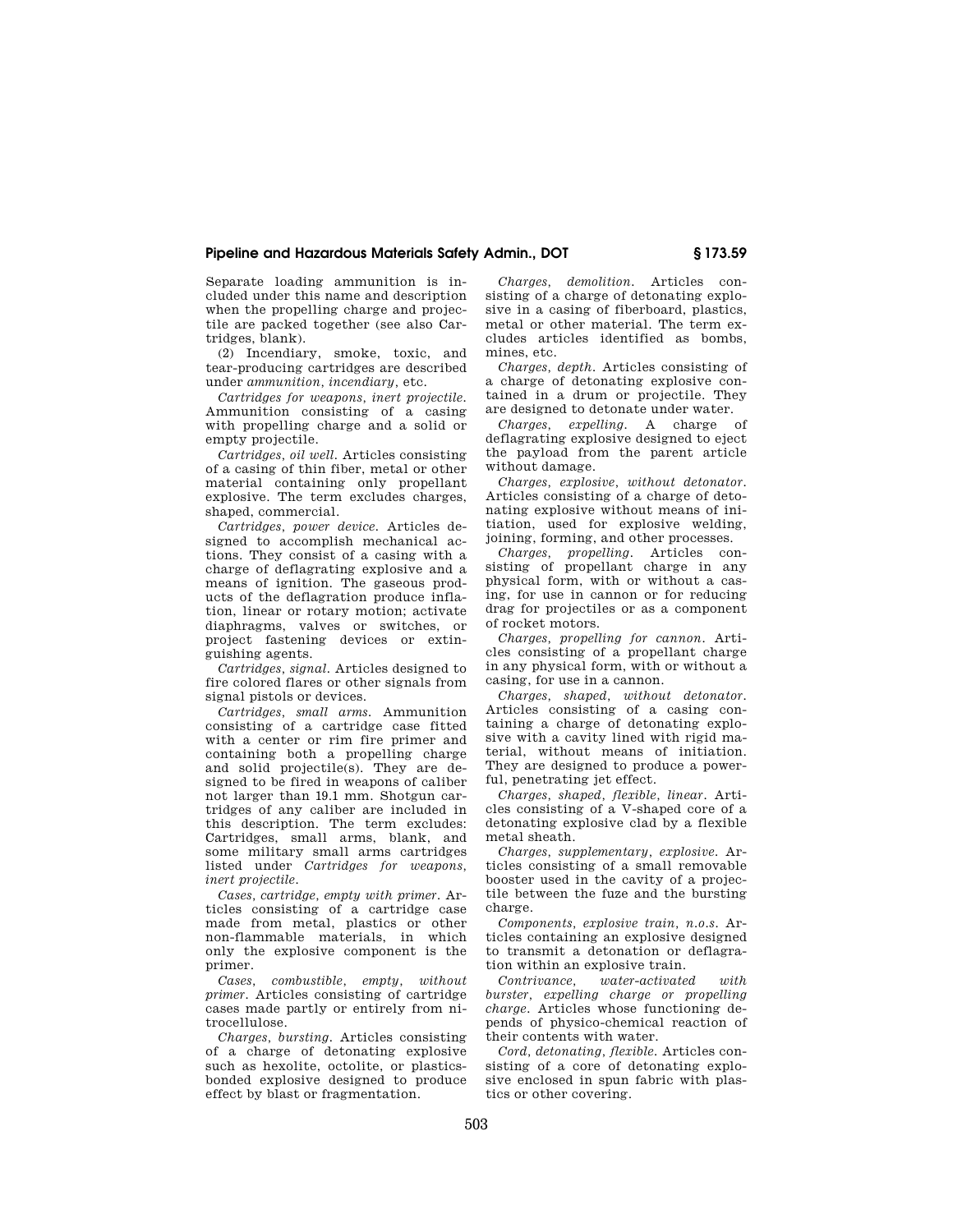*Cord (fuse) detonating, metal clad.* Articles consisting of a core of detonating explosive clad by a soft metal tube with or without protective covering. When the core contains a sufficiently small quantity of explosive, the words "mild effect" are added.

*Cord igniter.* Articles consisting of textile yarns covered with black powder or another fast-burning pyrotechnic composition and a flexible protective covering, or consisting of a core of black powder surrounded by a flexible woven fabric. It burns progressively along its length with an external flame and is used to transmit ignition from a device to a charge or primer.

*Cutters, cable, explosive.* Articles consisting of a knife-edged device which is driven by a small charge of deflagrating explosive into an anvil.

*Detonator assemblies, non-electric, for blasting.* Non-electric detonators assembled with and activated by such means as safety fuse, shock tube, flash tube, or detonating cord. They may be of instantaneous design or incorporate delay elements. Detonating relays incorporating detonating cord are included. Other detonating relays are included in Detonators, nonelectric.

*Detonators.* Articles consisting of a small metal or plastic tube containing explosives such as lead azide, PETN, or combinations of explosives. They are designed to start a detonation train. They may be constructed to detonate instantaneously, or may contain a delay element. They may contain no more than 10 g of total explosives weight, excluding ignition and delay charges, per unit. The term includes: detonators for ammunition; detonators for blasting, both electric and non-electric; and detonating relays without flexible detonating cord.

*Dynamite.* A detonating explosive containing a liquid explosive ingredient (generally nitroglycerin, similar organic nitrate esters, or both) that is uniformly mixed with an absorbent material, such as wood pulp, and usually contains materials such as nitrocellulose, sodium and ammonium nitrate.

*Entire load and total contents.* The phrase means such a substantial portion of the material explodes that the practical hazard should be assessed by

**§ 173.59 49 CFR Ch. I (10–1–11 Edition)** 

assuming simultaneous explosion of the whole of the explosive content of the load or package.

*Explode.* The term indicates those explosive effects capable of endangering life and property through blast, heat, and projection of missiles. It encompasses both deflagration and detonation.

*Explosion of the total contents.* The phrase is used in testing a single article or package or a small stack of articles or packages.

*Explosive, blasting.* Detonating explosive substances used in mining, construction, and similar tasks. Blasting explosives are assigned to one of five types. In addition to the ingredients listed below for each type, blasting explosives may also contain inert components, such as kieselguhr, and other minor ingredients, such as coloring agents and stabilizers.

*Explosive, blasting, type A.* Substances consisting of liquid organic nitrates, such as nitroglycerin, or a mixture of such ingredients with one or more of the following: nitrocellulose, ammonium nitrate or other inorganic nitrates, aromatic nitro-derivatives, or combustible materials, such as woodmeal and aluminum powder. Such explosives must be in powdery, gelatinous, plastic or elastic form. The term includes dynamite, blasting gelatine and gelatine dynamites.

*Explosive, blasting, type B.* Substances consisting of a mixture of ammonium nitrate or other inorganic nitrates with an explosive, such as trinitrotoluene, with or without other substances, such as wood-meal or aluminum powder, or a mixture of ammonium nitrate or other inorganic nitrates with other combustible substances which are not explosive ingredients. Such explosives may not contain nitroglycerin, similar liquid organic nitrates, or chlorates.

*Explosive, blasting, type C.* Substances consisting of a mixture of either potassium or sodium chlorate or potassium, sodium or ammonium perchlorate with organic nitro-derivatives or combustible materials, such as wood-meal or aluminum powder, or a hydrocarbon. Such explosives must not contain nitroglycerin or any similar liquid organic nitrate.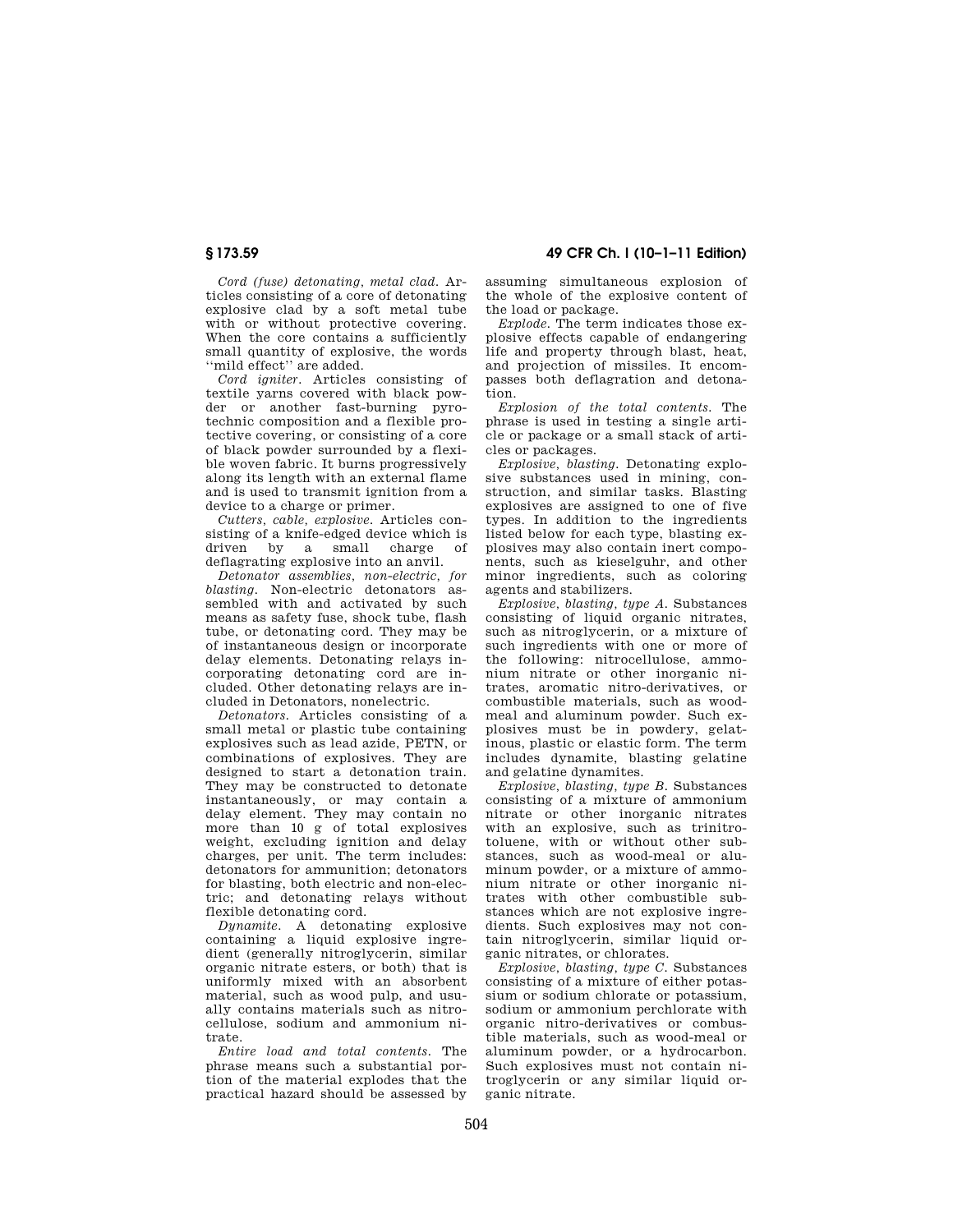*Explosive, blasting, type D.* Substances consisting of a mixture of organic nitrate compounds and combustible materials, such as hydrocarbons and aluminum powder. Such explosives must not contain nitroglycerin, any similar liquid organic nitrate, chlorate or ammonium-nitrate. The term generally includes plastic explosives.

*Explosive, blasting, type E.* Substances consisting of water as an essential ingredient and high proportions of ammonium nitrate or other oxidizer, some or all of which are in solution. The other constituents may include nitroderivatives, such as trinitrotoluene, hydrocarbons or aluminum powder. The term includes: explosives, emulsion; explosives, slurry; and explosives, watergel

*Explosive, deflagrating.* A substance, e.g., propellant, which reacts by deflagration rather than detonation when ignited and used in its normal manner.

*Explosive, detonating.* A substance which reacts by detonation rather than deflagration when initiated and used in its normal manner.

*Explosive, extremely insensitive detonating substance (EIDS).* A substance which, although capable of sustaining a detonation, has demonstrated through tests that it is so insensitive that there is very little probability of accidental initiation.

*Explosive, primary.* Explosive substance which is manufactured with a view to producing a practical effect by explosion, is very sensitive to heat, impact, or friction, and even in very small quantities, detonates. The major primary explosives are mercury fulminate, lead azide, and lead styphnate.

*Explosive, secondary.* An explosive substance which is relatively insensitive (when compared to primary explosives) and is usually initiated by primary explosives with or without the aid of boosters or supplementary charges. Such an explosive may react as a deflagrating or as a detonating explosive.

*Fireworks.* Pyrotechnic articles designed for entertainment.

*Flares.* Articles containing pyrotechnic substances which are designed to illuminate, identify, signal, or warn. The term includes: flares, aerial and flares, surface.

*Flash powder.* Pyrotechnic substance which, when ignited, produces an intense light.

*Fracturing devices, explosive, for oil wells, without detonators.* Articles consisting of a charge of detonating explosive contained in a casing without the means of initiation. They are used to fracture the rock around a drill shaft to assist the flow of crude oil from the rock.

*Fuse/Fuze.* Although these two words have a common origin (French fusee, fusil) and are sometimes considered to be different spellings, it is useful to maintain the convention that fuse refers to a cord-like igniting device, whereas fuze refers to a device used in ammunition which incorporates mechanical, electrical, chemical, or hydrostatic components to initiate a train by deflagration or detonation.

*Fuse, igniter.* Articles consisting of a metal tube with a core of deflagrating explosives.

*Fuse, instantaneous, non-detonating (Quickmatch).* Article consisting of cotton yarns impregnated with fine black powder. It burns with an external flame and is used in ignition trains for fireworks, etc.

*Fuse, safety.* Article consisting of a core of fine-grained black powder surrounded by a flexible woven fabric with one or more protective outer coverings. When ignited, it burns at a predetermined rate without any explosive effect.

*Fuzes.* Articles designed to start a detonation or deflagration in ammunition. They incorporate mechanical, electrical, chemical, or hydrostatic components and generally protective features. The term includes: Fuzes, detonating; fuzes detonating with protective features; and fuzes igniting.

*Grenades,* hand or rifle. Articles which are designed to be thrown by hand or to be projected by rifle. The term includes: grenades, hand or rifle, with bursting charge; and grenades, practice, hand or rifle. The term excludes: grenades, smoke.

*Igniters.* Articles containing one or more explosive substance used to start deflagration of an explosive train. They may be actuated chemically, electrically, or mechanically. The term excludes: cord, igniter; fuse, igniter; fuse,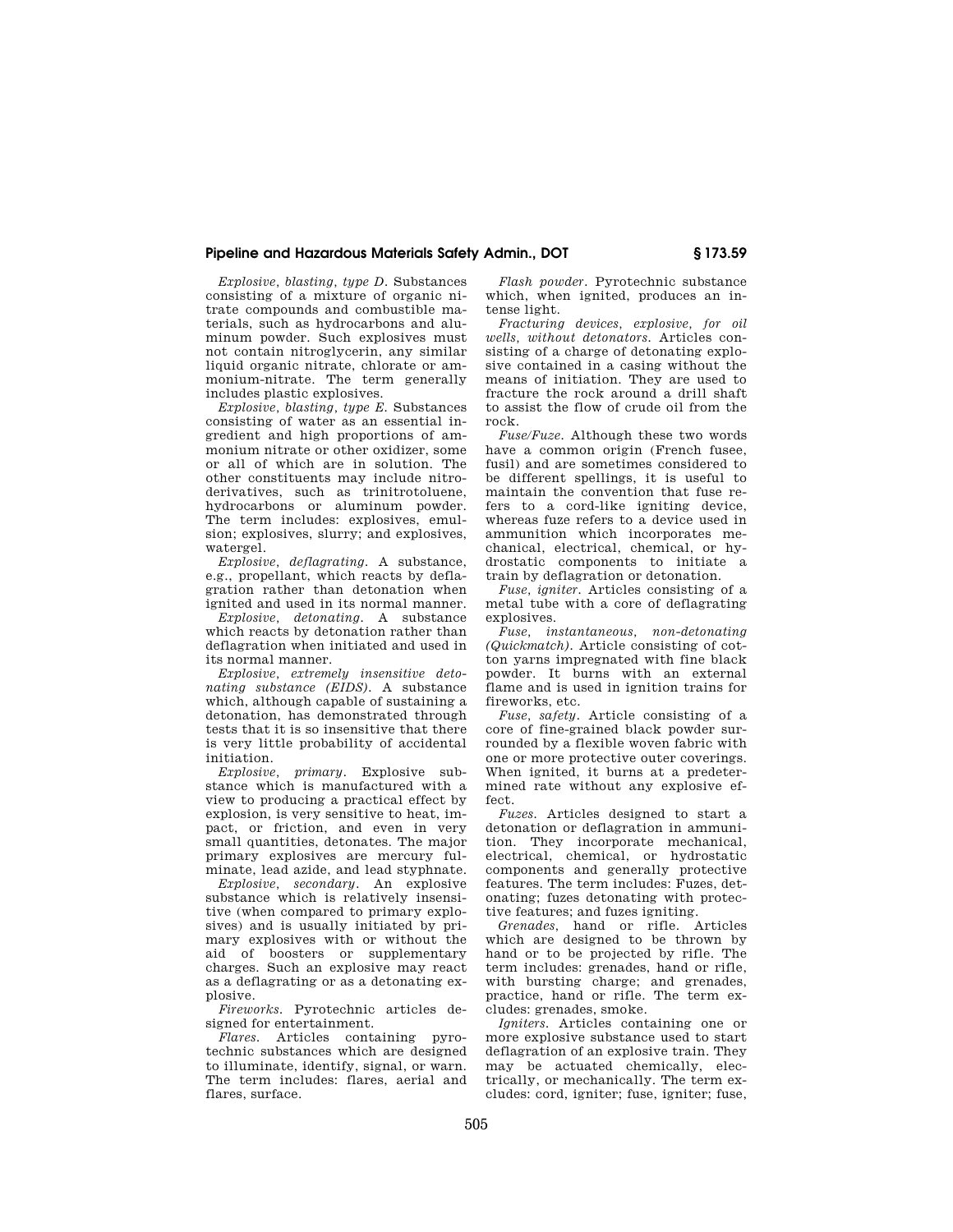instantaneous, non-detonating; fuze, igniting; lighters, fuse, instantaneous, non-detonating; fuzes, igniting; lighters, fuse; primers, cap type; and primers, tubular.

*Ignition, means of.* A general term used in connection with the method employed to ignite a deflagrating train of explosive or pyrotechnic substances (for example: a primer for propelling charge, an igniter for a rocket motor or an igniting fuze).

*Initiation, means of.* (1) A device intended to cause the detonation of an explosive (for example: detonator, detonator for ammunition, or detonating fuze).

(2) The term *with its own means of initiation* means that the contrivance has its normal initiating device assembled to it and this device is considered to present a significant risk during transport but not one great enough to be unacceptable. The term does not apply, however, to a contrivance packed together with its means of initiation, provided the device is packaged so as to eliminate the risk of causing detonation of the contrivance in the event of functioning of the initiating device. The initiating device can even be assembled in the contrivance provided there are protective features ensuring that the device is very unlikely to cause detonation of the contrivance under conditions which are associated with transport.

(3) For the purposes of classification, any means of initiation without two effective protective features should be regarded as Compatibility Group B; an article with its own means of initiation, without two effective protective features, is Compatibility Group F. A means of initiation which itself possesses two effective protective features is Compatibility Group D, and an article with its own means of initiation which possesses two effective features is Compatibility Group D or E. A means of initiation, adjudged as having two effective protective features, must be approved by the Associate Administrator. A common and effective way of achieving the necessary degree of protection is to use a means of initiation which incorporates two or more independent safety features.

**§ 173.59 49 CFR Ch. I (10–1–11 Edition)** 

*Jet perforating guns, charged, oil well, without detonator.* Articles consisting of a steel tube or metallic strip, into which are inserted shaped charges connected by detonating cord, without means of initiation.

*Lighters, fuse.* Articles of various design actuated by friction, percussion, or electricity and used to ignite safety fuse.

*Mass explosion.* Explosion which affects almost the entire load virtually instantaneously.

*Mines.* Articles consisting normally of metal or composition receptacles and bursting charge. They are designed to be operated by the passage of ships, vehicles, or personnel. The term includes Bangalore torpedoes.

*Phlegmatized.* The term means that a substance (or ''phlegmatizer'') has been added to an explosive to enhance its safety in handling and transport. The phlegmatizer renders the explosive insensitive, or less sensitive, to the following actions: heat, shock, impact, percussion or friction. Typical percussion or friction. Typical phlegmatizing agents include, but are not limited to: wax, paper, water, polymers (such as chlorofluoropolymers), alcohol and oils (such as petroleum jelly and paraffin).

*Powder cake (powder paste).* Substance consisting of nitrocellulose impregnated with not more than 60 percent of nitroglycerin or other liquid organic nitrates or a mixture of these.

*Powder, smokeless.* Substance based on nitrocellulose used as propellant. The term includes propellants with a single base (nitrocellulose (NC) alone), those with a double base (such as NC and nitroglycerin  $(NG)$ ) and those with a tri-<br>ple base (such as  $NC/NG/$ base (such as NC/NG/ nitroguanidine). Cast pressed or bagcharges of smokeless powder are listed under *charges, propelling* and *charges, propelling for cannon.* 

*Primers, cap type.* Articles consisting of a metal or plastic cap containing a small amount of primary explosive mixture that is readily ignited by impact. They serve as igniting elements in small arms cartridges and in percussion primers for propelling charges.

*Primers, tubular.* Articles consisting of a primer for ignition and an auxiliary charge of deflagrating explosive, such as black powder, used to ignite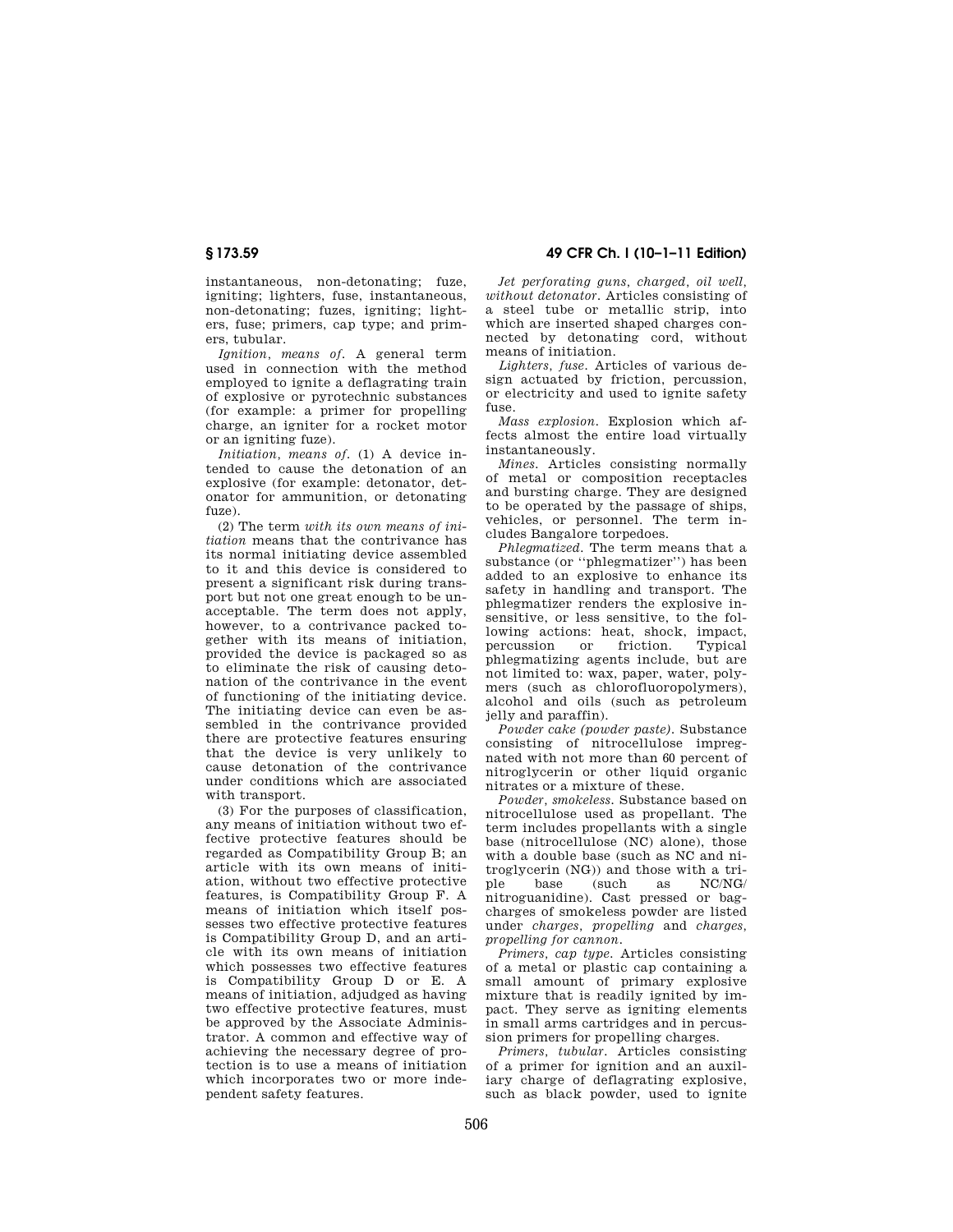the propelling charge in a cartridge case for cannon, etc.

*Projectiles.* Articles, such as a shell or bullet, which are projected from a cannon or other artillery gun, rifle, or other small arm. They may be inert, with or without tracer, or may contain a burster, expelling charge or bursting charge. The term includes: projectiles, inert, with tracer; projectiles, with burster or expelling charge; and projectiles, with bursting charge.

*Propellant, liquid.* Substances consisting of a deflagrating liquid explosive, used for propulsion.

*Propellant, solid.* Substances consisting of a deflagrating solid explosive, used for propulsion.

*Propellants.* Deflagrating explosives used for propulsion or for reducing the drag of projectiles.

*Release devices, explosive.* Articles consisting of a small charge of explosive with means of initiation. They sever rods or links to release equipment quickly.

*Rocket motors.* Articles consisting of a solid, liquid, or hypergolic propellant contained in a cylinder fitted with one or more nozzles. They are designed to propel a rocket or guided missile. The term includes: rocket motors; rocket motors with hypergolic liquids with or without an expelling charge; and rocket motors, liquid fuelled.

*Rockets.* Articles containing a rocket motor and a payload which may be an explosive warhead or other device. The term includes: guided missiles; rockets, line-throwing; rockets, liquid fuelled, with bursting charge; rockets, with bursting charge; rockets, with expelling charge; and rockets, with inert head.

*Signals.* Articles consisting of pyrotechnic substances designed to produce signals by means of sound, flame, or smoke or any combination thereof. The term includes: signal devices, hand; signals, distress ship; signals, railway track, explosive; signals, smoke.

*Sounding devices, explosive.* Articles consisting of a charge of detonating explosive. They are dropped from ships and function when they reach a predetermined depth or the sea bed.

*Substance, explosive, very insensitive (Substance, EVI) N.O.S.* Substances which present a mass explosive hazard but which are so insensitive that there is very little probability of initiation, or of transition from burning to detonation under normal conditions of transport and which have passed test series 5.

*Torpedoes.* Articles containing an explosive or non-explosive propulsion system and designed to be propelled through water. They may contain an inert head or warhead. The term includes: torpedoes, liquid fuelled, with inert head; torpedoes, liquid fuelled, with or without bursting charge; and torpedoes, with bursting charge.

*Tracers for ammunition.* Sealed articles containing pyrotechnic substances, designed to reveal the trajectory of a projectile.

*Warheads.* Articles containing detonating explosives, designed to be fitted to a rocket, guided missile, or torpedo. They may contain a burster or expelling charge or bursting charge. The term includes: warhead rocket with bursting charge; and warheads, torpedo, with bursting charge.

[Amdt. 173–224, 55 FR 52617 Dec. 21, 1990, as amended at 56 FR 66267, Dec. 20, 1991; Amdt. 173–241, 59 FR 67492, Dec. 29, 1994; 64 FR 10777, Mar. 5, 1999; 66 FR 45379, Aug. 28, 2001; 76 FR 3371, Jan. 19, 2011]

### **§ 173.60 General packaging requirements for explosives.**

(a) Unless otherwise provided in this subpart and in  $$173.7(a)$ , packaging used for Class 1 (explosives) materials must meet Packing Group II requirements. Each packaging used for an explosive must be capable of meeting the test requirements of subpart M of part 178 of this subchapter, at the specified level of performance, and the applicable general packaging requirements of paragraph (b) of this section.

(b) The general requirements for packaging of explosives are as follows:

(1) Nails, staples, and other closure devices, made of metal, having no protective covering may not penetrate to the inside of the outer packaging unless the inner packaging adequately protects the explosive against contact with the metal.

(2) The closure device of containers for liquid explosives must provide double protection against leakage, such as a screw cap secured in place with tape.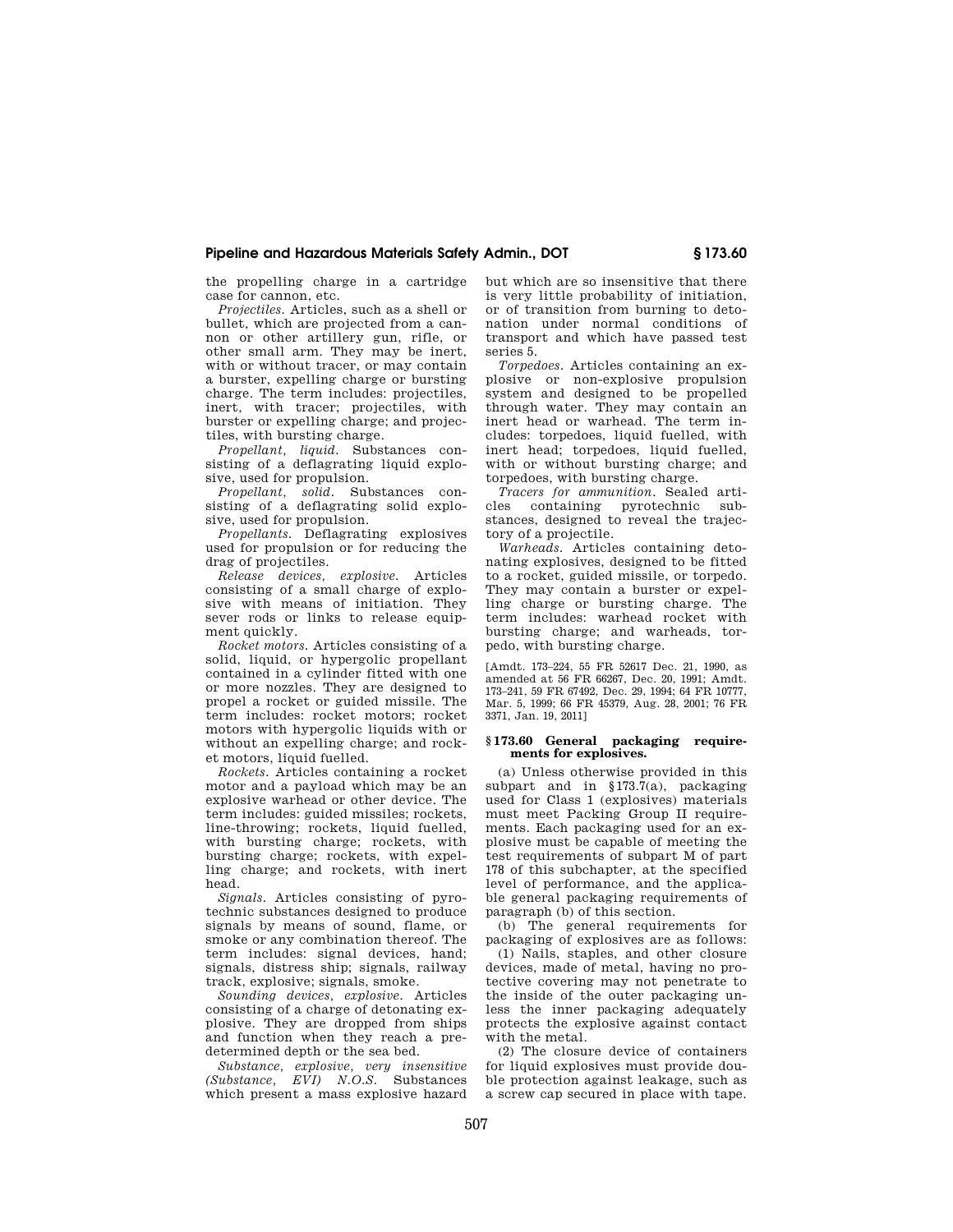(3) Inner packagings, fittings, and cushioning materials, and the placing of explosive substances or articles in packages, must be such that the explosive substance is prevented from becoming loose in the outer packaging during transportation. Metallic components of articles must be prevented from making contact with metal packagings. Articles containing explosive substances not enclosed in an outer casing must be separated from each other in order to prevent friction and impact. Padding, trays, partitioning in the inner or outer packaging, molded plastics or receptacles may be used for this purpose.

(4) When the packaging includes water that could freeze during transportation, a sufficient amount of antifreeze, such as denatured ethyl alcohol, must be added to the water to prevent freezing. If the anti-freeze creates a fire hazard, it may not be used. When a percentage of water in the substance is specified, the combined weight of water and anti-freeze may be substituted.

(5) If an article is fitted with its own means of ignition or initiation, it must be effectively protected from accidental actuation during normal conditions of transportation.

(6) The entry of explosive substances into the recesses of double-seamed metal packagings must be prevented.

(7) The closure device of a metal drum must include a suitable gasket; if the closure device includes metal-tometal screw-threads, the ingress of explosive substances into the threading must be prevented.

(8) Whenever loose explosive substances or the explosive substance of an uncased or partly cased article may come into contact with the inner surface of metal packagings (1A2, 1B2, 4A, 4B and metal receptacles), the metal packaging should be provided with an inner liner or coating.

(9) Packagings must be made of materials compatible with, and impermeable to, the explosives contained in the package, so that neither interaction between the explosives and the packaging materials, nor leakage, causes the explosive to become unsafe in transportation, or the hazard division or compatibility group to change (*see* §173.24(e)(2)).

## **§ 173.60 49 CFR Ch. I (10–1–11 Edition)**

(10) An explosive article containing an electrical means of initiation that is sensitive to external electromagnetic radiation, must have its means of initiation effectively protected from electromagnetic radiation sources (for example, radar or radio transmitters) through either design of the packaging or of the article, or both.

(11) Plastic packagings may not be able to generate or accumulate sufficient static electricity to cause the packaged explosive substances or articles to initiate, ignite or inadvertently function. Metal packagings must be compatible with the explosive substance they contain.

(12) Explosive substances may not be packed in inner or outer packagings where the differences in internal and external pressures, due to thermal or other effects, could cause an explosion or rupture of the package.

(13) Packagings for water soluble substances must be water resistant. Packagings for desensitized or phlegmatized substances must be closed to prevent changes in concentration during transport. When containing less alcohol, water, or phlegmatizer than specified in its proper shipping description, the substance is a ''forbidden'' material.

(14) Large and robust explosives articles, normally intended for military use, without their means of initiation or with their means of initiation containing at least two effective protec-<br>tive features, may be carried may be carried unpackaged provided that a negative result was obtained in Test Series 4 of the UN Manual of Tests and Criteria on an unpackaged article. When such articles have propelling charges or are selfpropelled, their ignition systems must be protected against conditions encountered during normal transportation. Such unpackaged articles may be fixed to cradles or contained in crates or other suitable handling, storage or launching devices in such a way that they will not become loose during normal conditions of transport and are in accordance with DOD-approved procedures. When such large explosive articles, as part of their operational safety and suitability tests, are subjected to testing that meets the intentions of Test Series 4 of the UN Manual of Tests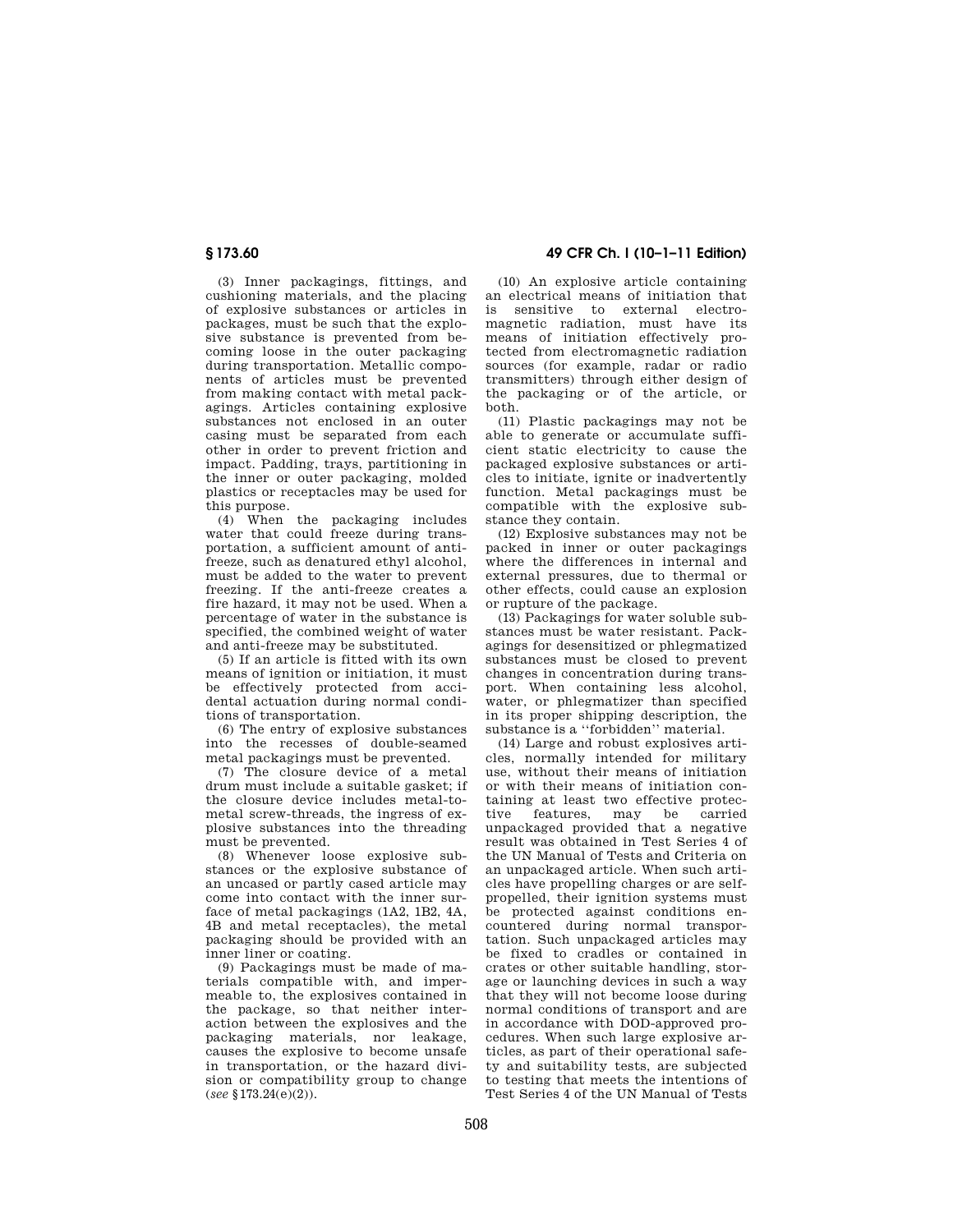and Criteria with successful test results, they may be offered for transportation in accordance with the requirements prescribed in (b)(14) above subject to approval by the Associate Administrator.

[Amdt. 173–260, 62 FR 24719, May 6, 1997, as amended at 65 FR 50461, Aug. 18, 2000; 76 FR 43529, July 20, 2011]

### **§ 173.61 Mixed packaging requirements.**

(a) An explosive may not be packed in the same outside packaging with any other material that could, under normal conditions of transportation, adversely affect the explosive or its packaging unless packaged by DOD or DOE in accordance with §173.7(a).

(b) Hardware necessary for assembly of explosive articles at the point-of-use may be packed in the same outside packaging with the explosive articles. The hardware must be securely packed in a separate inside packaging. Sufficient cushioning materials must be used to ensure that all inside packagings are securely packed in the outside packaging.

(c) The following explosives may not be packed together with other Class 1 explosives: UN 0029, UN 0030, UN 0073, UN 0106, UN 0107, UN 0255, UN 0257, UN 0267, UN 0350, UN 0360, UN 0361, UN 0364, UN 0365, UN 0366, UN 0367, UN 0408, UN 0409, UN 0410, UN 0455, UN 0456, and UN 0500. These explosives may be mixpacked with each other in accordance with the compatibility requirements prescribed in paragraph (e) of this section.

(d) Division 1.1 and 1.2 explosives may not be packed with the following explosives: UN 0333, UN 0334, UN 0335, UN 0336, and UN 0337.

(e) Except as prescribed in paragraphs (c) and (d) of this section, different explosives may be packed in one outside packaging in accordance with the following compatibility requirements:

(1) Explosives of the same compatibility group and same division number may be packed together.

(2) Explosives of the same compatibility group or authorized combination of compatibility group but different division number may be packed together, provided that the whole

package is treated as though its entire contents were comprised of the lower division number. For example, a mixed package of Division 1.2 explosives and Division 1.4 explosives, compatibility group D, must be treated as 1.2D explosives. However, when 1.5D explosives are packed together with 1.2D explosives, the whole package must be treated as 1.1D explosives.

(3) Explosives of compatibility group S may be packaged together with explosives of any other compatibility group except A or L, and the combined package may be treated as belonging to any of the packaged compatibility groups except S.

(4) Explosives of compatibility group L shall only be packed with an identical explosive.

(5) Explosives articles of compatibility groups C, D, or E may be packed together and the entire package shall be treated as belonging to compatibility group E.

(6) Explosives articles of compatibility groups C, D, E, or N may be packed together and the entire package shall be treated as belonging to compatibility group D.

(7) Explosives substances of compatibility groups C and D may be packaged together and the entire package shall be treated as belonging to compatibility group D.

(8) Explosive articles of compatibility group G, except for fireworks and articles requiring special packaging, may be packaged together with explosive articles of compatibility groups C, D or E and the combined package shall be treated as belonging to compatibility group E.

[Amdt. 173–224, 55 FR 52617 Dec. 21, 1990, as amended at 56 FR 66267, Dec. 20, 1991; 65 FR 50461, Aug. 18, 2000; 66 FR 33429, June 21, 2001; 66 FR 45381, Aug. 28, 2001; 69 FR 54046, Sept. 7, 2004; 73 FR 4717, Jan. 28 2008]

### **§ 173.62 Specific packaging requirements for explosives.**

(a) Except as provided in §173.7 of this subchapter, when the §172.101 Table specifies that an explosive must be packaged in accordance with this section, only packagings which conform to the provisions of paragraphs (b) and (c) of this section or  $\S 173.7(e)$  of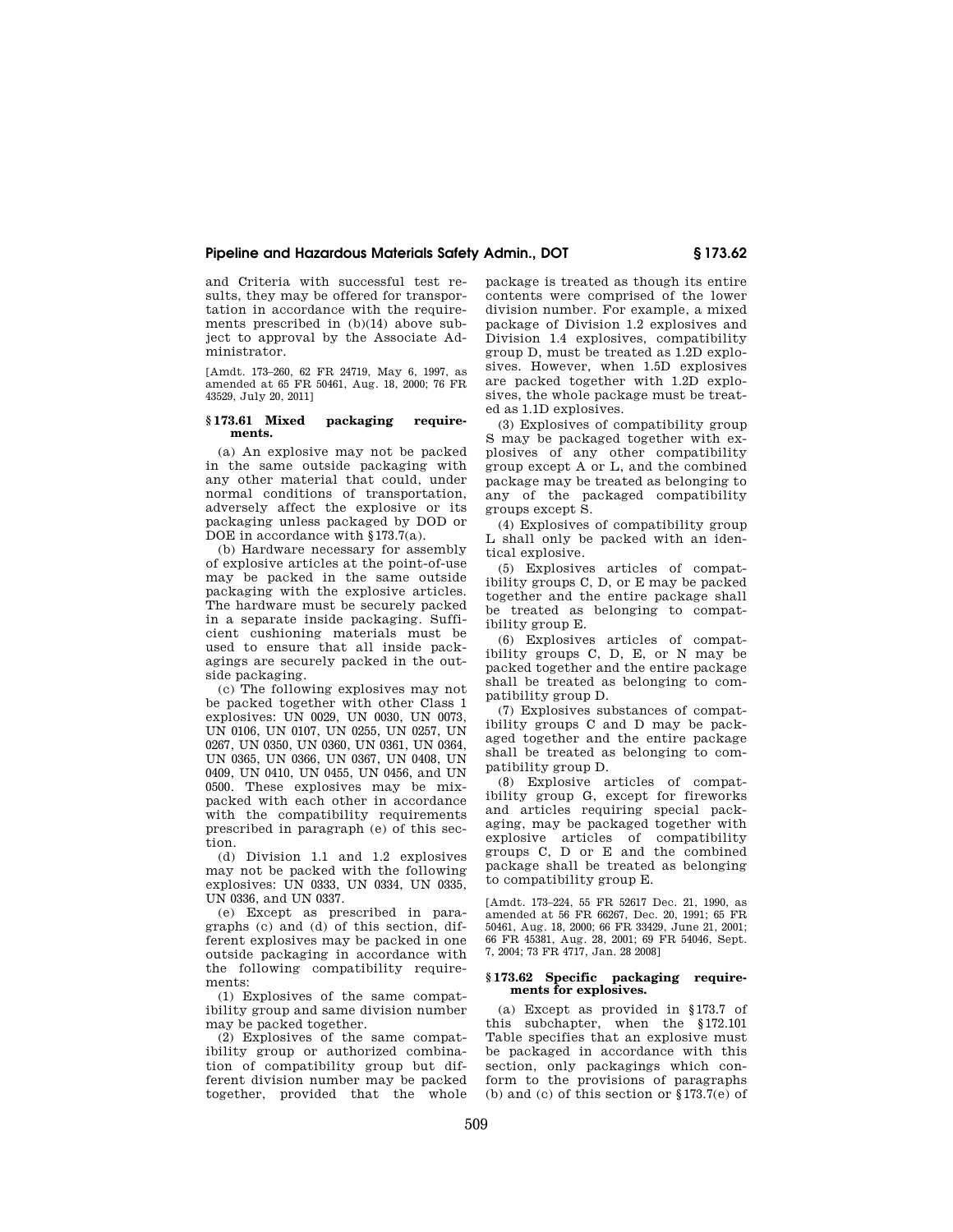this subchapter and the applicable requirements in §§173.60 and 173.61 may be used unless otherwise approved by the Associate Administrator.

(b) *Explosives Table.* The Explosives Table specifies the Packing Instructions assigned to each explosive. Explosives are identified in the first column in numerical sequence by their identification number (ID #), which is listed in column 4 of the §172.101 table, of this subchapter. The second column of the Explosives Table specifies the Packing Instruction (PI) which must be used for packaging the explosive. The Explosives Packing Method Table in paragraph (c) of this section defines the methods of packaging. The Packing Instructions are identified using a 3 digit designation. The Packing Instruction prefixed by the letters ''US'' is particular to the United States and not found in applicable international regulations.

EXPLOSIVES TABLE

| ID# | PI     |
|-----|--------|
|     |        |
|     | 112    |
|     | 130    |
|     | 130    |
|     | 130    |
|     | 130    |
|     | 130    |
|     | 130    |
|     | 130    |
|     | 130    |
|     | 130    |
|     | 130    |
|     | 130    |
|     | 101    |
|     | 101    |
|     | 113    |
|     | 113    |
|     | 131    |
|     | 131    |
|     | 130    |
|     | 130    |
|     | 130    |
|     | 130    |
|     | 130    |
|     | 130    |
|     | 132    |
|     | 133    |
|     | 133    |
|     | 130    |
|     | 135    |
|     | 135    |
|     | 135    |
|     | 136    |
|     | 130    |
|     | 137    |
|     | 132    |
|     | 139    |
|     | 140    |
|     | 134    |
|     | 112(a) |
|     | 133    |
|     |        |

# **§ 173.62 49 CFR Ch. I (10–1–11 Edition)**

EXPLOSIVES TABLE—Continued

| ID#                  | PI                         |
|----------------------|----------------------------|
|                      | 110(a) or 110(b)           |
|                      | 115                        |
|                      | 112                        |
| <b>UN0077</b><br>    | 114(a) or 114(b)           |
|                      | 112                        |
|                      | 112(b) or 112(c)           |
| UN0081<br>           | 116                        |
|                      | 116 or 117                 |
|                      | 116                        |
| UN0084<br>           | 116<br>135                 |
|                      | 135                        |
|                      | 113                        |
|                      | 134                        |
| UN0101<br>           | 140                        |
|                      | 139                        |
|                      | 140                        |
| UN0104               | 139                        |
|                      | 140                        |
|                      | 141                        |
| UN0107<br>           | 141<br>141                 |
|                      | 110(a) or 110(b)           |
|                      | 110(a) or 110(b)           |
|                      | 112                        |
| UN0121<br>           | 142                        |
|                      | US <sub>1</sub>            |
|                      | 110(a) or 110(b)           |
|                      | 110(a) or 110(b)           |
|                      | 142                        |
|                      | 114(b)                     |
|                      | 112(a)                     |
|                      | 110(a) or 110(b)<br>130    |
| UN0136               | 130                        |
| UN0138               | 130                        |
|                      | 115                        |
|                      | 115                        |
| UN0146               | 112                        |
| UN0147<br>           | 112(b)<br>112(a) or 112(b) |
| UN0150               | 112                        |
|                      | 112(b) or 112(c)           |
| UN0154               | 112                        |
|                      | 112(b) or 112(c)           |
| UN0159               | 111                        |
| UN0161               | 114(b)<br>114(b)           |
| <br>UN0167<br>       | 130                        |
|                      | 130                        |
|                      | 130                        |
| UN0171<br>           | 130                        |
| UN0173<br>           | 134                        |
|                      | 134                        |
| UN0180<br><br>UN0181 | 130<br>130                 |
| <br>UN0182           | 130                        |
| UN0183<br>           | 130                        |
| UN0186               | 130                        |
| UN0190<br>           | 101                        |
| UN0191               | 135                        |
| UN0192<br>           | 135                        |
| UN0193               | 135                        |
|                      | 135<br>135                 |
| UN0195<br>           | 135                        |
| UN0197<br>           | 135                        |
| UN0204<br>           | 134                        |
| UN0207<br>           | 112(b) or 112(c)           |
| <b>UN0208</b><br>    | 112(b) or 112(c)           |
| UN0209<br>           | 112                        |
| UN0212               | 133                        |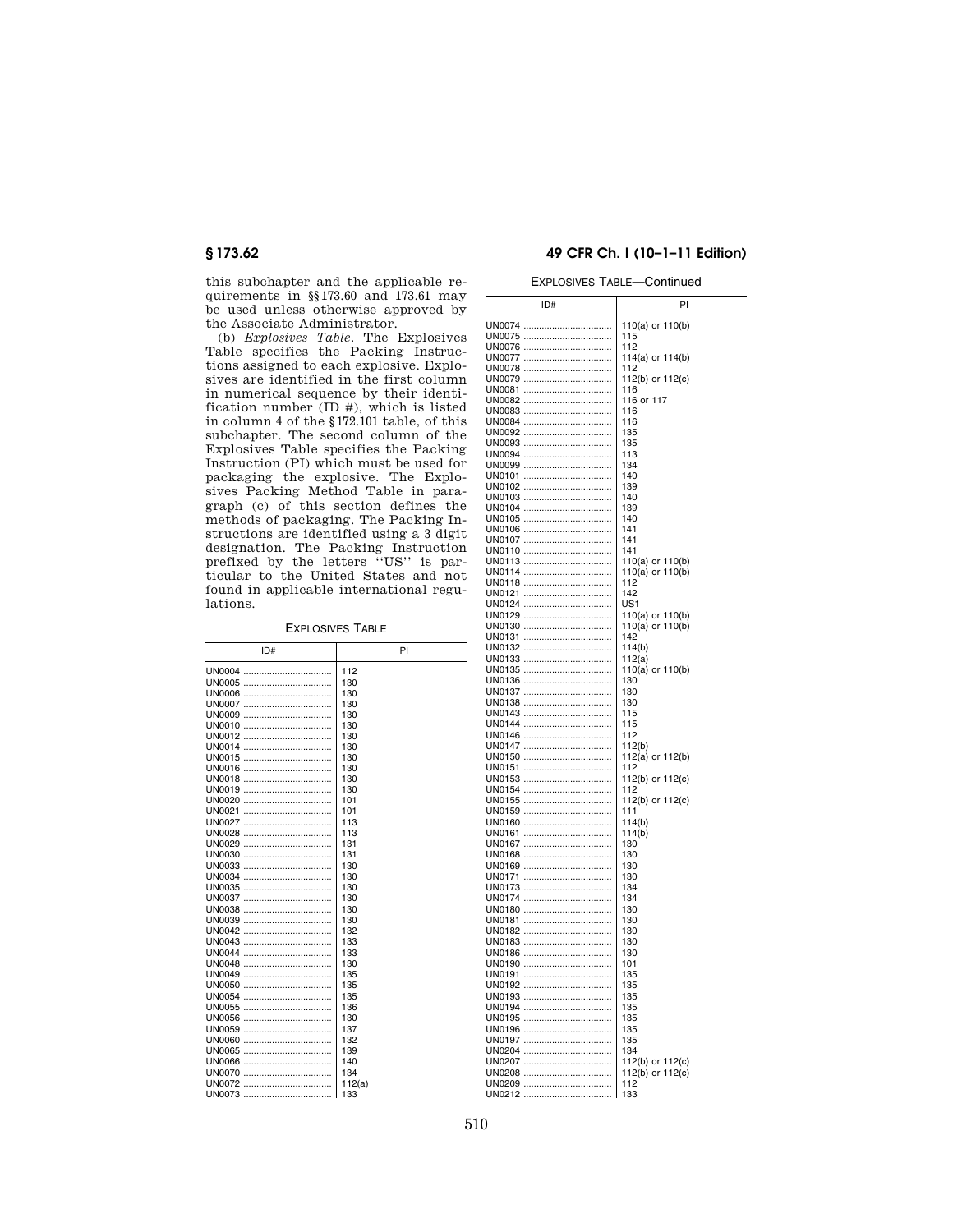§173.62

| <b>EXPLOSIVES TABLE-Continued</b> |                                          | EXPLOSIVES TABLE-Continued |                                        |  |  |
|-----------------------------------|------------------------------------------|----------------------------|----------------------------------------|--|--|
| ID#                               | PI                                       | ID#                        | PI                                     |  |  |
| UN0213                            | 112(b) or 112(c)                         |                            | 141                                    |  |  |
| UN0214                            | 112                                      |                            | 133                                    |  |  |
| UN0215                            | 112                                      |                            | 133                                    |  |  |
| UN0216<br>UN0217                  | 112(b) or $112(c)$<br>112(b) or $112(c)$ | UN0321                     | 130<br>101                             |  |  |
| UN0218                            | 112(b) or 112(c)                         |                            | 134                                    |  |  |
| UN0219                            | 112                                      |                            | 130                                    |  |  |
|                                   | 112                                      |                            | 142                                    |  |  |
|                                   | 130                                      |                            | 130                                    |  |  |
|                                   | 112(b) or 112(c)                         | UN0327                     | 130                                    |  |  |
|                                   | 110(a) or $110(b)$<br>133                | UN0329                     | 130<br>130                             |  |  |
| UN0226                            | 112(a)                                   |                            | 130                                    |  |  |
| UN0234                            | 114(a) or 114(b)                         |                            | 116 or 117                             |  |  |
| UN0235                            | 114(a) or 114(b)                         |                            | 116 or 117                             |  |  |
| UN0236                            | 114(a) or 114(b)                         |                            | 135                                    |  |  |
| UN0237                            | 138                                      |                            | 135                                    |  |  |
| UN0238<br>UN0240                  | 130<br>130                               |                            | 135<br>135                             |  |  |
| UN0241                            | 116 or 117                               |                            | 135                                    |  |  |
|                                   | 130                                      |                            | 130                                    |  |  |
| UN0243                            | 130                                      |                            | 130                                    |  |  |
| UN0244                            | 130                                      |                            | 112(a) or 112(b)                       |  |  |
| UN0245                            | 130                                      | UN0341                     | 112(b)                                 |  |  |
| UN0246<br>UN0247                  | 130<br>101                               | UN0342                     | 114(a)<br>111                          |  |  |
|                                   | 144                                      |                            | 130                                    |  |  |
| UN0249                            | 144                                      | UN0345                     | 130                                    |  |  |
|                                   | 101                                      |                            | 130                                    |  |  |
|                                   | 130                                      |                            | 130                                    |  |  |
|                                   | 131                                      |                            | 130                                    |  |  |
| UN0257                            | 141<br>112                               |                            | 101<br>101                             |  |  |
| UN0267                            | 131                                      | UN0351                     | 101                                    |  |  |
| UN0268                            | 133                                      |                            | 101                                    |  |  |
| UN0271                            | 143                                      |                            | 101                                    |  |  |
|                                   | 143                                      | UN0354                     | 101                                    |  |  |
| UN0275                            | 134                                      |                            | 101                                    |  |  |
| UN0276                            | 134                                      | UN0356                     | 101                                    |  |  |
| UN0278                            | 134<br>134                               |                            | 101<br>101                             |  |  |
| UN0279                            | 130                                      |                            | 101                                    |  |  |
|                                   | 130                                      |                            | 131                                    |  |  |
| UN0281                            | 130                                      |                            | 131                                    |  |  |
|                                   | 112                                      | UN0362                     | 130                                    |  |  |
| UN0283                            | 132                                      |                            | 130                                    |  |  |
| UN0284<br>UN0285                  | 141<br>141                               |                            | 133<br>133                             |  |  |
| UN0286                            | 130                                      |                            | 133                                    |  |  |
| UN0287                            | 130                                      |                            | 141                                    |  |  |
|                                   | 138                                      | UN0368                     | 141                                    |  |  |
| UN0289                            | 139                                      | UN0369                     | 130                                    |  |  |
|                                   | 139                                      |                            | 130                                    |  |  |
| UN0291                            | 130<br>141                               | UN0372                     | 130<br>141                             |  |  |
| UN0293                            | 141                                      |                            | 135                                    |  |  |
| UN0294                            | 130                                      | UN0374                     | 134                                    |  |  |
| UN0295                            | 130                                      | UN0375                     | 134                                    |  |  |
| UN0296                            | 134                                      |                            | 133                                    |  |  |
|                                   | 130                                      |                            | 133                                    |  |  |
|                                   | 130                                      | UN0378                     | 133                                    |  |  |
| UN0301                            | 130<br>130                               |                            | 136<br>101                             |  |  |
|                                   | 130                                      |                            | 134                                    |  |  |
|                                   | 113                                      |                            | 101                                    |  |  |
|                                   | 133                                      |                            | 101                                    |  |  |
| UN0312                            | 135                                      |                            | 101                                    |  |  |
|                                   | 135                                      |                            | 112(b) or $112(c)$                     |  |  |
| UN0314                            | 142                                      | UN0386                     | 112(b) or 112(c)                       |  |  |
| UN0315<br>UN0316                  | 142<br>141                               |                            | 112(b) or 112(c)<br>112(b) or $112(c)$ |  |  |
|                                   |                                          |                            | 112(b) or 112(c)                       |  |  |
|                                   |                                          |                            |                                        |  |  |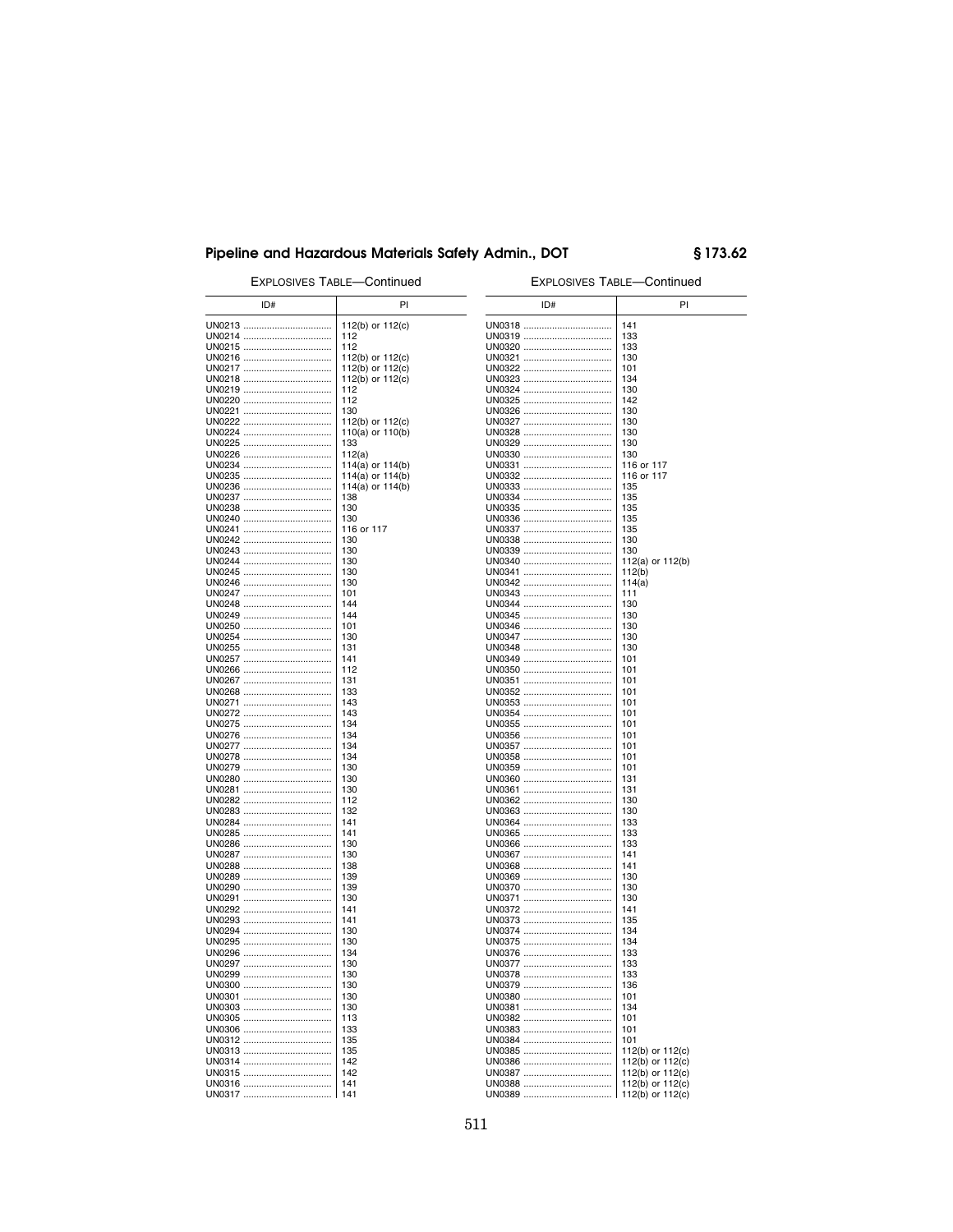## EXPLOSIVES TABLE—Continued

| ID#                  | PI                      |
|----------------------|-------------------------|
| UN0390               | 112(b) or 112(c)        |
| UN0391<br>           | 112(a)                  |
|                      | 112(b) or 112(c)        |
| UN0394               | 112(b)<br>112(a)        |
| <br>UN0395           | 101                     |
|                      | 101                     |
| <b>UN0397</b><br>    | 101                     |
|                      | 101                     |
| UN0399<br>           | 101<br>101              |
| UN0400<br>UN0401<br> | 112                     |
| UN0402               | 112(b) or 112(c)        |
|                      | 135                     |
| UN0404<br>           | 135<br>135              |
| UN0405               | 114(b)                  |
| <b>UN0407</b>        | 114(b)                  |
|                      | 141                     |
| UN0409<br>           | 141                     |
| UN0410<br>UN0411<br> | 141<br>112(b) or 112(c) |
| UN0412               | 130                     |
| UN0413<br>           | 130                     |
| <b>UN0414</b>        | 130                     |
| UN0415<br>UN0417     | 143<br>130              |
|                      | 135                     |
| UN0419<br>           | 135                     |
|                      | 135                     |
| UN0421<br>           | 135                     |
|                      | 130<br>130              |
|                      | 130                     |
| UN0427<br>           | 130                     |
|                      | 135                     |
|                      | 135                     |
| UN0431               | 135<br>135              |
| <br>UN0432           | 135                     |
|                      | 111                     |
| UN0434               | 130                     |
| UN0435               | 130<br>130              |
| UN0436<br>UN0437<br> | 130                     |
| UN0438               | 130                     |
| UN0439               | 137                     |
| UN0440               | 137                     |
| UN0441<br>UN0442     | 137<br>137              |
| UN0443               | 137                     |
| UN0444               | 137                     |
| UN0445               | 137                     |
| UN0446<br>UN0447     | 136                     |
| <br>UN0448           | 136<br>114(b)           |
| UN0449               | 101                     |
|                      | 101                     |
| UN0451<br>           | 130                     |
| UN0452               | 141<br>130              |
| UN0453               | 142                     |
| UN0455               | 131                     |
| UN0456               | 131                     |
| UN0457               | 130                     |
| UN0458<br>UN0459     | 130<br>130              |
| UN0460<br>           | 130                     |
| UN0461               | 101                     |
| UN0462<br>           | 101                     |
| UN0463               | 101                     |
| UN0464<br>           | 101                     |

## **§ 173.62 49 CFR Ch. I (10–1–11 Edition)**

EXPLOSIVES TABLE—Continued

| ID#        | PI               |
|------------|------------------|
| UN0465     | 101              |
|            | 101              |
| UN0467     | 101              |
|            | 101              |
| UN0469     | 101              |
| UN0470     | 101              |
|            | 101              |
| UN0472     | 101              |
| UN0473     | 101              |
|            | 101              |
| UN0475     | 101              |
|            | 101              |
|            | 101              |
| UN0478     | 101              |
| UN0479     | 101              |
|            | 101              |
| UN0481     | 101              |
| UN0482     | 101              |
| UN0483     | 112(b) or 112(c) |
|            | 112(b) or 112(c) |
| UN0486     | 101              |
|            | 135              |
| UN0488     | 130              |
| UN0489     | 112(b) or 112(c) |
| UN0490     | 112(b) or 112(c) |
| UN0491     | 143              |
| UN0492     | 135              |
| UN0493     | 135              |
| UN0494     | US1              |
|            | 115              |
| UN0496     | 112(b) or 112(c) |
| UN0497     | 115              |
| UN0498     | 114(b)           |
| UN0499     | 114(b)           |
|            | 131              |
| UN0502     | 130              |
|            | 135              |
|            | 112(c)           |
|            | 135              |
|            | 135              |
|            | 135              |
|            | 114(b)           |
|            | 114(b)           |
| NA0124     | US1              |
| NA0276     | 134              |
|            | 134              |
| NA0331     | 116 or 117       |
| NA0337<br> | 135              |
| NA0349     | 133              |
|            | US <sub>1</sub>  |

(c) Explosives must be packaged in accordance with the following table:

(1) The first column lists, in alphanumeric sequence, the packing methods prescribed for explosives in the Explosives Table of paragraph (b) of this section.

(2) The second column specifies the inner packagings that are required. If inner packagings are not required, a notation of ''Not necessary'' appears in the column. The term ''Not necessary'' means that a suitable inner packaging may be used but is not required.

(3) The third column specifies the intermediate packagings that are required. If intermediate packagings are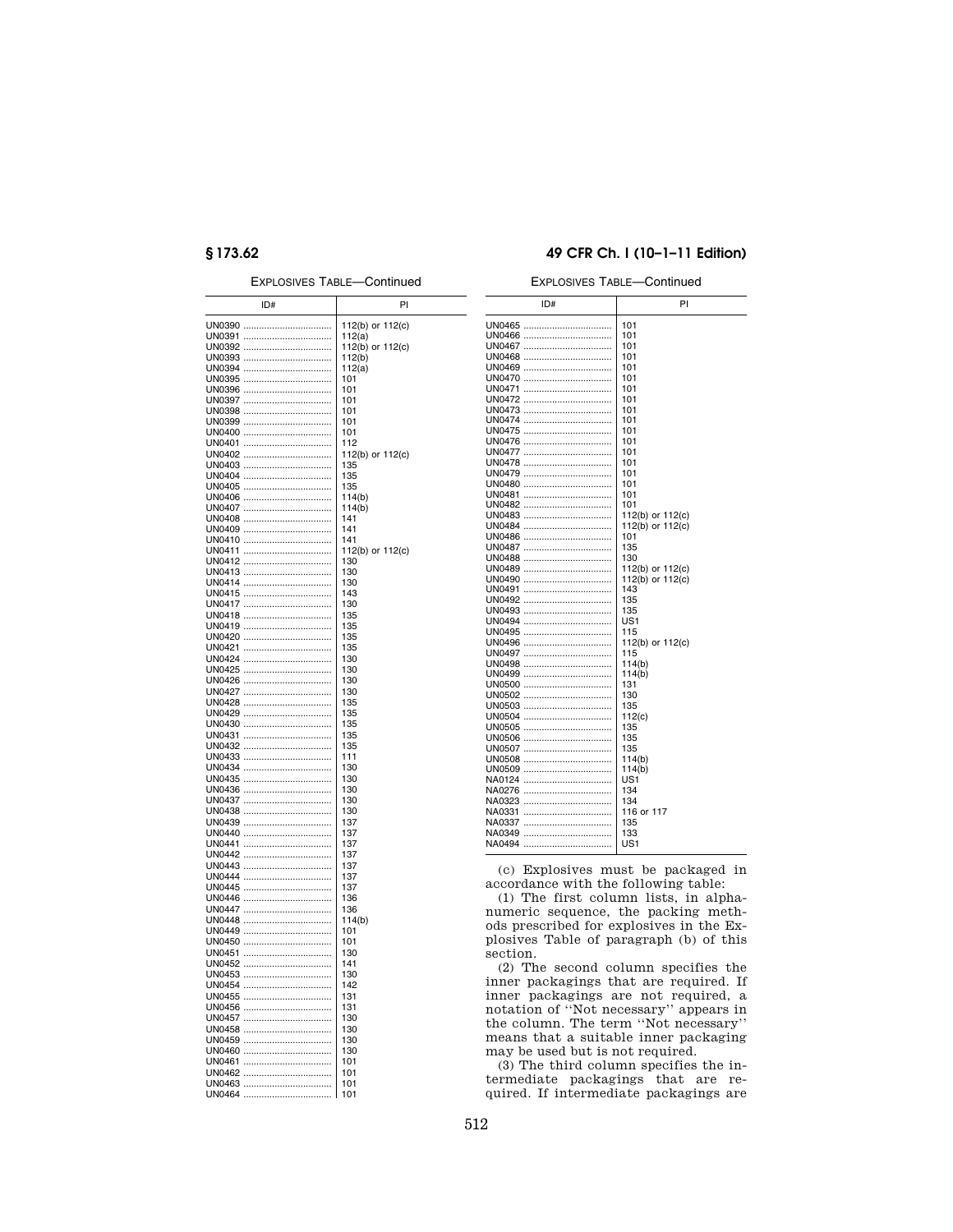not required, a notation of ''Not necessary'' appears in the column. The term ''Not necessary'' means that a suitable intermediate packaging may be used but is not required.

(4) The fourth column specifies the outer packagings which are required. If inner packagings and/or intermediate packagings are specified in the second and third columns, then the packaging specified in the fourth column must be used as the outer packaging of a combination packaging; otherwise it may be used as a single packaging.

(5) Packing Instruction 101 may be used for any explosive substance or article if an equivalent level of safety is shown to be maintained subject to the approval of the Associate Administrator.

|  |  |  | TABLE OF PACKING METHODS |
|--|--|--|--------------------------|
|--|--|--|--------------------------|

| Packing instruction                                                                                                                                                                                                                                                                                                                                                                                                                                                                                                                                                                                     | Inner packagings                                                                                                                 | Intermediate<br>packagings                                                                                                                                                                                                                                                                                                                                     | Outer packagings                                                                                      |
|---------------------------------------------------------------------------------------------------------------------------------------------------------------------------------------------------------------------------------------------------------------------------------------------------------------------------------------------------------------------------------------------------------------------------------------------------------------------------------------------------------------------------------------------------------------------------------------------------------|----------------------------------------------------------------------------------------------------------------------------------|----------------------------------------------------------------------------------------------------------------------------------------------------------------------------------------------------------------------------------------------------------------------------------------------------------------------------------------------------------------|-------------------------------------------------------------------------------------------------------|
|                                                                                                                                                                                                                                                                                                                                                                                                                                                                                                                                                                                                         | America (USA)".                                                                                                                  | This Packing Instruction may be used as an alternative to a specifically<br>assigned packing method with the approval of the Associate Adminis-<br>trator prior to transportation. When this packing instruction is used,<br>the following must be marked on the shipping documents:<br>"Packaging approved by the competent authority of the United States of |                                                                                                       |
| PARTICULAR PACKING REQUIREMENTS OR EX-<br>CEPTIONS:<br>1. Samples of new or existing explosive substances<br>or articles may be transported as directed by the As-<br>sociate Administrator for purposes including: testing,<br>classification, research and development, quality con-<br>trol, or as a commercial sample. Explosive samples<br>which are wetted or desensitized must be limited to 25<br>kg. Explosive samples which are not wetted or desen-<br>sitized must be limited to 10 kg in small packages as<br>specified by the Associate Administrator for Haz-<br>ardous Materials Safety |                                                                                                                                  |                                                                                                                                                                                                                                                                                                                                                                |                                                                                                       |
| PARTICULAR PACKING REQUIREMENTS OR EX-<br><b>CEPTIONS:</b><br>1. The Intermediate packagings must be filled with<br>water saturated material such as an anti-freeze solu-<br>tion or wetted cushioning<br>2. Outer packagings must be filled with water satu-<br>rated material such as an anti-freeze solution or<br>wetted cushioning. Outer packagings must be con-<br>structed and sealed to prevent evaporation of the wet-<br>ting solution, except when 0224 is being carried dry                                                                                                                | Bags<br>plastics<br>textile, plastic coat-<br>ed or lined.<br>rubber<br>textile, rubberized<br>textile                           | Bags<br>plastics<br>textile, plastic coat-<br>ed or lined.<br>rubber<br>textile, rubberized<br>Receptacles<br>plastics<br>metal                                                                                                                                                                                                                                | Drums.<br>steel, removable<br>head (1A2).<br>plastics, removable<br>head (1H2)                        |
| PARTICULAR PACKING REQUIREMENTS OR EX-<br><b>CEPTIONS</b><br>For UN 0074, 0113, 0114, 0129, 0130, 0135 and<br>0224, the following conditions must be satisfied:<br>a. inner packagings must not contain more<br>than 50 g of explosive substance (quantity<br>corresponding to dry substance);<br>b. each inner packaging must be separated<br>from other inner packagings by dividing<br>partitions: and<br>c. the outer packaging must not be parti-<br>tioned with more than 25 compartments                                                                                                         | Bags<br>rubber, conductive<br>plastics, conductive<br>Receptacles<br>metal<br>wood<br>rubber, conductive<br>plastics, conductive | Dividing partitions<br>metal<br>wood<br>plastics<br>fibreboard                                                                                                                                                                                                                                                                                                 | Boxes.<br>natural wood, sift-<br>proof wall (4C2).<br>plywood (4D).<br>reconstituted wood<br>$(4F)$ . |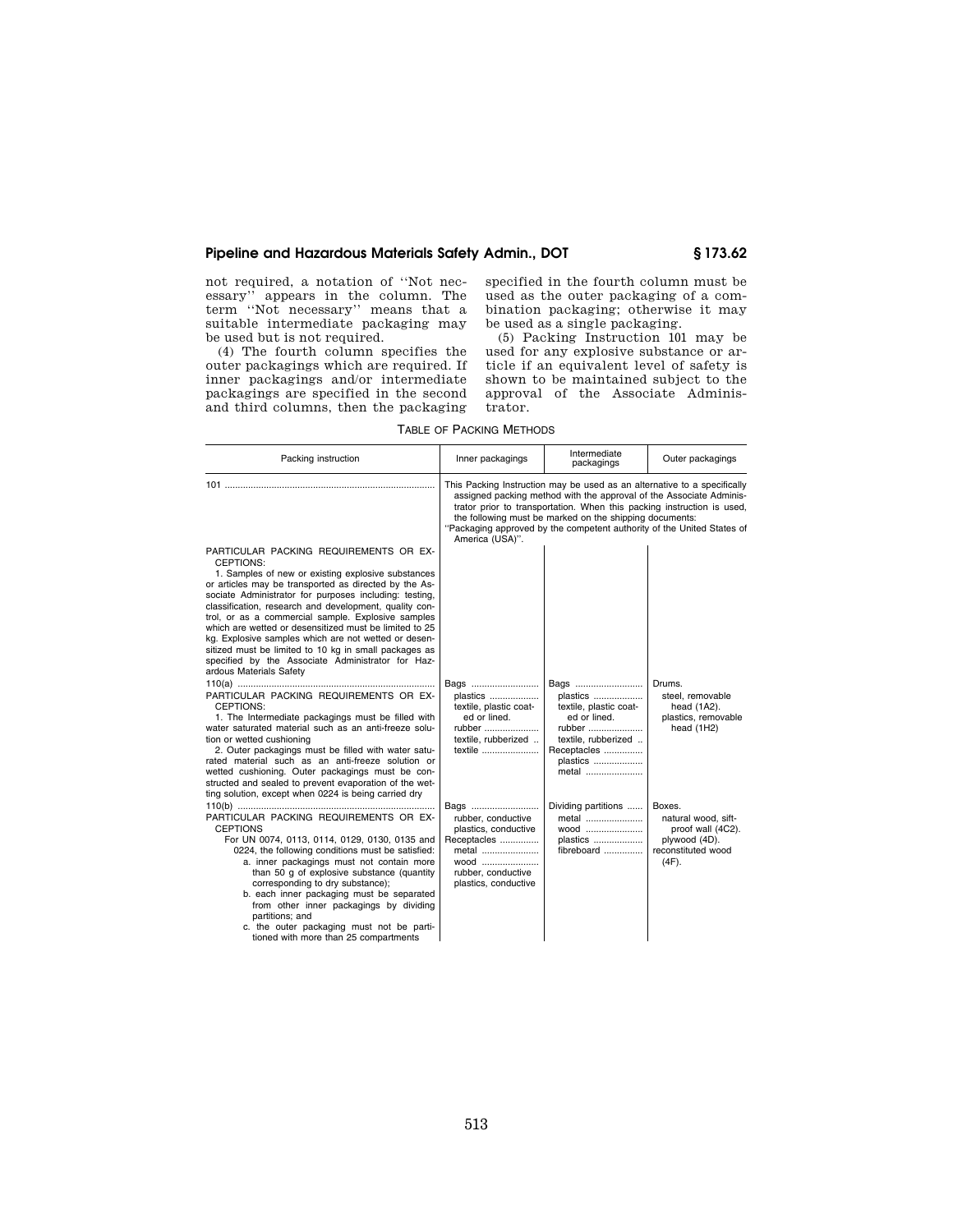# **§ 173.62 49 CFR Ch. I (10–1–11 Edition)**

|  | TABLE OF PACKING METHODS-Continued |
|--|------------------------------------|
|--|------------------------------------|

| Packing instruction                                                                                                                                                                                                                                                                                                                                                                                          | Inner packagings                                                                                                                                  | Intermediate<br>packagings                                                                     | Outer packagings                                                                                                                                                                                                                                                                                                                                                                                                        |
|--------------------------------------------------------------------------------------------------------------------------------------------------------------------------------------------------------------------------------------------------------------------------------------------------------------------------------------------------------------------------------------------------------------|---------------------------------------------------------------------------------------------------------------------------------------------------|------------------------------------------------------------------------------------------------|-------------------------------------------------------------------------------------------------------------------------------------------------------------------------------------------------------------------------------------------------------------------------------------------------------------------------------------------------------------------------------------------------------------------------|
| PARTICULAR PACKING REQUIREMENTS OR EX-<br><b>CEPTIONS:.</b><br>For UN 0159, inner packagings are not required<br>when metal (1A2 or 1B2) or plastics (1H2)<br>drums are used as outer packagings.                                                                                                                                                                                                            | Bags<br>paper, waterproofed<br>plastics<br>textile, rubberized<br>Sheets<br>plastics<br>textile, rubberized                                       | Not necessary                                                                                  | Boxes.<br>steel (4A).<br>aluminium (4B).<br>natural wood, ordi-<br>nary (4C1).<br>natural wood, sift<br>proof (4C2).<br>plywood (4D).<br>reconstituted wood<br>$(4F)$ .<br>fibreboard (4G).<br>plastics, expanded<br>(4H1).<br>plastics, solid<br>(4H2).<br>Drums<br>steel, removable<br>head (1A2).<br>aluminum, remov-<br>able head (1B2).<br>plywood (1D).<br>fibreboard (1G).<br>plastics, removable<br>head (1H2). |
| 112(a) This packing instruction applies to wetted sol-<br>ids.<br>PARTICULAR PACKING REQUIREMENTS OR EX-<br><b>CEPTIONS:</b><br>1. For UN Nos. 0004, 0076, 0078, 0154, 0219<br>and 0394, packagings must be lead free<br>2. Intermediate packagings are not required if<br>leakproof drums are used as the outer pack-<br>aging<br>3. For UN 0072 and UN 0226, intermediate pack-<br>agings are not required | Bags<br>paper, multiwall,<br>water resistant.<br>plastics<br>textile<br>textile, rubberized<br>woven plastics<br>Receptacles<br>metal<br>plastics | Bags<br>plastics<br>textile, plastic coat-<br>ed or lined.<br>Receptacles<br>metal<br>plastics | Boxes.<br>steel (4A).<br>aluminium (4B).<br>natural wood, ordi-<br>nary (4C1).<br>natural wood, sift<br>proof (4C2).<br>plywood (4D).<br>reconstituted wood<br>(4F).<br>fibreboard (4G).<br>plastics, expanded<br>(4H1).<br>plastics, solid<br>(4H2).<br>Drums<br>steel, removable<br>head (1A2).<br>aluminium, remov-<br>able head (1B2).<br>Plywood (1D).<br>fibre $(1G)$ .<br>plastics, removable<br>head (1H2).     |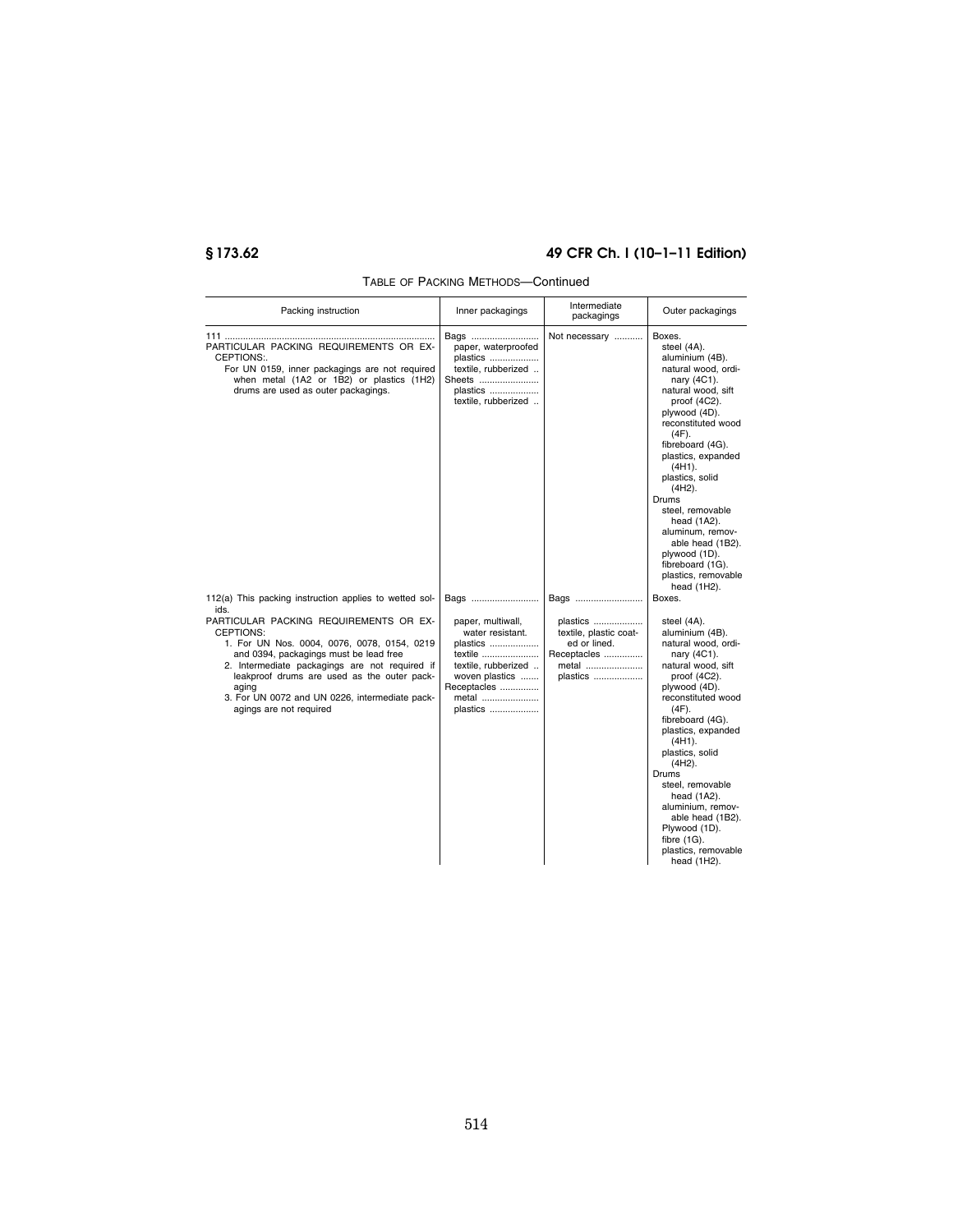| Packing instruction                                                                                                                                                                                                                                                                                                                                                                                                                                                     | Inner packagings                                                                                                                           | Intermediate<br>packagings                                                                                 | Outer packagings                                                                                                                                                                                                                                                                                                                                                                                                                                                                                                                                                                                                                   |
|-------------------------------------------------------------------------------------------------------------------------------------------------------------------------------------------------------------------------------------------------------------------------------------------------------------------------------------------------------------------------------------------------------------------------------------------------------------------------|--------------------------------------------------------------------------------------------------------------------------------------------|------------------------------------------------------------------------------------------------------------|------------------------------------------------------------------------------------------------------------------------------------------------------------------------------------------------------------------------------------------------------------------------------------------------------------------------------------------------------------------------------------------------------------------------------------------------------------------------------------------------------------------------------------------------------------------------------------------------------------------------------------|
| 112(b) This packing instruction applies to dry solids<br>other than powders.<br>PARTICULAR PACKING REQUIREMENTS OR EX-<br>CEPTIONS:<br>1. For UN 0004, 0076, 0078, 0154, 0216, 0219<br>and 0386, packagings must be lead free.<br>2. For UN 0209, bags, sift-proof (5H2) are rec-<br>ommended for flake or prilled TNT in the dry<br>state and a maximum net mass of 30 kg<br>3. For UN 0222, inner packagings are not re-<br>quired.                                   | Bags<br>paper, Kraft<br>paper, multiwall,<br>water resistant.<br>plastics<br>textile<br>textile, rubberized<br>plastics.<br>woven plastics | Bags (for UN 0150<br>only).<br>plastics<br>textile, plastic coat-<br>ed or lined.                          | Bags.<br>woven plastics sift-<br>proof (5H2/3).<br>plastics, film (5H4).<br>textile, sift-proof<br>(5L2).<br>textile, water resist-<br>ant (5L3).<br>paper, multiwall,<br>water resistant<br>(5M2).<br><b>Boxes</b><br>steel (4A).<br>aluminium (4B).<br>natural wood, ordi-<br>nary (4C1).<br>natural wood, sift<br>proof $(4C2)$ .<br>plywood (4D)<br>reconstituted wood<br>(4F).<br>fibreboard (4G).<br>plastics, expanded<br>(4H1).<br>plastics, solid<br>(4H2).<br>Drums<br>steel, removable<br>head (1A2).<br>aluminium, remov-<br>able head (1B2).<br>Plywood (1D).<br>fibre $(1G)$ .<br>plastics, removable<br>head (1H2). |
| 112(c) This packing instruction applies to solid dry<br>powders.                                                                                                                                                                                                                                                                                                                                                                                                        | Bags                                                                                                                                       | Bags                                                                                                       | Boxes.                                                                                                                                                                                                                                                                                                                                                                                                                                                                                                                                                                                                                             |
| PARTICULAR PACKING REQUIREMENTS OR EX-<br><b>CEPTIONS:</b><br>1. For UN 0004, 0076, 0078, 0154, 0216, 0219<br>and 0386, packagings must be lead free<br>2. For UN 0209, bags, sift-proof (5H2) are rec-<br>ommended for flake or prilled TNT in the dry<br>state. Bags must not exceed a maximum net<br>mass of 30 kg.<br>3. Inner packagings are not required if drums are<br>used as the outer packaging.<br>4. At least one of the packagings must be sift-<br>proof | paper, multiwall,<br>water resistant.<br>plastics<br>woven plastics<br>Receptacles<br>fibreboard<br>metal<br>plastics<br>wood              | paper, multiwall,<br>water resistant<br>with inner lining.<br>plastics<br>Receptacles<br>metal<br>plastics | steel (4A).<br>natural wood,<br>aluminum (4B).<br>ordinary (4C1).<br>natural wood,<br>sift proof (4C2).<br>plywood (4D).<br>reconstituted wood<br>$(4F)$ .<br>fibreboard (4G).<br>plastics, solid<br>(4H2).<br>Drums.<br>plastics, removable<br>head (1H2).<br>steel, removable<br>head (1A2).<br>aluminium, remov-<br>able head (1B2).<br>Plywood (1D).<br>fibre $(1G)$ .                                                                                                                                                                                                                                                         |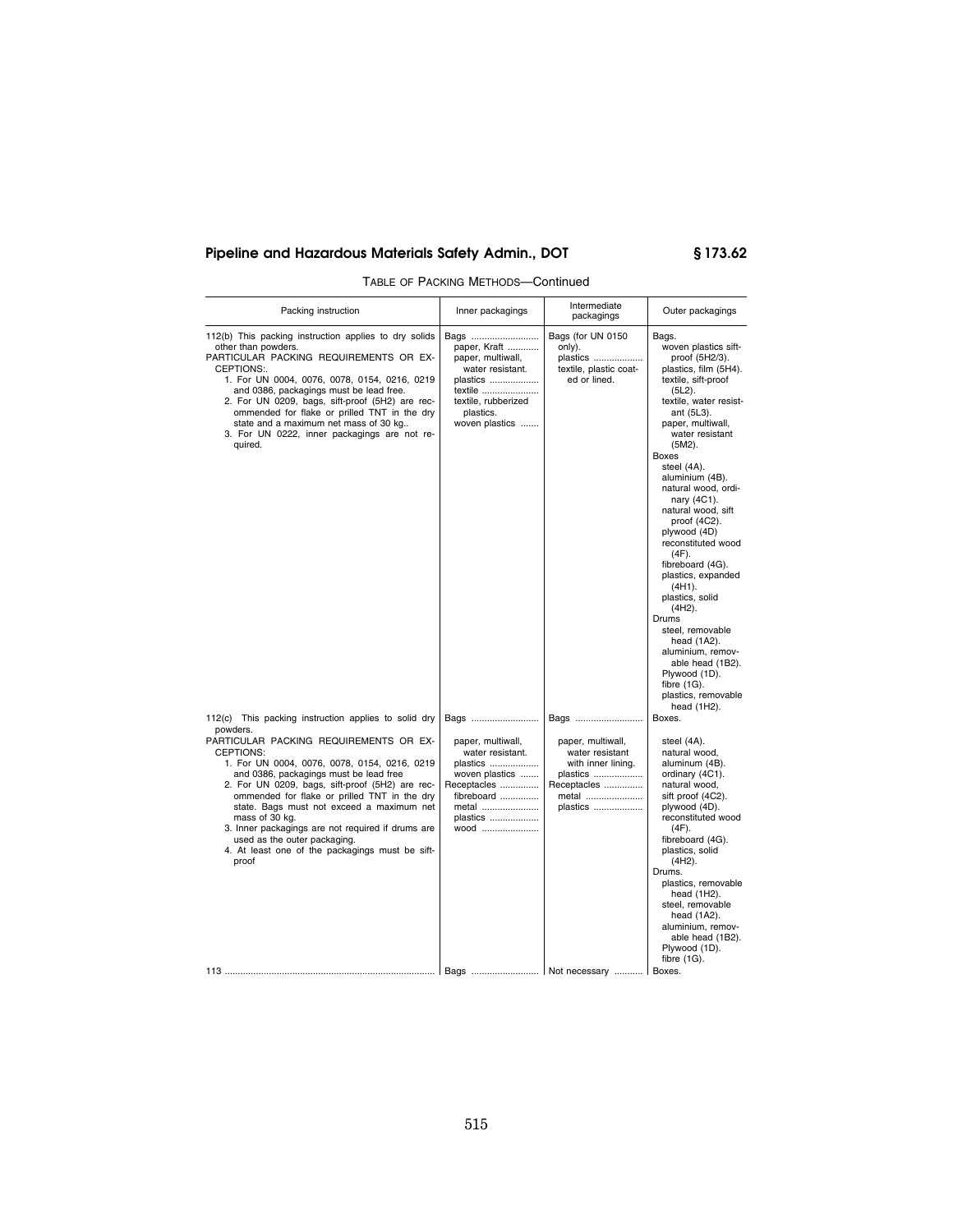# **§ 173.62 49 CFR Ch. I (10–1–11 Edition)**

|  | TABLE OF PACKING METHODS-Continued |  |
|--|------------------------------------|--|
|  |                                    |  |

| Packing instruction                                                                                                                                                                                                                                                                                                                                                                                                                                                                                                                                                                                                                                                              | Inner packagings                                                                                                                                                                              | Intermediate<br>packagings                                                                     | Outer packagings                                                                                                                                                                                                                                                                                                                                                                |
|----------------------------------------------------------------------------------------------------------------------------------------------------------------------------------------------------------------------------------------------------------------------------------------------------------------------------------------------------------------------------------------------------------------------------------------------------------------------------------------------------------------------------------------------------------------------------------------------------------------------------------------------------------------------------------|-----------------------------------------------------------------------------------------------------------------------------------------------------------------------------------------------|------------------------------------------------------------------------------------------------|---------------------------------------------------------------------------------------------------------------------------------------------------------------------------------------------------------------------------------------------------------------------------------------------------------------------------------------------------------------------------------|
| PARTICULAR PACKING REQUIREMENTS OR EX-<br>CEPTIONS:<br>1. For UN 0094 and UN 0305, no more than 50 g<br>of substance must be packed in an inner pack-<br>aging<br>2. For UN 0027, inner packagings are not nec-<br>essary when drums are used as the outer pack-<br>aging<br>3. At least one of the packagings must be sift-<br>proof<br>4. Sheets must only be used for UN 0028                                                                                                                                                                                                                                                                                                 | paper<br>plastics<br>textile, rubberized<br>Receptacles<br>fibreboard<br>metal<br>plastics<br>wood<br>Sheets<br>paper, kraft<br>paper, waxed                                                  |                                                                                                | steel (4A).<br>aluminum (4B).<br>natural wood, ordi-<br>nary (4C1).<br>natural wood, sift-<br>proof walls (4C2).<br>plywood (4D).<br>reconstituted wood<br>(4F).<br>fibreboard (4G).<br>plastics, solid<br>(4H2).<br>Drums<br>plastics, removable<br>head (1H2).<br>steel, removable<br>head (1A2).<br>aluminium, remov-<br>able head (1B2).<br>Plywood (1D).<br>fibre $(1G)$ . |
| 114(a) This packing instruction applies to wetted sol-<br>ids.<br>PARTICULAR PACKING REQUIREMENTS OR EX-<br>CEPTIONS:.<br>1. For UN 0077, 0234, 0235 and 0236, pack-<br>agings must be lead free.<br>2. For UN 0342, inner packagings are not re-<br>quired when metal (1A2 or 1B2) or plastics<br>(1H2) drums are used as outer packagings.<br>3. Intermediate packagings are not required if<br>leakproof removable head drums are used as<br>the outer packaging.                                                                                                                                                                                                             | Bags<br>plastics<br>textile<br>woven plastics<br>Receptacles<br>metal<br>plastics                                                                                                             | Bags<br>plastics<br>textile, plastic coat-<br>ed or lined.<br>Receptacles<br>metal<br>plastics | Boxes.<br>steel (4A).<br>natural wood, ordi-<br>nary (4C1).<br>natural wood, sift<br>proof walls (4C2).<br>plywood (4D).<br>reconstituted wood<br>(4F).<br>fibreboard (4G).<br>plastics, solid<br>(4H2).<br>Drums.<br>steel, removable<br>head (1A2).<br>aluminium, remov-<br>able head (1B2).<br>plywood (1D).<br>fibre $(1G)$ .<br>plastics,<br>removable head<br>(1H2).      |
| 114(b) This packing instruction applies to dry solids.<br>PARTICULAR PACKING REQUIREMENTS OR EX-<br><b>CEPTIONS:</b><br>1. For UN 0077, 0132, 0234, 0235 and 0236, pack-<br>agings must be lead free<br>2. For UN 0160 and UN 0161, when metal drums<br>(1A2 or 1B2) are used as the outer packaging,<br>metal packagings must be so constructed that the<br>risk of explosion, by reason of increased internal<br>pressure from internal or external causes, is pre-<br>vented<br>3. For UN 0160, UN 0161, and UN 0508, inner pack-<br>agings are not necessary if drums are used as the<br>outer packaging<br>4. For UN 0508 and UN 0509, metal packagings must<br>not be used | Bags<br>paper, kraft<br>plastics<br>textile, sift-proof<br>woven plastics, sift-<br>proof.<br>Recep-<br>tacles<br>fiberboard<br>metal<br>paper<br>plastics<br>woven plastics, sift-<br>proof. | Not necessary                                                                                  | Boxes.<br>natural wood, ordinary<br>(4C1).<br>natural wood, sift-<br>proof walls (4C2).<br>plywood (4D).<br>reconstituted wood<br>$(4F)$ .<br>fiberboard (4G).<br>Drums.<br>steel, removable head<br>(1A2).<br>aluminum, removable<br>head (1B2).<br>plywood (1D).<br>fiber $(1G)$ .<br>plastics, removable<br>head (1H2).                                                      |
|                                                                                                                                                                                                                                                                                                                                                                                                                                                                                                                                                                                                                                                                                  |                                                                                                                                                                                               | Bags    Boxes.                                                                                 |                                                                                                                                                                                                                                                                                                                                                                                 |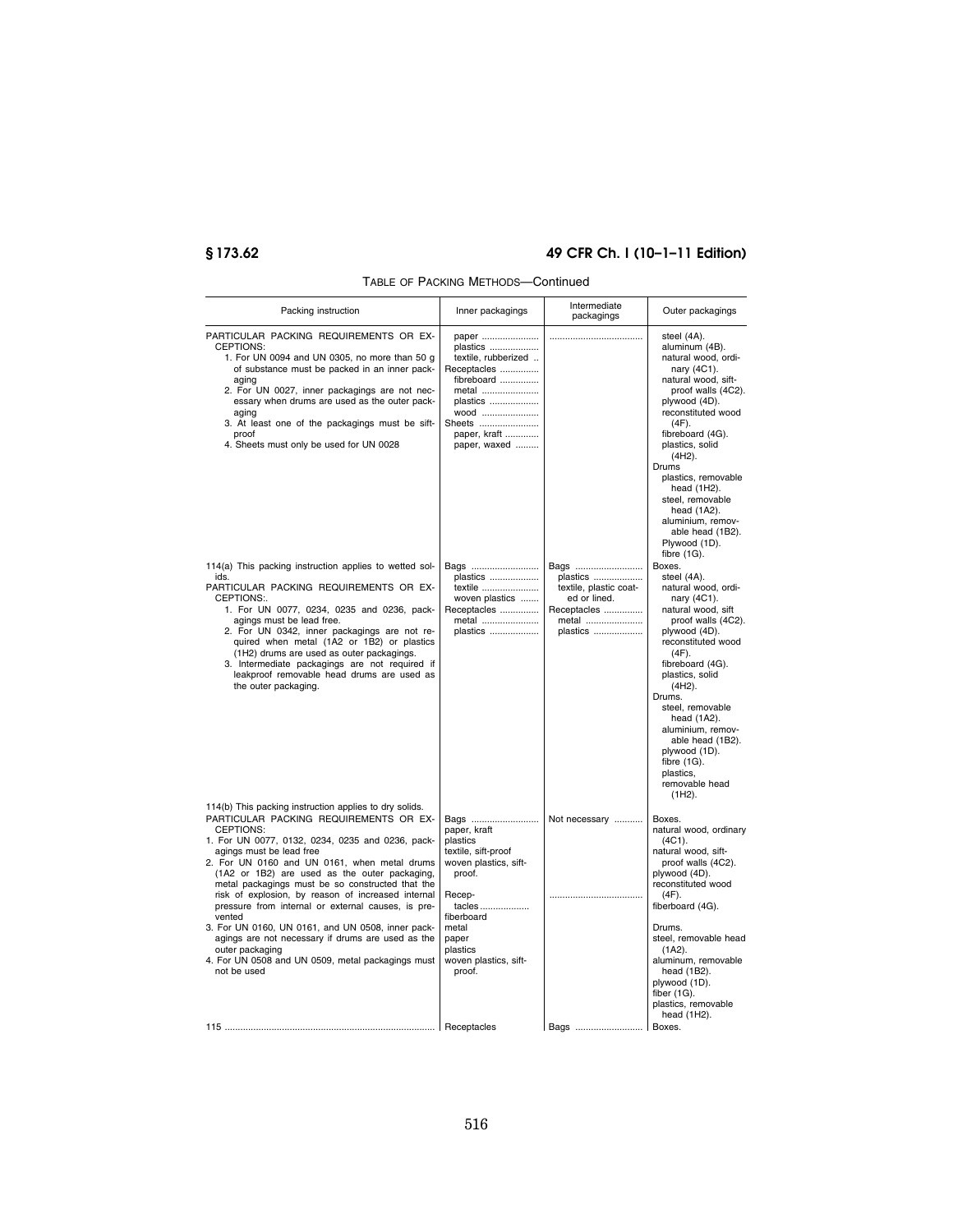| Packing instruction                                                                                                                                                                                                                                                                                                                                                                                                                                                                                                                                                                                                                                                                                                                                                                                                                                                                                                                                                                                                  | Inner packagings                                                                                                                                                                                                                                                                                      | Intermediate<br>packagings                            | Outer packagings                                                                                                                                                                                                                                                                                                                                                                                                                                                                                                                                                                                                                                |
|----------------------------------------------------------------------------------------------------------------------------------------------------------------------------------------------------------------------------------------------------------------------------------------------------------------------------------------------------------------------------------------------------------------------------------------------------------------------------------------------------------------------------------------------------------------------------------------------------------------------------------------------------------------------------------------------------------------------------------------------------------------------------------------------------------------------------------------------------------------------------------------------------------------------------------------------------------------------------------------------------------------------|-------------------------------------------------------------------------------------------------------------------------------------------------------------------------------------------------------------------------------------------------------------------------------------------------------|-------------------------------------------------------|-------------------------------------------------------------------------------------------------------------------------------------------------------------------------------------------------------------------------------------------------------------------------------------------------------------------------------------------------------------------------------------------------------------------------------------------------------------------------------------------------------------------------------------------------------------------------------------------------------------------------------------------------|
| PARTICULAR PACKING REQUIREMENTS OR EX-<br><b>CEPTIONS:</b><br>1. For liquid explosives, inner packagings must be<br>surrounded with non-combustible absorbent<br>cushioning material in sufficient quantity to ab-<br>sorb the entire liquid content. Metal receptacles<br>should be cushioned from each other. The net<br>mass of explosive per package may not exceed<br>30 kg when boxes are used as outer pack-<br>aging. The net volume of explosive in each<br>package other than boxes must not exceed 120<br>litres<br>2. For UN 0075, 0143, 0495 and 0497 when<br>boxes are used as the outer packaging, inner<br>packagings must have taped screw cap clo-<br>sures and be not more than 5 litres capacity<br>each. A composite packaging consisting of a<br>plastic receptacle in a metal drum (6HA1) may<br>be used in lieu of combination packagings. Liq-<br>uid substances must not freeze at temperatures<br>above $-15$ °C (+5 °F)<br>3. For UN 0144, intermediate packagings are not<br>necessary. | metal<br>plastics                                                                                                                                                                                                                                                                                     | plastics in metal re-<br>ceptacles.<br>Drums<br>metal | natural wood, ordi-<br>nary (4C1).<br>natural wood, sift<br>proof walls (4C2).<br>plywood (4D).<br>reconstituted wood<br>$(4F)$ .<br>fibreboard (4G).<br>Drums.<br>plastics, removable<br>head (1H2).<br>steel, removable<br>head (1A2).<br>aluminium, remov-<br>able head (1B2).<br>plywood (1D).<br>fibre $(1G)$ .<br>Specification MC-200<br>containers may be<br>used for transport<br>by motor vehicle.                                                                                                                                                                                                                                    |
| PARTICULAR PACKING REQUIREMENTS OR EX-<br><b>CEPTIONS:</b><br>1. For UN 0082, 0241, 0331 and 0332, inner<br>packagings are not necessary if leakproof re-<br>movable head drums are used as the outer<br>packaging<br>2. For UN 0082, 0241, 0331 and 0332, inner<br>packagings are not required when the explosive<br>is contained in a material impervious to liquid<br>3. For UN 0081, inner packagings are not re-<br>quired when contained in rigid plastic which is<br>impervious to nitric esters<br>4. For UN 0331, inner packagings are not re-<br>quired when bags (5H2), (5H3) or (5H4) are<br>used as outer packagings<br>5. Bags (5H2 or 5H3) must be used only for UN<br>0082, 0241, 0331 and 0332<br>6. For UN 0081, bags must not be used as outer<br>packagings                                                                                                                                                                                                                                      | Bags<br>paper, water and oil<br>resistant<br>plastics<br>texitile, plasic coat-<br>ed or.<br>lined<br>woven plasics, sift-<br>proof.<br>Receptacles<br>fibreboard, water<br>resistant.<br>metal<br>plastics<br>wood, sift-proof<br>Sheets<br>paper, water resist-<br>ant.<br>paper, waxed<br>plastics | Not necessary<br>                                     | Bags.<br>woven plastics<br>(5H1/2/3).<br>paper, mulitwall,<br>water resistant<br>(5M2).<br>plastics, film (5H4).<br>textile, sift-proof<br>(5L2).<br>textile, water resist-<br>ant (5L3).<br>Boxes.<br>steel (4A).<br>aluminium (4B).<br>wood, natural, ordi-<br>nary (4C1).<br>natural wood, sift<br>proof walls (4C2).<br>plywood (4D).<br>reconstituted wood<br>(4F).<br>fibreboard (4G).<br>plastics, solid<br>$(4H2)$ .<br>Drums.<br>steel, removable<br>head (1A2).<br>aluminium, remov-<br>able head (1B2).<br>Plywood (1D).<br>fibre $(1G)$ .<br>plastics, removable<br>head (1H2).<br>Jerricans.<br>steel, removable<br>head $(3A2)$ . |
|                                                                                                                                                                                                                                                                                                                                                                                                                                                                                                                                                                                                                                                                                                                                                                                                                                                                                                                                                                                                                      |                                                                                                                                                                                                                                                                                                       |                                                       | plastics, removable<br>head $(3H2)$ .                                                                                                                                                                                                                                                                                                                                                                                                                                                                                                                                                                                                           |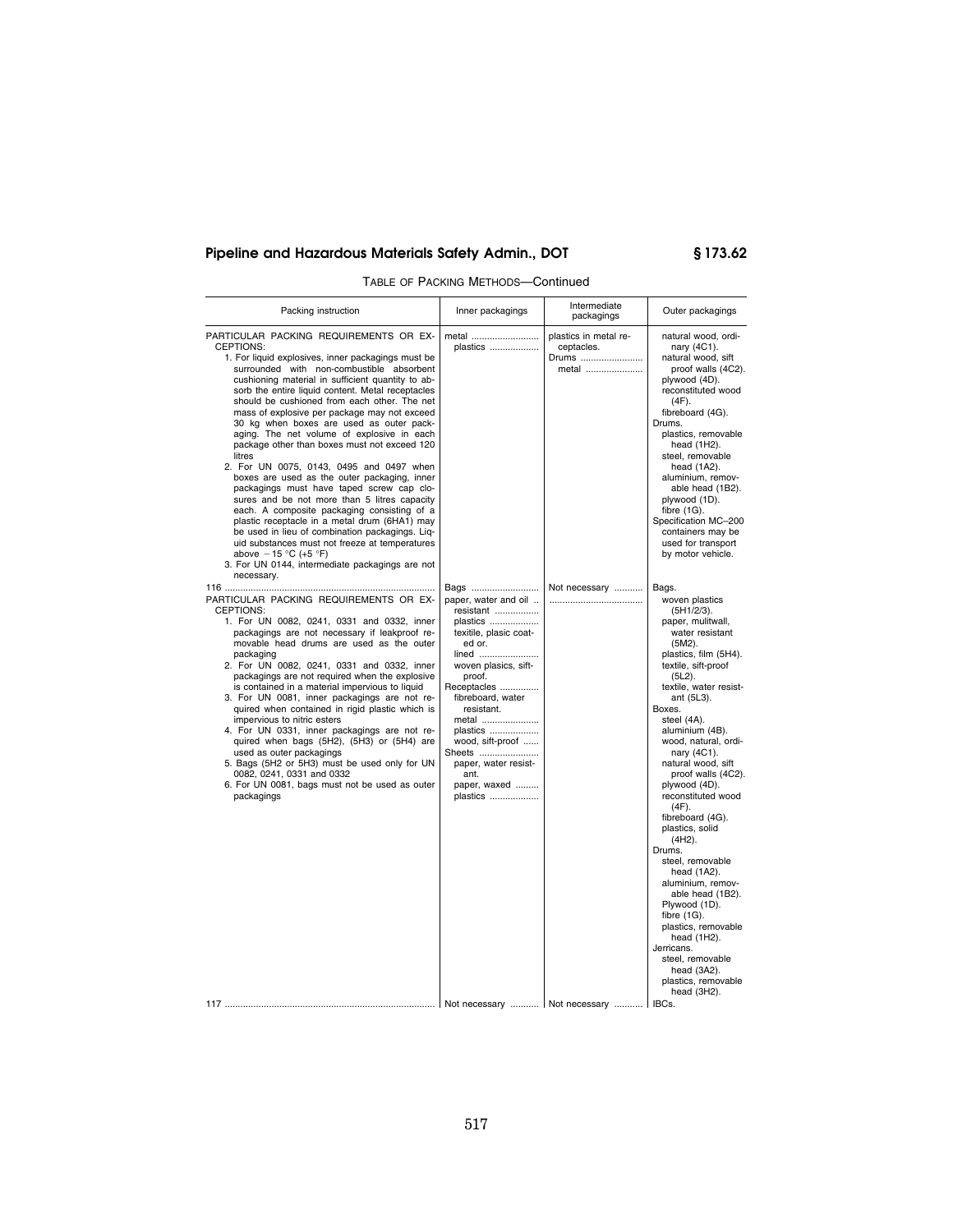# **§ 173.62 49 CFR Ch. I (10–1–11 Edition)**

| Packing instruction                                                                                                                                                                                                                                                                                                                                                                                                                                                                                                                                                                                                                                                                                                                                                                                                                                                                                                                                                                                                                                                                                                                                                                                                             | Inner packagings | Intermediate<br>packagings | Outer packagings                                                                                                                                                                                                                                                                                                                                                                                                                                                                                                                                                                                                                                                |
|---------------------------------------------------------------------------------------------------------------------------------------------------------------------------------------------------------------------------------------------------------------------------------------------------------------------------------------------------------------------------------------------------------------------------------------------------------------------------------------------------------------------------------------------------------------------------------------------------------------------------------------------------------------------------------------------------------------------------------------------------------------------------------------------------------------------------------------------------------------------------------------------------------------------------------------------------------------------------------------------------------------------------------------------------------------------------------------------------------------------------------------------------------------------------------------------------------------------------------|------------------|----------------------------|-----------------------------------------------------------------------------------------------------------------------------------------------------------------------------------------------------------------------------------------------------------------------------------------------------------------------------------------------------------------------------------------------------------------------------------------------------------------------------------------------------------------------------------------------------------------------------------------------------------------------------------------------------------------|
| PARTICULAR PACKING REQUIREMENTS OR EX-<br><b>CEPTIONS:</b><br>1. This packing instruction may only be used for<br>explosives of 0082 when they are mixtures of<br>ammonium nitrate or other inorganic nitrates<br>with other combustible substances which are<br>not explosive ingredients. Such explosives must<br>not contain nitroglycerin, similar liquid organic<br>nitrates, liquid or solid nitrocarbons, or chlor-<br>ates.<br>2. This packing instruction may only be used for<br>explosives of UN 0241 which consist of water<br>as an essential ingredient and high proportions<br>of ammonium nitrate or other oxidizers, some<br>or all of which are in solution. The other con-<br>stituents may include hydrocarbons or alu-<br>minium powder, but must not include nitro-de-<br>rivatives such as trinitrotoluene.<br>3. Metal IBCs must not be used for UN 0082 and<br>0241                                                                                                                                                                                                                                                                                                                                    |                  |                            | metal (11A), (11B),<br>(11N), (21A),<br>$(21B)$ , $(21N)$ ,<br>(31A), (31B),<br>(31N).<br>flexible (13H2),<br>(13H3), (13H4),<br>$(13L2)$ , $(13L3)$ ,<br>(13L4), (13M2).<br>rigid plastics<br>(11H1), (11H2),<br>(21H1), (21H2),<br>(31H1), (31H2).<br>composite (11HZ1),<br>(11HZ2),<br>(21HZ1),<br>(21HZ2),<br>(31HZ1),<br>$(31HZ2)$ .                                                                                                                                                                                                                                                                                                                       |
| 4. Flexible IBCs may only be used for solids.<br>Particular Packaging Requirements: The following ap-<br>plies to UN 0006, 0009, 0010, 0015, 0016, 0018,<br>0019, 0034, 0035, 0038, 0039, 0048, 0056, 0137,<br>0138, 0168, 0169, 0171, 0181, 0182, 0183, 0186,<br>0221, 0238, 0243, 0244, 0245, 0246, 0254, 0280,<br>0281, 0286, 0287, 0297, 0299, 0300, 0301, 0303,<br>0321, 0328, 0329, 0344, 0345, 0346, 0347, 0362,<br>0363, 0370, 0412, 0424, 0425, 0434, 0435, 0436,<br>0437, 0438, 0451, 0459 and 0488. Large and ro-<br>bust explosives articles, normally intended for mili-<br>tary use, without their means of initiation or with<br>their means of initiation containing at least two ef-<br>fective protective features,<br>may be carried<br>unpackaged. When such articles have propelling<br>charges or are self-propelled, their ignition systems<br>must be protected against stimuli encountered dur-<br>ing normal conditions of transport. A negative result<br>in Test Series 4 on an unpackaged article indicates<br>that the article can be considered for transport<br>unpackaged. Such unpackaged articles may be<br>fixed to cradles or contained in crates or other suit-<br>able handling devices. | Not necessary    | Not necessary              | Boxes.<br>Steel (4A).<br>Aluminum (4B).<br>Wood natural, ordi-<br>nary (4C1).<br>Wood natural, sift-<br>proof walls (4C2).<br>Plywood (4D).<br>Reconstituted wood<br>(4F).<br>Fiberboard (4G).<br>Plastics, expanded<br>(4H1).<br>Plastics, solid (4H2).<br>Drums.<br>Steel, removable<br>head (1A2).<br>Aluminum, removable<br>head (1B2).<br>Plywood (1D).<br>Fiber (1G).<br>Plastics, removable<br>head (1H2).<br>Large Packagings.<br>Steel (50A).<br>Aluminum (50B).<br>Metal other than steel<br>or aluminum (50N).<br>Rigid plastics (50H).<br>Natural wood (50C).<br>Plywood (50D).<br>Reconstituted wood<br>$(50F)$ .<br>Rigid fiberboard<br>$(50G)$ . |
| 132(a) For articles consisting of closed metal, plastic<br>or fiberboard casings that contain detonating explo-<br>sives, or consisting of plastics-bonded detonating<br>explosives.                                                                                                                                                                                                                                                                                                                                                                                                                                                                                                                                                                                                                                                                                                                                                                                                                                                                                                                                                                                                                                            | Not necessary    | Not necessary              | Boxes.<br>steel (4A).<br>aluminum (4B).<br>wood, natural; ordi-<br>nary (4C1).<br>wood, natural, sift<br>proof walls (4C2).<br>plywood (4D).<br>reconstituted wood<br>$(4F)$ .<br>fiberboard (4G).<br>plastics, solid (4H2).                                                                                                                                                                                                                                                                                                                                                                                                                                    |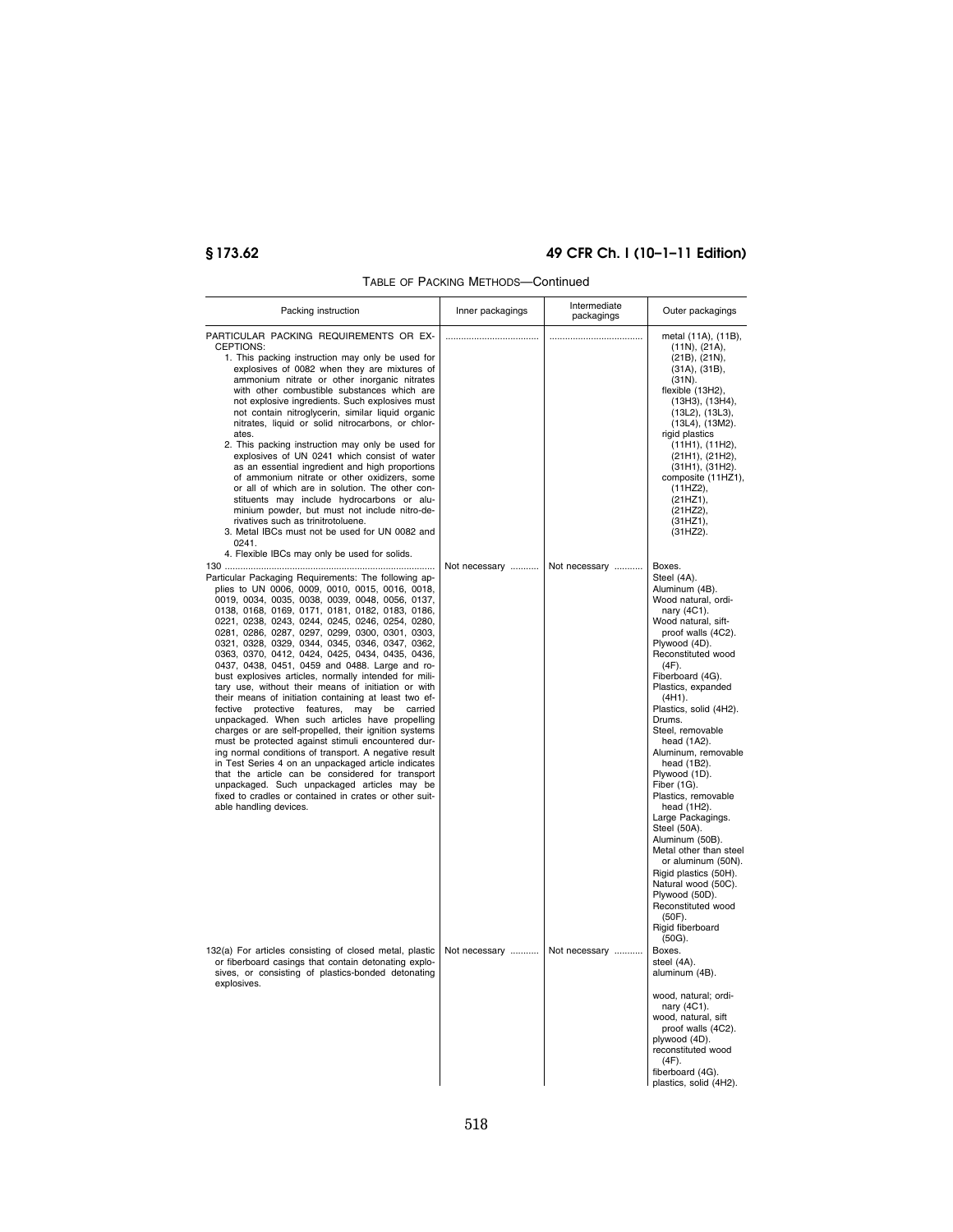| Packing instruction                                                                                                                                     | Inner packagings                                                                                                                                                                                                                                  | Intermediate<br>packagings                             | Outer packagings                                                                                                                                                                                                                                                                                                                                                                                                                         |
|---------------------------------------------------------------------------------------------------------------------------------------------------------|---------------------------------------------------------------------------------------------------------------------------------------------------------------------------------------------------------------------------------------------------|--------------------------------------------------------|------------------------------------------------------------------------------------------------------------------------------------------------------------------------------------------------------------------------------------------------------------------------------------------------------------------------------------------------------------------------------------------------------------------------------------------|
| 132(b) For articles without closed casings                                                                                                              | Receptacles fiber-<br>board metal plas-<br>tics. Sheets paper<br>plastics.                                                                                                                                                                        | Not necessary                                          | Boxes.<br>steel (4A); alu-<br>minum $(4B)$ .<br>wood, natural, ordi-<br>nary (4C1).<br>wood, natural, sift<br>proof walls (4C2).<br>plywood (4D).<br>reconstituted wood<br>$(4F)$ .<br>fiberboard (4G).<br>plastics, solid<br>(4H2).                                                                                                                                                                                                     |
| PARTICULAR PACKING REQUIREMENTS OR EX-<br><b>CEPTIONS:</b><br>1. For UN 0043, 0212, 0225, 0268 and 0306<br>trays are not authorized as inner packagings | Receptacles<br>Intermediate pack-<br>agings are only re-<br>quired when trays<br>are used as inner<br>packagings.<br>fibreboard<br>metal<br>plastics<br>wood<br>Trays, fitted with di-<br>viding.<br>partitions<br>fibreboard<br>plastics<br>wood | Receptacles<br>fibreboard<br>metal<br>plastics<br>wood | Boxes.<br>steel (4A).<br>aluminium (4B).<br>wood, natural, ordi-<br>nary (4C1).<br>wood, natural, sift<br>proof walls (4C2).<br>plywood (4D).<br>reconstituted wood<br>$(4F)$ .<br>fibreboard (4G).<br>plastics, solid<br>(4H2).                                                                                                                                                                                                         |
|                                                                                                                                                         | Bags<br>water resistant<br>Receptacles<br>fibreboard<br>metal<br>plastics<br>wood<br>Sheets<br>fibreboard, cor-<br>rugated<br>Tubes<br>fibreboard                                                                                                 | Not necessary                                          | Boxes.<br>steel (4A).<br>aluminium (4B).<br>wood, natural, or-<br>dinary $(4C1)$ .<br>wood, natural, sift<br>proof walls (4C2).<br>plywood (4D).<br>reconstituted<br>wood (4F).<br>fibreboard (4G).<br>plastics, ex-<br>panded (4H1).<br>plastics, solid<br>(4H2).<br>Drums.<br>fibreboard (1G).<br>plastics, remov-<br>able head (1H2).<br>steel, removable<br>head (1A2).<br>aluminium, re-<br>movable head<br>(1B2).<br>plywood (1D). |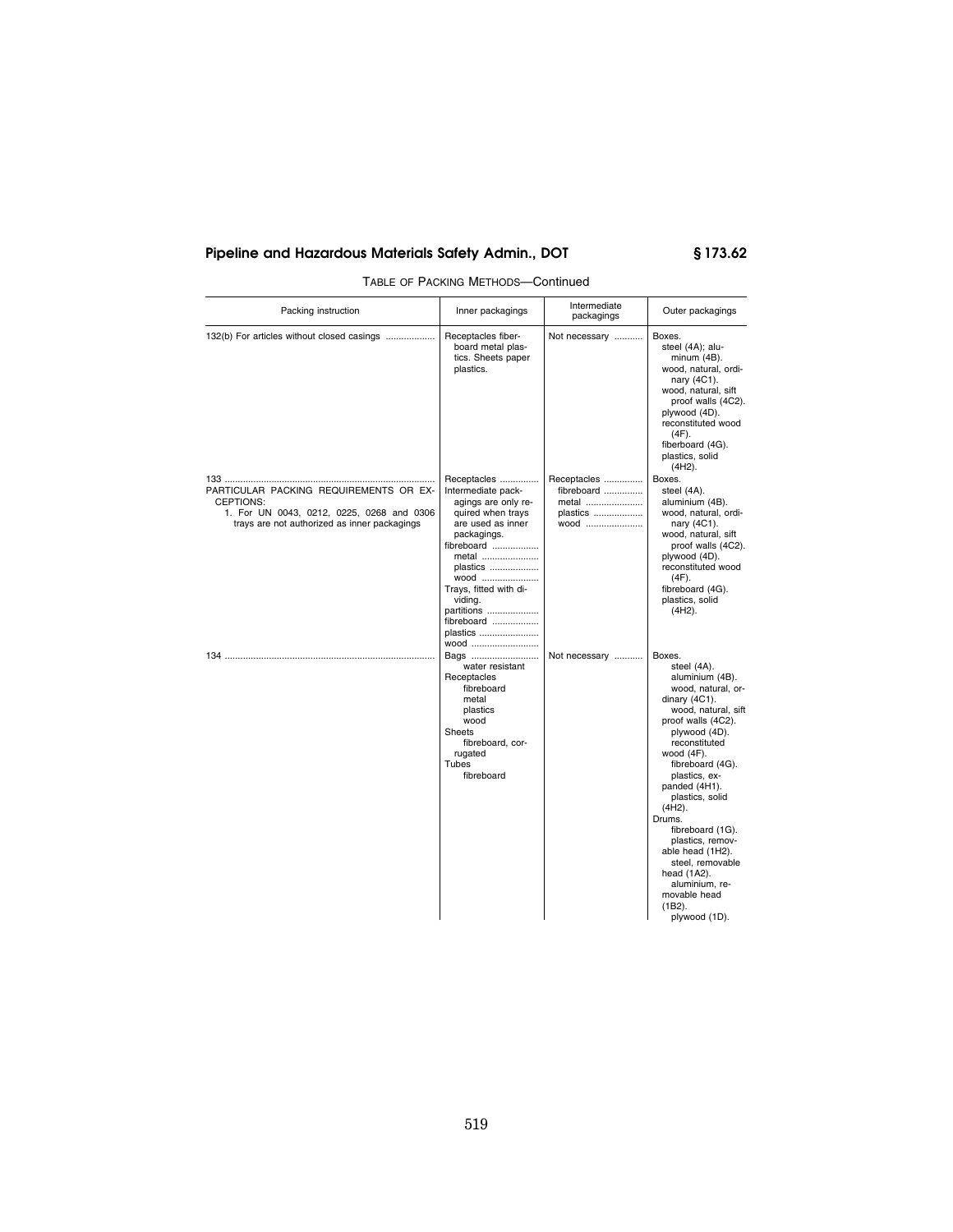# **§ 173.62 49 CFR Ch. I (10–1–11 Edition)**

| Packing instruction                                                                                                                                                                                                                                                                                                                                                                            | Inner packagings                                                                                                                            | Intermediate                | Outer packagings                                                                                                                                                                                                                                                                                                                                                                                              |
|------------------------------------------------------------------------------------------------------------------------------------------------------------------------------------------------------------------------------------------------------------------------------------------------------------------------------------------------------------------------------------------------|---------------------------------------------------------------------------------------------------------------------------------------------|-----------------------------|---------------------------------------------------------------------------------------------------------------------------------------------------------------------------------------------------------------------------------------------------------------------------------------------------------------------------------------------------------------------------------------------------------------|
|                                                                                                                                                                                                                                                                                                                                                                                                | Bags<br>paper<br>plastics<br>Receptacles<br>fibreboard<br>metal<br>plastics<br>wood<br>Sheets<br>paper<br>plastics                          | packagings<br>Not necessary | Boxes.<br>steel (4A).<br>aluminium (4B).<br>wood, natural, ordi-<br>nary (4C1).<br>wood, natural, sift<br>proof walls (4C2).<br>plywood (4D).<br>reconstituted wood<br>(4F).<br>fibreboard (4G).<br>plastics, expanded<br>(4H1).<br>plastics, solid<br>(4H2).<br>Drums.<br>steel, removable<br>head (1A2).<br>aluminium, remov-<br>able head (1B2).<br>Plywood (1D).<br>fibre $(1G)$ .<br>plastics, removable |
|                                                                                                                                                                                                                                                                                                                                                                                                | Bags<br>plastics<br>textile<br>Boxes.<br>fibreboard<br>plastics<br>wood<br>Dividing partitions in<br>the.<br>outer packagings               | Not necessary               | head (1H2).<br>Boxes.<br>steel (4A).<br>aluminium (4B)<br>wood, natural, ordi-<br>nary (4C1).<br>wood, natural, sift<br>proof walls (4C2).<br>plywood (4D).<br>reconstituted wood<br>(4F).<br>fibreboard (4G).<br>plastics, solid<br>(4H2).<br>Drums.<br>steel, removable<br>head (1A2).<br>aluminium, remov-<br>able head (1B2).<br>Plywood (1D).<br>fibre $(1G)$ .<br>plastics, removable<br>head (1H2).    |
| 137 PARTICULAR PACKING REQUIREMENTS OR<br>EXCEPTIONS: For UN 0059, 0439, 0440 and 0441,<br>when the shaped charges are packed singly, the<br>conical cavity must face downwards and the pack-<br>age marked "THIS SIDE UP". When the shaped<br>charges are packed in pairs, the conical cavities<br>must face inwards to minimize the jetting effect in<br>the event of accidental initiation. | Bags<br>plastics<br>Boxes<br>fibreboard<br>Tubes<br>fibreboard<br>metal<br>plastics<br>Dividing partitions in<br>the outer pack-<br>agings. | Not necessary               | Boxes.<br>steel (4A).<br>aluminium (4B).<br>wood, natural, ordi-<br>nary (4C1).<br>wood, natural, sift<br>proof walls (4C2).<br>plywood (4D).<br>reconstituted wood<br>(4F).<br>fibreboard (4G).                                                                                                                                                                                                              |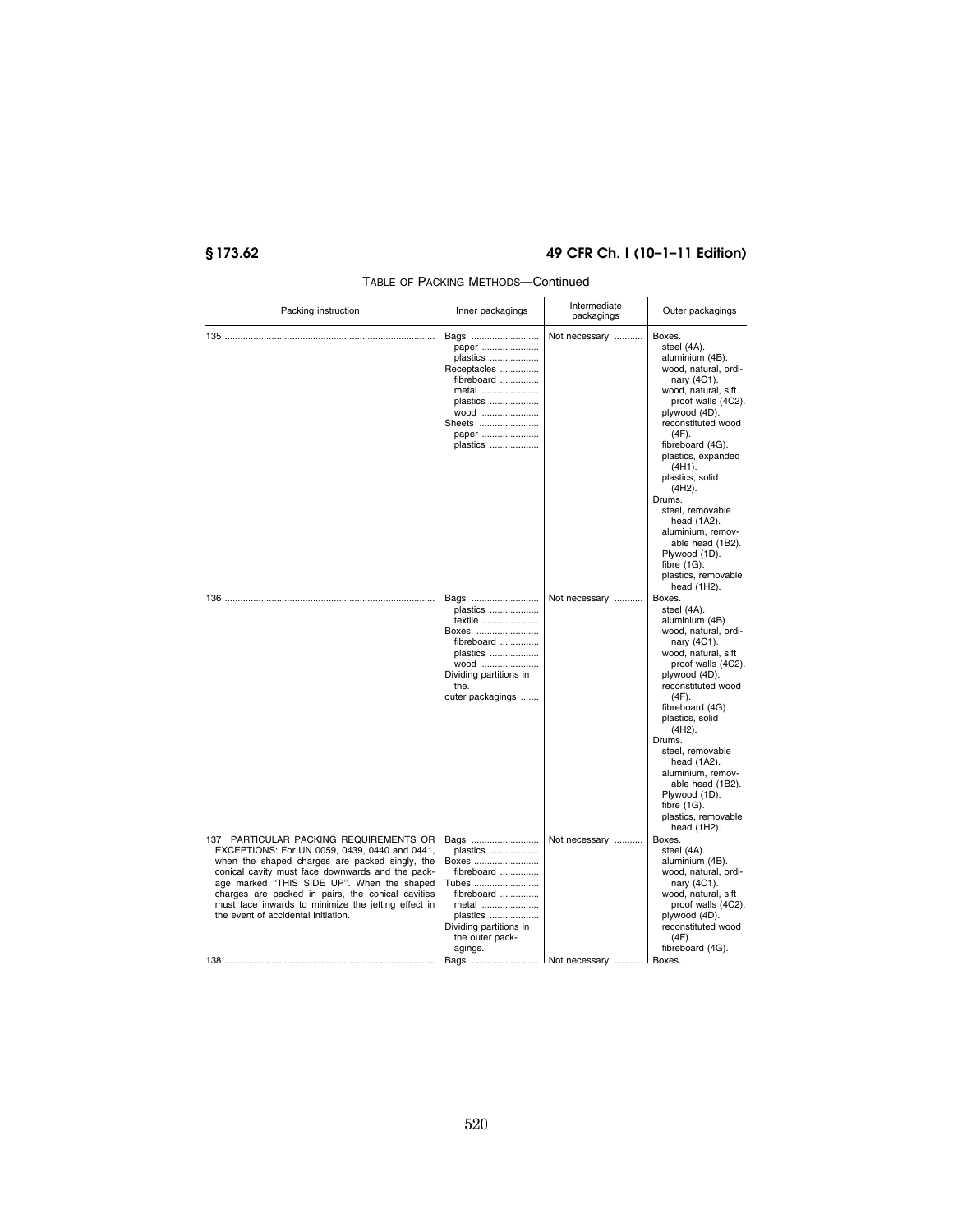| Packing instruction                                                                                                                                                                                                                                                                                                                                                                     | Inner packagings                                                      | Intermediate          | Outer packagings                                                                                                                                                                                                                                                                                                                                                                                                                           |
|-----------------------------------------------------------------------------------------------------------------------------------------------------------------------------------------------------------------------------------------------------------------------------------------------------------------------------------------------------------------------------------------|-----------------------------------------------------------------------|-----------------------|--------------------------------------------------------------------------------------------------------------------------------------------------------------------------------------------------------------------------------------------------------------------------------------------------------------------------------------------------------------------------------------------------------------------------------------------|
|                                                                                                                                                                                                                                                                                                                                                                                         |                                                                       | packagings            |                                                                                                                                                                                                                                                                                                                                                                                                                                            |
| PARTICULAR PACKING REQUIREMENTS OR EX-<br>CEPTIONS:<br>If the ends of the articles are sealed, inner pack-<br>agings are not necessary<br>PARTICULAR PACKING REQUIREMENTS OR EX-<br><b>CEPTIONS:</b><br>1. For UN 0065, 0102, 0104, 0289 and 0290, the                                                                                                                                  | plastics<br>Bags<br>plastics<br>Receptacles<br>fibreboard             | <br>Not necessary<br> | steel (4A).<br>aluminium (4B).<br>wood, natural, ordi-<br>nary (4C1).<br>wood, natural, sift<br>proof walls (4C2).<br>plywood (4D).<br>reconstituted wood<br>(4F).<br>fibreboard (4G).<br>plastics, solid<br>$(4H2)$ .<br>Drums.<br>fiberboard (1G).<br>plastics, removable<br>head (1H2).<br>steel, removable<br>head (1A2).<br>aluminium, remov-<br>able head (1B2).<br>Boxes.<br>steel (4A).<br>aluminium (4B).<br>wood, natural, ordi- |
| ends of the detonating cord must be sealed, for<br>example, by a plug firmly fixed so that the ex-<br>plosive cannot escape. The ends of CORD<br>DETONATING flexible must be fastened se-<br>curely<br>2. For UN 0065 and UN 0289, inner packagings<br>are not required when they are fastened se-<br>curely in coils                                                                   | metal<br>plastics<br>wood<br>Reels<br><br>Sheets<br>paper<br>plastics |                       | nary (4C1).<br>wood, natural, sift<br>proof walls (4C2).<br>plywood (4D).<br>reconstituted wood<br>(4F).<br>fibreboard (4G).<br>plastics, solid<br>(4H2).<br>Drums.<br>steel, removable<br>head (1A2).<br>aluminium, remov-<br>able head (1B2).<br>plywood (1D).<br>fibre $(1G)$ .<br>plastics, removable<br>head (1H2).                                                                                                                   |
| PARTICULAR PACKING REQUIREMENTS OR EX-<br><b>CEPTIONS:</b><br>1. If the ends of UN 0105 are sealed, no inner<br>packagings are required<br>2. For UN 0101, the packaging must be sift-proof<br>except when the fuse is covered by a paper<br>tube and both ends of the tube are covered<br>with removable caps<br>3. For UN 0101, steel or aluminium boxes or<br>drums must not be used | Bags<br>plastics<br>Reels<br>Sheets<br>paper, kraft<br>plastics       | Not necessary<br>     | Boxes.<br>steel (4A).<br>aluminium (4B).<br>wood, natural, ordi-<br>nary (4C1).<br>wood, natural, sift<br>proof walls (4C2).<br>plywood (4D).<br>reconstituted wood<br>(4F).<br>fibreboard (4G).<br>plastics, solid<br>(4H2).<br>Drums.<br>plastics, removable<br>head (1H2).<br>steel, removable<br>head (1A2).<br>aluminium, remov-<br>able head (1B2).<br>Plywood (1D).<br>fibre $(1G)$ .                                               |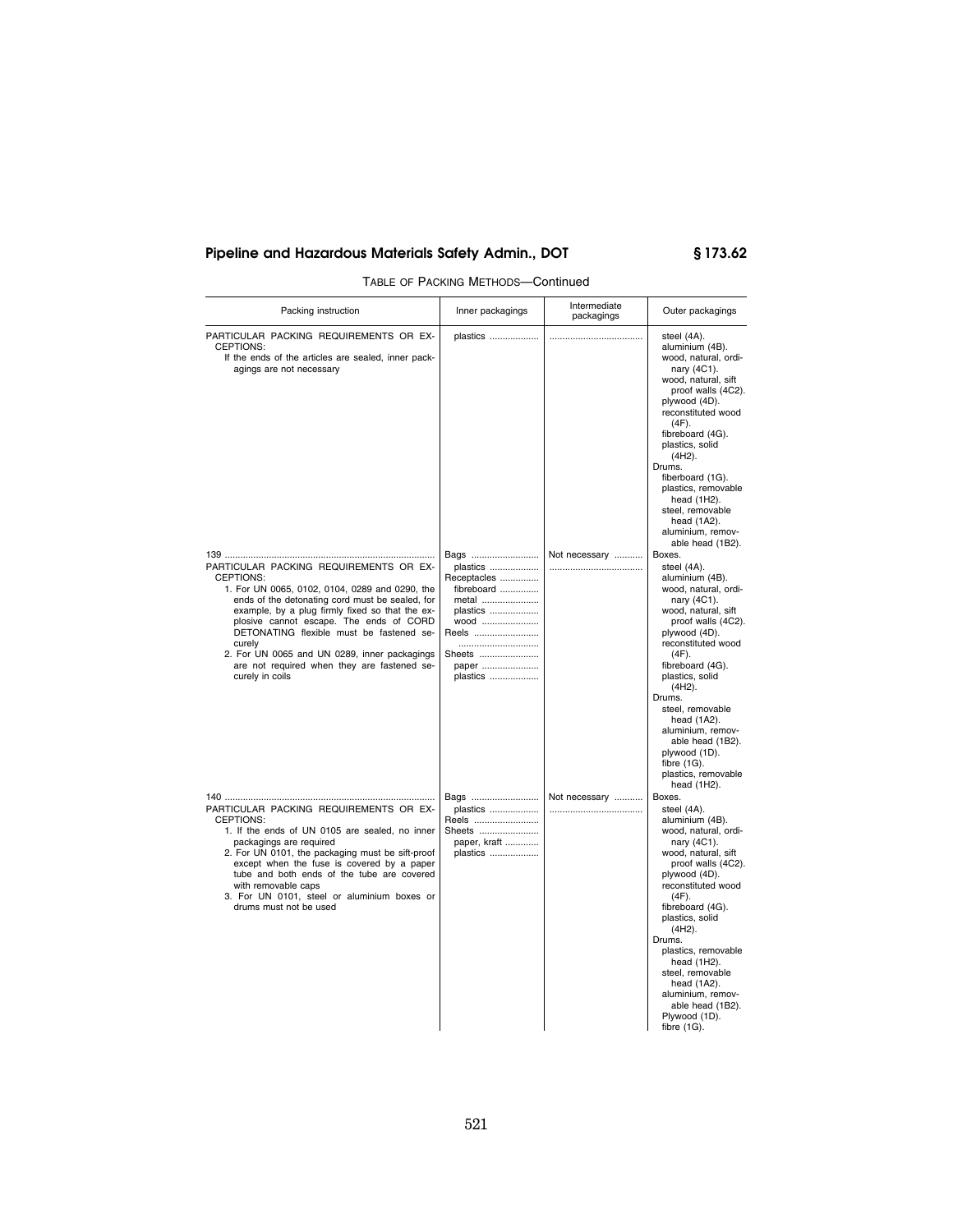# **§ 173.62 49 CFR Ch. I (10–1–11 Edition)**

| Packing instruction                                                                                                                                                                                                                                                                                                                                                                                                                            | Inner packagings                                                                                                                                                                        | Intermediate      | Outer packagings                                                                                                                                                                                                                                                                                                                                                                             |
|------------------------------------------------------------------------------------------------------------------------------------------------------------------------------------------------------------------------------------------------------------------------------------------------------------------------------------------------------------------------------------------------------------------------------------------------|-----------------------------------------------------------------------------------------------------------------------------------------------------------------------------------------|-------------------|----------------------------------------------------------------------------------------------------------------------------------------------------------------------------------------------------------------------------------------------------------------------------------------------------------------------------------------------------------------------------------------------|
|                                                                                                                                                                                                                                                                                                                                                                                                                                                |                                                                                                                                                                                         | packagings        |                                                                                                                                                                                                                                                                                                                                                                                              |
|                                                                                                                                                                                                                                                                                                                                                                                                                                                | Receptacles<br>fibreboard<br>metal<br>plastics<br>wood<br>Trays, fitted with di-<br>viding partitions.<br>plastics<br>wood<br>Dividing partitions in<br>the outer pack-<br>agings.      | Not necessary     | Boxes.<br>steel (4A).<br>aluminium (4B).<br>wood, natural, ordi-<br>nary (4C1).<br>wood, natural, sift<br>proof walls (4C2).<br>plywood (4D).<br>reconstituted wood<br>(4F).<br>fibreboard (4G).<br>plastics, solid<br>(4H2).<br>Drums.<br>steel, removable<br>head (1A2).<br>aluminium, remov-<br>able head (1B2).<br>Plywood (1D).<br>fibre $(1G)$ .<br>plastics, removable<br>head (1H2). |
|                                                                                                                                                                                                                                                                                                                                                                                                                                                | Bags<br>paper<br>plastics<br>Receptacles<br>fibreboard<br>metal<br>plastics<br>wood<br>Sheets<br>paper<br>Trays, fitted with di-<br>viding partitions.<br>plastics                      | Not necessary     | Boxes.<br>steel (4A).<br>aluminium (4B).<br>wood, natural, ordi-<br>nary (4C1).<br>wood, natural, sift<br>proof walls (4C2).<br>plywood (4D).<br>reconstituted wood<br>(4F).<br>fibreboard (4G).<br>plastics, solid<br>(4H2).<br>Drums.<br>steel, removable<br>head (1A2).<br>aluminium, remov-<br>able head (1B2).<br>Plywood (1D).<br>fibre $(1G)$ .<br>plastics, removable<br>head (1H2). |
| PARTICULAR PACKING REQUIREMENTS OR EX-<br><b>CEPTIONS:</b><br>1. For UN 0271, 0272, 0415 and 0491 when<br>metal packagings are used, metal packagings<br>must be so constructed that the risk of explo-<br>sion, by reason of increase in internal pressure<br>from internal or external causes is prevented<br>2. Composite packagings (6HH2) (plastic recep-<br>tacle with outer solid box) may be used in lieu<br>of combination packagings | Bag<br>paper, kraft<br>plastics<br>textile<br>textile, rubberized<br>Receptacles<br>fibreboard<br>metal<br>plastics<br>Trays, fitted with di-<br>viding partitions.<br>plastics<br>wood | Not necessary<br> | Boxes.<br>steel (4A).<br>aluminum (4B).<br>wood, natural, ordi-<br>nary (4C1).<br>wood, natural, sift<br>proof walls (4C2).<br>plywood (4D).<br>reconstituted wood<br>(4F).<br>fibreboard (4G).<br>plastics, solid<br>(4H2).<br>Drums.<br>steel, removable<br>head (1A2).<br>aluminium, remov-<br>able head (1B2).<br>plywood (1D).<br>fibre $(1G)$ .<br>plastics, removable<br>head (1H2).  |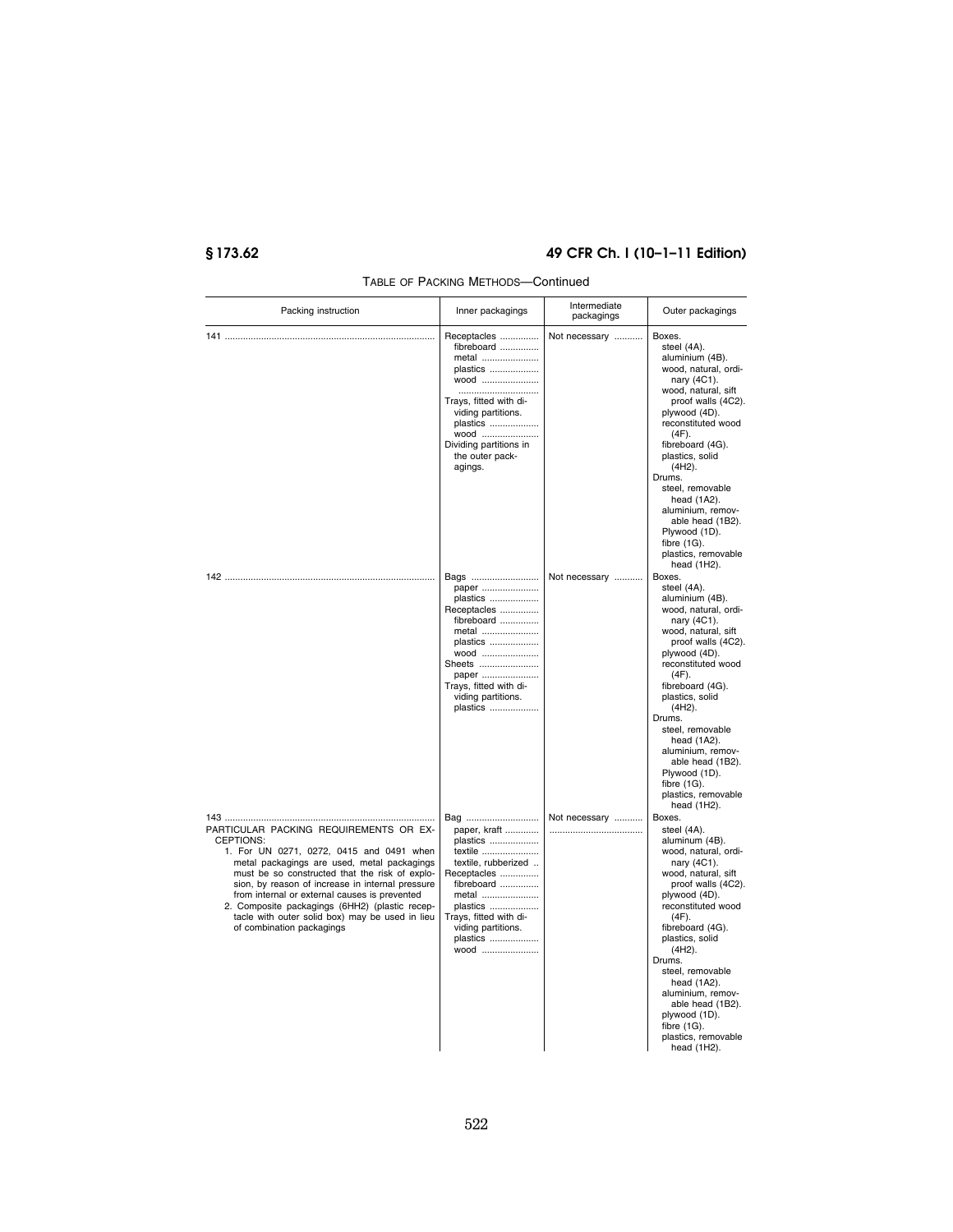TABLE OF PACKING METHODS—Continued

| Packing instruction                                                                                                                                                                                                                                                                                                                                 | Inner packagings                                                                                       | Intermediate<br>packagings | Outer packagings                                                                                                                                                                                                                                                                                                                                                                                         |
|-----------------------------------------------------------------------------------------------------------------------------------------------------------------------------------------------------------------------------------------------------------------------------------------------------------------------------------------------------|--------------------------------------------------------------------------------------------------------|----------------------------|----------------------------------------------------------------------------------------------------------------------------------------------------------------------------------------------------------------------------------------------------------------------------------------------------------------------------------------------------------------------------------------------------------|
| 144<br>PARTICULAR PACKING REQUIREMENTS OR EX-<br><b>CEPTIONS:</b><br>For UN 0248 and UN 0249, packagings must be<br>protected against the ingress of water. When<br>CONTRIVANCES, WATER ACTIVATED are<br>transported unpackaged, they must be provided<br>with at least two independent protective fea-<br>tures which prevent the ingress of water | Receptacles<br>fibreboard<br>metal<br>plastics<br>Dividing partitions in<br>the outer pack-<br>agings. | Not necessary              | Boxes.<br>Drums.<br>steel, removable<br>head (1A2).<br>aluminium, remov-<br>able head (1B2).<br>plastics, removable<br>head (1H2).<br>Plywood (1D).<br>2steel (4A).<br>aluminum (4B).<br>wood, natural, ordi-<br>nary (4C1) with<br>metal liner.<br>plywood (4D) with<br>metal liner.<br>reconstituted wood<br>(4F) with metal<br>liner.<br>plastics, expanded<br>(4H1).<br>plastics, solid<br>$(4H2)$ . |

US 1

1. A jet perforating gun, charged, oil well may be transported under the following conditions:

- a. Initiation devices carried on the same motor vehicle or offshore supply vessel must be segregated; each kind from every other kind, and from any gun, tool or other supplies, unless approved in accordance with § 173.56. Segregated initiation<br>devices must be carried in a container having individual pockets for each such device or in a fully e tainer lined with a non-sparking material. No more than two segregated initiation devices per gun may be carried on the same motor vehicle.
- b. Each shaped charge affixed to the gun may not contain more than 112 g (4 ounces) of explosives.
- c. Each shaped charge if not completely enclosed in glass or metal, must be fully protected by a metal cover after installation in the gun.
- d. A jet perforating gun classed as 1.1D or 1.4D may be transported by highway by private or contract carriers engaged in oil well operation
- (i) A motor vehicle transporting a gun must have specially built racks or carrying cases designed and constructed so that<br>the gun is securely held in place during transportation and is not subject to damage by contact, one other article or material carried in the vehicle; and
- (ii) The assembled gun packed on the vehicle may not extend beyond the body of the motor vehicle. e. A jet perforating gun classed as 1.4D may be transported by a private offshore supply vessel only when the gun is car-
- ried in a motor vehicle as specified in paragraph (d) of this packing method or on offshore well tool pallets provided that: (i) All the conditions specified in paragraphs (a), (b), and (c) of this packing method are met;
- (ii) The total explosive contents do not exceed 90.8 kg (200 pounds) per tool pallet;
- (iii) Each cargo vessel compartment may contain up to 90.8 kg (200 pounds) of explosive content if the segregation requirements in § 176.83(b) of this subchapter are met; and

(iv) When more than one vehicle or tool pallet is stowed ''on deck'' a minimum horizontal separation of 3 m (9.8 feet) must be provided.

[Amdt. 173–260, 62 FR 24720]

EDITORIAL NOTE: For FEDERAL REGISTER citations affecting §173.62, see the List of CFR Sections Affected, which appears in the Finding Aids section of the printed volume and at www.fdsys.gov.

## **§ 173.63 Packaging exceptions.**

(a) Cord, detonating (UN 0065), having an explosive content not exceeding 6.5 g (0.23 ounces) per 30 centimeter length (one linear foot) may be offered for transportation domestically and transported as Cord, detonating (UN 0289), Division 1.4 Compatibility Group D (1.4D) explosives, if the gross weight of all packages containing Cord, detonating (UN 0065), does not exceed 45 kg (99 pounds) per:

(1) Transport vehicle, freight container, or cargo-only aircraft;

(2) Off-shore down-hole tool pallet carried on an off-shore supply vessel;

(3) Cargo compartment of a cargo vessel; or

(4) Passenger-carrying aircraft used to transport personnel to remote work sites, such as offshore drilling units.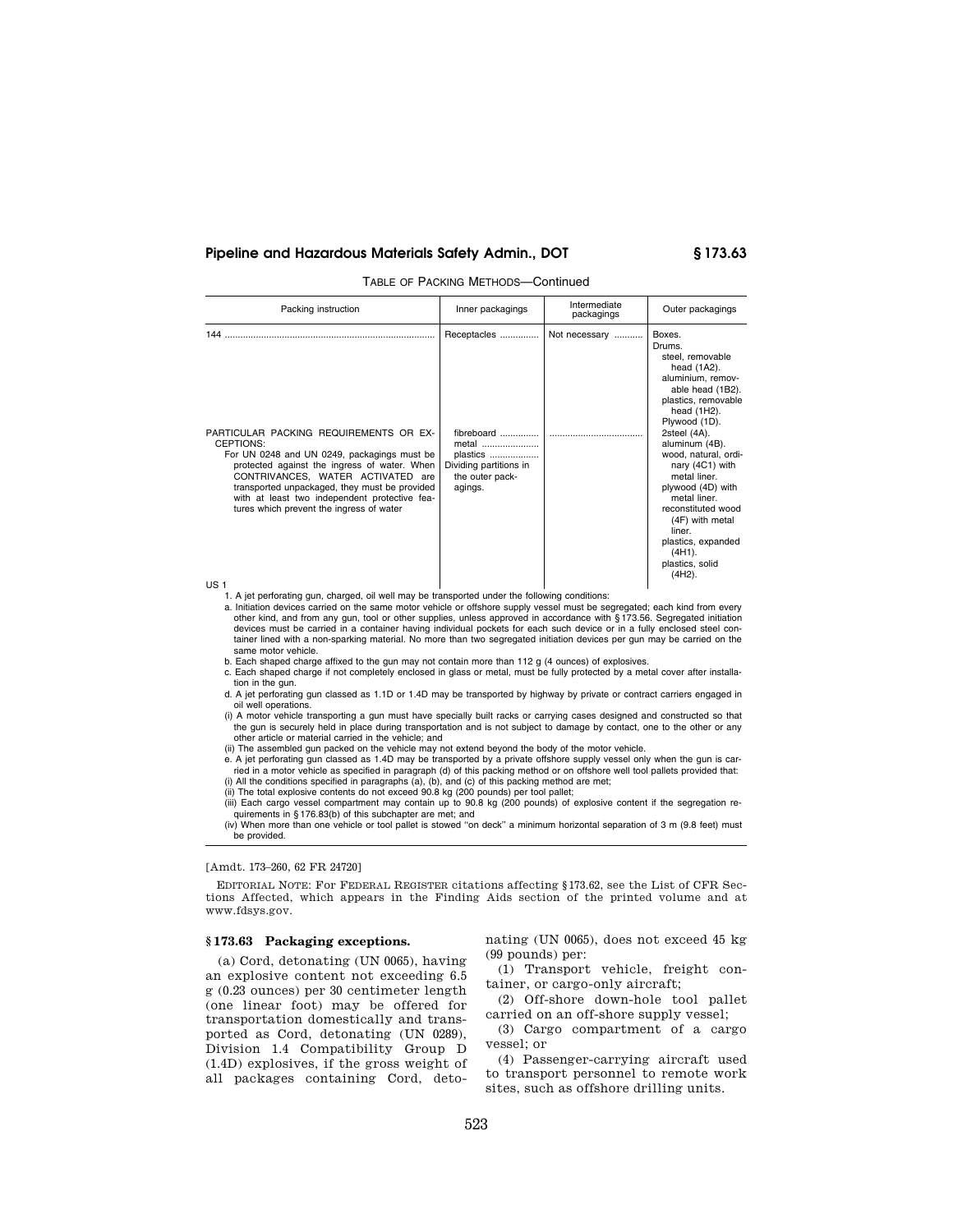(b) *Limited quantities of Cartridges, small arms, and cartridges power devices.*  (1)(i) Cartridges, small arms, and Cartridges power device (used to project fastening devices), that have been classed as Division 1.4S explosive may be offered for transportation and transported as limited quantities when packaged in accordance with paragraph (b)(2) of this section. For transportation by aircraft, the package must conform to the applicable requirements of §173.27 of this part and, effective July 1, 2011, Cartridge, power devices must be successfully tested under the UN Test Series 6(d) criteria for reclassification as limited quantity material. Effective January 1, 2012, Cartridge, power devices must be successfully tested under the UN Test Series 6(d) criteria for reclassification as limited quantity material for transportation by highway, rail or vessel. Packages containing such articles must be marked as prescribed in §172.315. Packages containing such articles are not subject to the shipping paper requirements of subpart C of part 172 of this subchapter unless the material meets the definition of a hazardous substance, hazardous waste, marine pollutant, or is offered for transportation and transported by aircraft or vessel. Additionally, packages containing these articles are excepted from the requirements of subparts E (Labeling) and F (Placarding) of part 172 of this subchapter.

(ii) Until December 31, 2012, a package containing such articles may be marked with the proper shipping name ''Cartridges, small arms'' or ''Cartridges, power device *(used to project fastening devices)''* and reclassed as ''ORM–D–AIR'' material if it contains properly packaged articles as authorized by this subchapter on October 1, 2010. Additionally, for transportation by aircraft, Cartridge, power devices must be successfully tested under the UN Test Series 6(d) criteria for reclassification as ORM–D–AIR material effective July 1, 2011. Until December 31, 2013, a package containing such articles may be marked with the proper shipping name ''Cartridges, small arms'' or ''Cartridges, power device *(used to project fastening devices)''* and reclassed as ''ORM–D'' material if it

**§ 173.63 49 CFR Ch. I (10–1–11 Edition)** 

contains properly packaged articles as authorized by this subchapter on October 1, 2010.

(iii) Cartridges, small arms and Cartridges power devices that may be shipped as a limited quantity or ORM– D material are as follows:

(A) Ammunition for rifle, pistol or shotgun;

(B) Ammunition with inert projectiles or blank ammunition;

(C) Ammunition having no tear gas, incendiary, or detonating explosive projectiles;

(D) Ammunition not exceeding 12.7 mm (50 caliber or 0.5 inch) for rifle or pistol, cartridges or 8 gauge for shotshells; and

(E) Cartridges, power devices which are used to project fastening devices.

(2) Packaging for Cartridges, small arms and eligible Cartridge, power devices as limited quantity or ORM–D material must be as follows:

(i) Ammunition must be packed in inside boxes, or in partitions which fit snugly in the outside packaging, or in metal clips;

(ii) Primers must be protected from accidental initiation;

(iii) Inside boxes, partitions or metal clips must be packed in securely-closed strong outside packagings;

(iv) Maximum gross weight is limited to 30 kg (66 pounds) per package; and

(v) Cartridges, power devices which are used to project fastening devices and 22 caliber rim-fire cartridges may be packaged loose in strong outside packagings.

 $(c)$ – $(e)$  [Reserved]

(f) Detonators containing no more than 1 g explosive (excluding ignition and delay charges) that are electric blasting caps with leg wires 4 feet long or longer, delay connectors in plastic sheaths, or blasting caps with empty plastic tubing 12 feet long or longer may be packed as follows in which case they are excepted from the packaging requirements of §173.62:

(1) No more than 50 detonators in one inner packaging;

(2) IME Standard 22 container (IBR, see §171.7 of this subchapter) or compartment is used as the outer packaging;

(3) No more than 1000 detonators in one outer packaging; and